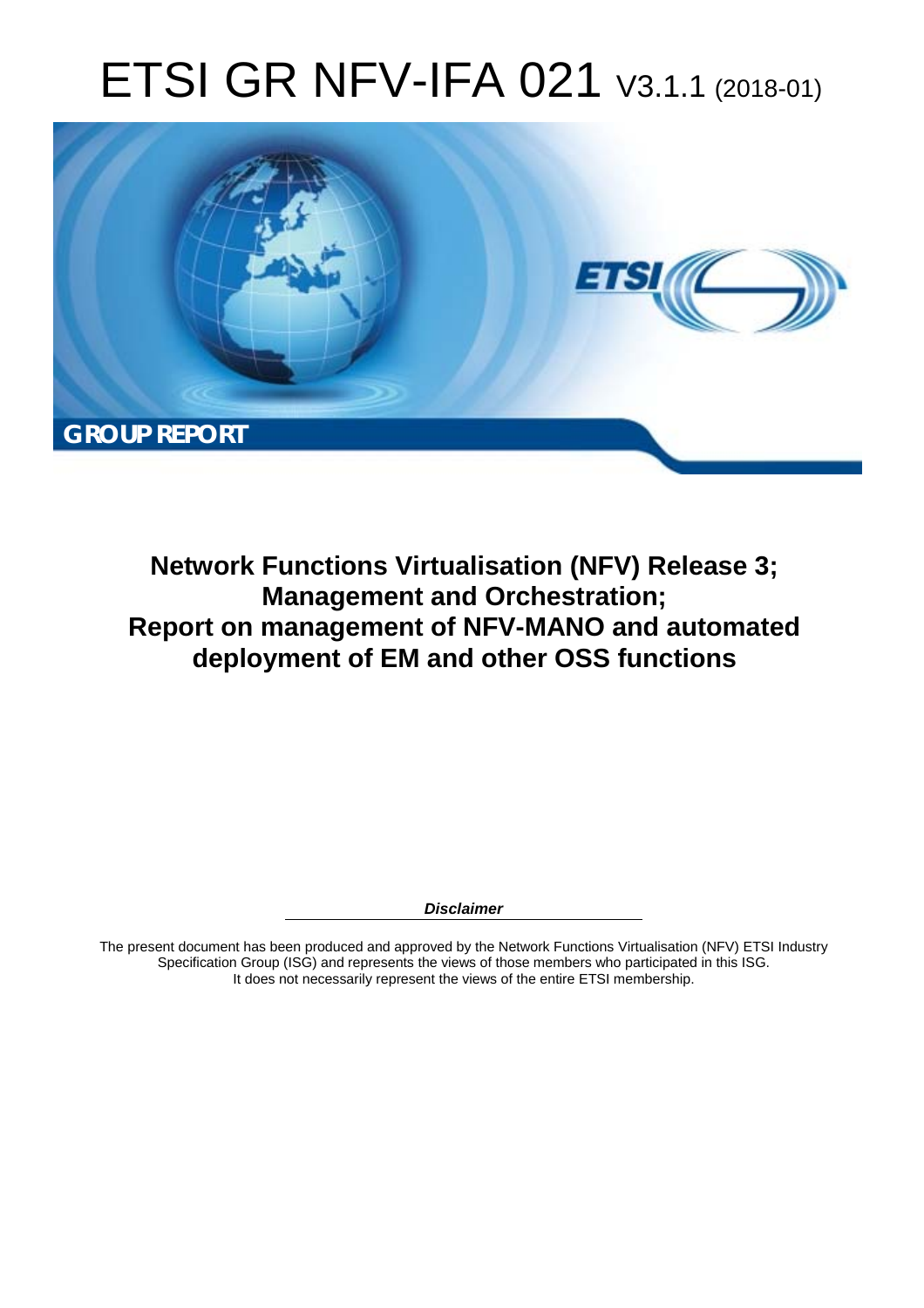Reference

DGR/NFV-IFA021

Keywords management, NFV, orchestration

#### *ETSI*

#### 650 Route des Lucioles F-06921 Sophia Antipolis Cedex - FRANCE

Tel.: +33 4 92 94 42 00 Fax: +33 4 93 65 47 16

Siret N° 348 623 562 00017 - NAF 742 C Association à but non lucratif enregistrée à la Sous-Préfecture de Grasse (06) N° 7803/88

#### *Important notice*

The present document can be downloaded from: <http://www.etsi.org/standards-search>

The present document may be made available in electronic versions and/or in print. The content of any electronic and/or print versions of the present document shall not be modified without the prior written authorization of ETSI. In case of any existing or perceived difference in contents between such versions and/or in print, the only prevailing document is the print of the Portable Document Format (PDF) version kept on a specific network drive within ETSI Secretariat.

Users of the present document should be aware that the document may be subject to revision or change of status. Information on the current status of this and other ETSI documents is available at <https://portal.etsi.org/TB/ETSIDeliverableStatus.aspx>

If you find errors in the present document, please send your comment to one of the following services: <https://portal.etsi.org/People/CommiteeSupportStaff.aspx>

#### *Copyright Notification*

No part may be reproduced or utilized in any form or by any means, electronic or mechanical, including photocopying and microfilm except as authorized by written permission of ETSI. The content of the PDF version shall not be modified without the written authorization of ETSI. The copyright and the foregoing restriction extend to reproduction in all media.

> © ETSI 2018. All rights reserved.

**DECT**TM, **PLUGTESTS**TM, **UMTS**TM and the ETSI logo are trademarks of ETSI registered for the benefit of its Members. **3GPP**TM and **LTE**™ are trademarks of ETSI registered for the benefit of its Members and of the 3GPP Organizational Partners. **oneM2M** logo is protected for the benefit of its Members.

**GSM**® and the GSM logo are trademarks registered and owned by the GSM Association.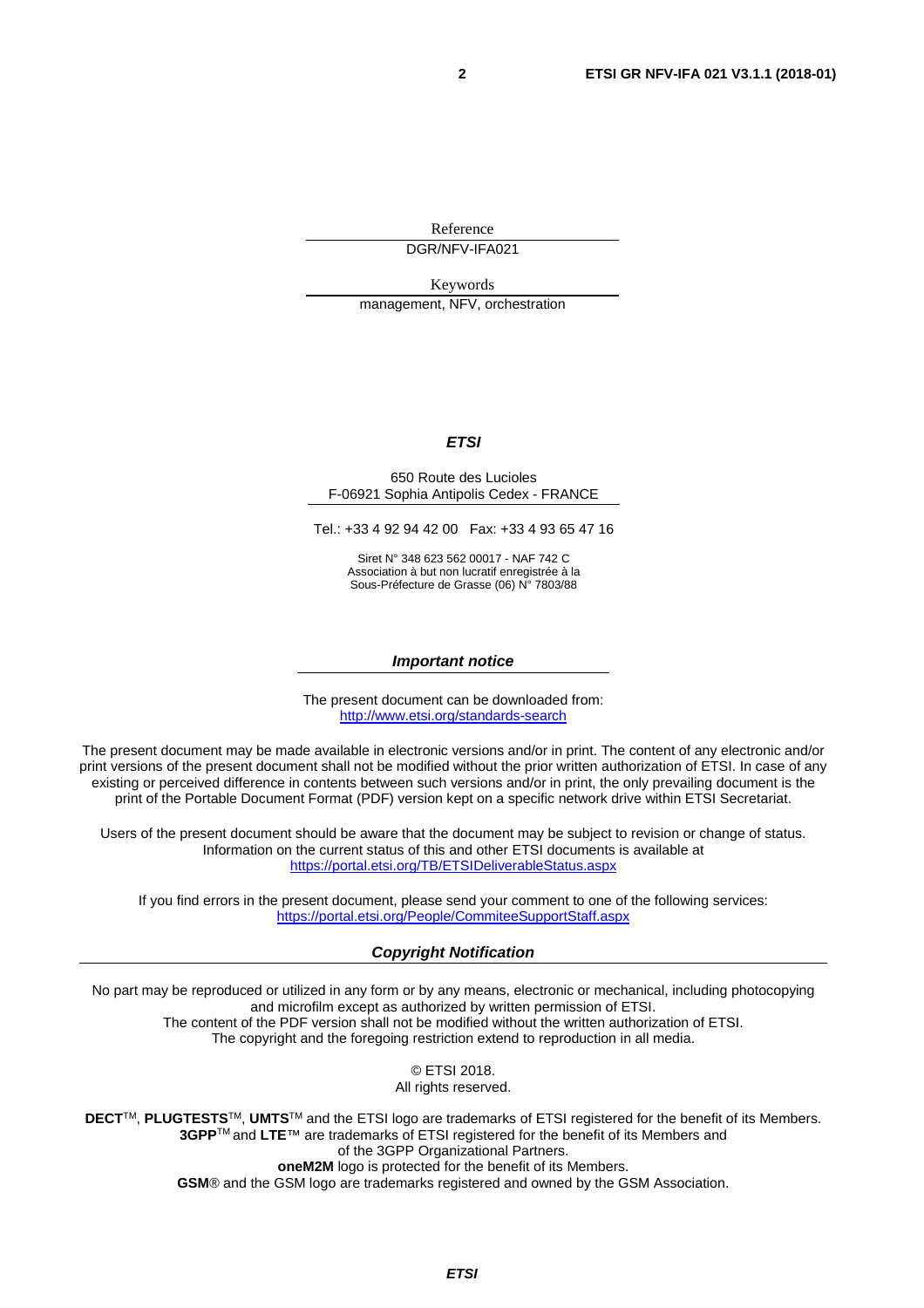## Contents

| 1                  |                                                                                   |  |
|--------------------|-----------------------------------------------------------------------------------|--|
| 2                  |                                                                                   |  |
| 2.1                |                                                                                   |  |
| 2.2                |                                                                                   |  |
| 3                  |                                                                                   |  |
| 3.1                |                                                                                   |  |
| 3.2                |                                                                                   |  |
| $\overline{4}$     |                                                                                   |  |
| 4.1                |                                                                                   |  |
| 4.2                |                                                                                   |  |
| 4.3                |                                                                                   |  |
| 5                  |                                                                                   |  |
| 5.1                |                                                                                   |  |
| 5.1.1              |                                                                                   |  |
| 5.1.1.1            |                                                                                   |  |
| 5.1.1.2            |                                                                                   |  |
| 5.1.1.3            |                                                                                   |  |
| 5.1.1.4            |                                                                                   |  |
| 5.1.1.5            |                                                                                   |  |
| 5.1.2              |                                                                                   |  |
| 5.1.2.1<br>5.1.2.2 |                                                                                   |  |
| 5.1.2.3            |                                                                                   |  |
| 5.1.2.4            |                                                                                   |  |
| 5.1.2.5            |                                                                                   |  |
| 5.1.3              |                                                                                   |  |
| 5.1.3.1            |                                                                                   |  |
| 5.1.3.2            |                                                                                   |  |
| 5.1.3.3            |                                                                                   |  |
| 5.1.3.4<br>5.1.3.5 |                                                                                   |  |
| 5.1.4              |                                                                                   |  |
| 5.1.4.1            |                                                                                   |  |
| 5.1.4.2            |                                                                                   |  |
| 5.1.4.3            |                                                                                   |  |
| 5.1.4.4            |                                                                                   |  |
| 5.1.4.5            |                                                                                   |  |
| 5.1.5              |                                                                                   |  |
| 5.1.5.1<br>5.1.5.2 |                                                                                   |  |
| 5.1.5.3            |                                                                                   |  |
| 5.1.5.4            |                                                                                   |  |
| 5.1.5.5            |                                                                                   |  |
| 5.1.6              |                                                                                   |  |
| 5.1.6.1            |                                                                                   |  |
| 5.1.6.2            |                                                                                   |  |
| 5.1.6.3            |                                                                                   |  |
| 5.1.6.4<br>5.1.6.5 |                                                                                   |  |
| 5.1.7              | Information retrieval and capability discovery from NFV-MANO functional entity 19 |  |
| 5.1.7.1            |                                                                                   |  |
|                    |                                                                                   |  |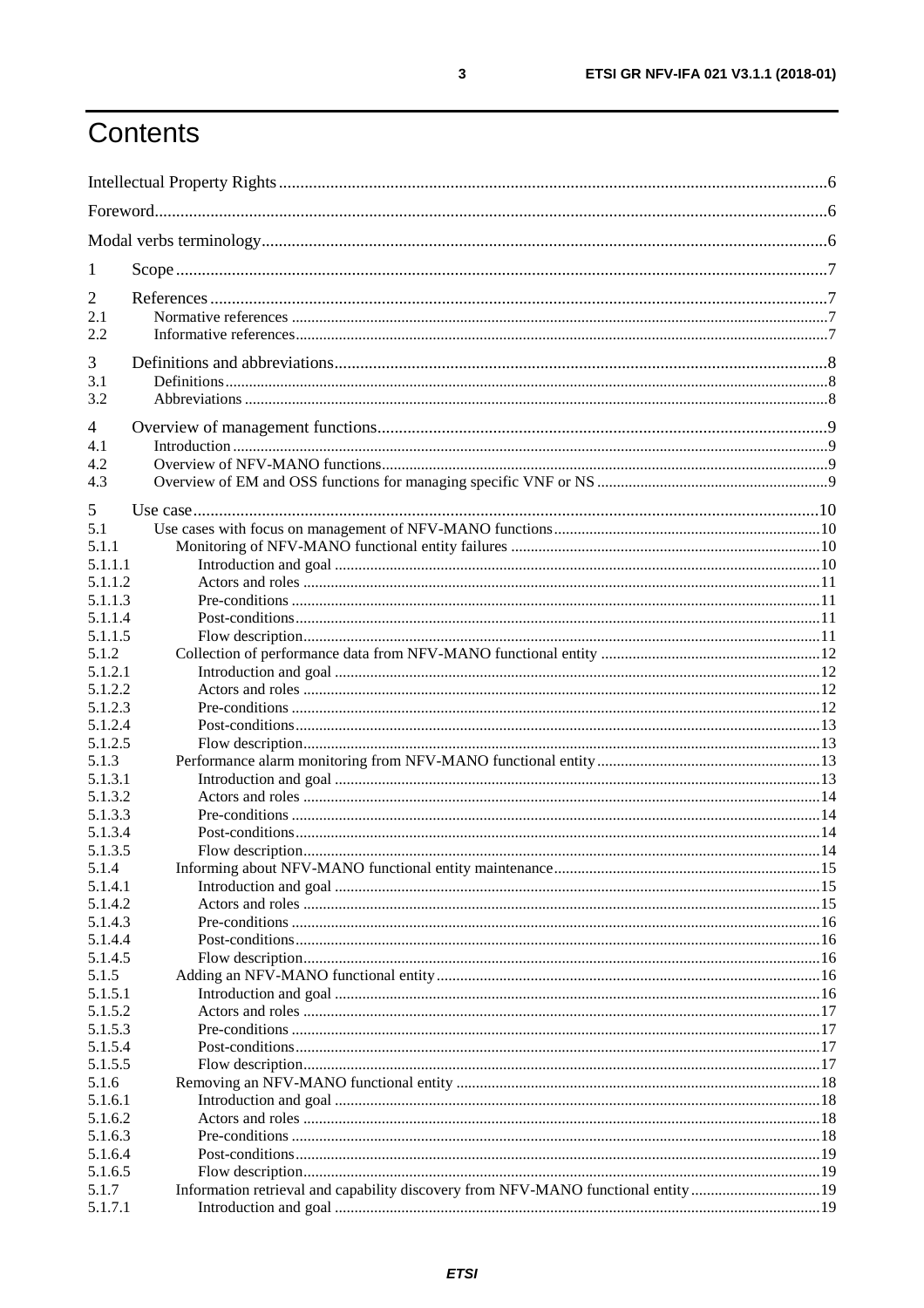$\overline{\mathbf{4}}$ 

| 5.1.7.2  |                                                                                                    |  |
|----------|----------------------------------------------------------------------------------------------------|--|
| 5.1.7.3  |                                                                                                    |  |
| 5.1.7.4  |                                                                                                    |  |
| 5.1.7.5  |                                                                                                    |  |
| 5.1.8    |                                                                                                    |  |
| 5.1.8.1  |                                                                                                    |  |
| 5.1.8.2  |                                                                                                    |  |
| 5.1.8.3  |                                                                                                    |  |
| 5.1.8.4  |                                                                                                    |  |
| 5.1.8.5  |                                                                                                    |  |
| 5.1.9    |                                                                                                    |  |
| 5.1.9.1  |                                                                                                    |  |
| 5.1.9.2  |                                                                                                    |  |
| 5.1.9.3  |                                                                                                    |  |
| 5.1.9.4  |                                                                                                    |  |
| 5.1.9.5  |                                                                                                    |  |
| 5.1.10   |                                                                                                    |  |
| 5.1.10.1 |                                                                                                    |  |
| 5.1.10.2 |                                                                                                    |  |
| 5.1.10.3 |                                                                                                    |  |
| 5.1.10.4 |                                                                                                    |  |
| 5.1.10.5 |                                                                                                    |  |
| 5.2      | Use cases with focus on automated deployment of EM and OSS functions specific for managing certain |  |
|          |                                                                                                    |  |
| 5.2.1    |                                                                                                    |  |
| 5.2.1.1  |                                                                                                    |  |
| 5.2.1.2  |                                                                                                    |  |
| 5.2.1.3  |                                                                                                    |  |
| 5.2.1.4  |                                                                                                    |  |
| 5.2.1.5  |                                                                                                    |  |
| 5.2.2    |                                                                                                    |  |
| 5.2.2.1  |                                                                                                    |  |
| 5.2.2.2  |                                                                                                    |  |
| 5.2.2.3  |                                                                                                    |  |
| 5.2.2.4  |                                                                                                    |  |
| 5.2.2.5  |                                                                                                    |  |
| 5.2.3    |                                                                                                    |  |
| 5.2.3.1  |                                                                                                    |  |
| 5.2.3.2  |                                                                                                    |  |
| 5.2.3.3  |                                                                                                    |  |
| 5.2.3.4  |                                                                                                    |  |
| 5.2.3.5  |                                                                                                    |  |
|          |                                                                                                    |  |
| 6        |                                                                                                    |  |
| 6.1      |                                                                                                    |  |
| 6.2      |                                                                                                    |  |
| 6.2.1    |                                                                                                    |  |
| 6.2.2    |                                                                                                    |  |
| 6.3      | Analysis of use cases with a focus on automated deployment of EM and OSS functions specific for    |  |
|          |                                                                                                    |  |
| 6.3.1    |                                                                                                    |  |
|          |                                                                                                    |  |
| 7        |                                                                                                    |  |
| 7.1      |                                                                                                    |  |
| 7.1.1    | Solution A: NFV-MANO functional entity capabilities and information modelling32                    |  |
| 7.1.1.1  |                                                                                                    |  |
| 7.1.1.2  |                                                                                                    |  |
| 7.1.1.3  |                                                                                                    |  |
| 7.1.2    | Solution B: Types of failure and alarm modelling for NFV-MANO functional entity fault              |  |
|          |                                                                                                    |  |
| 7.1.2.1  |                                                                                                    |  |
| 7.1.2.2  |                                                                                                    |  |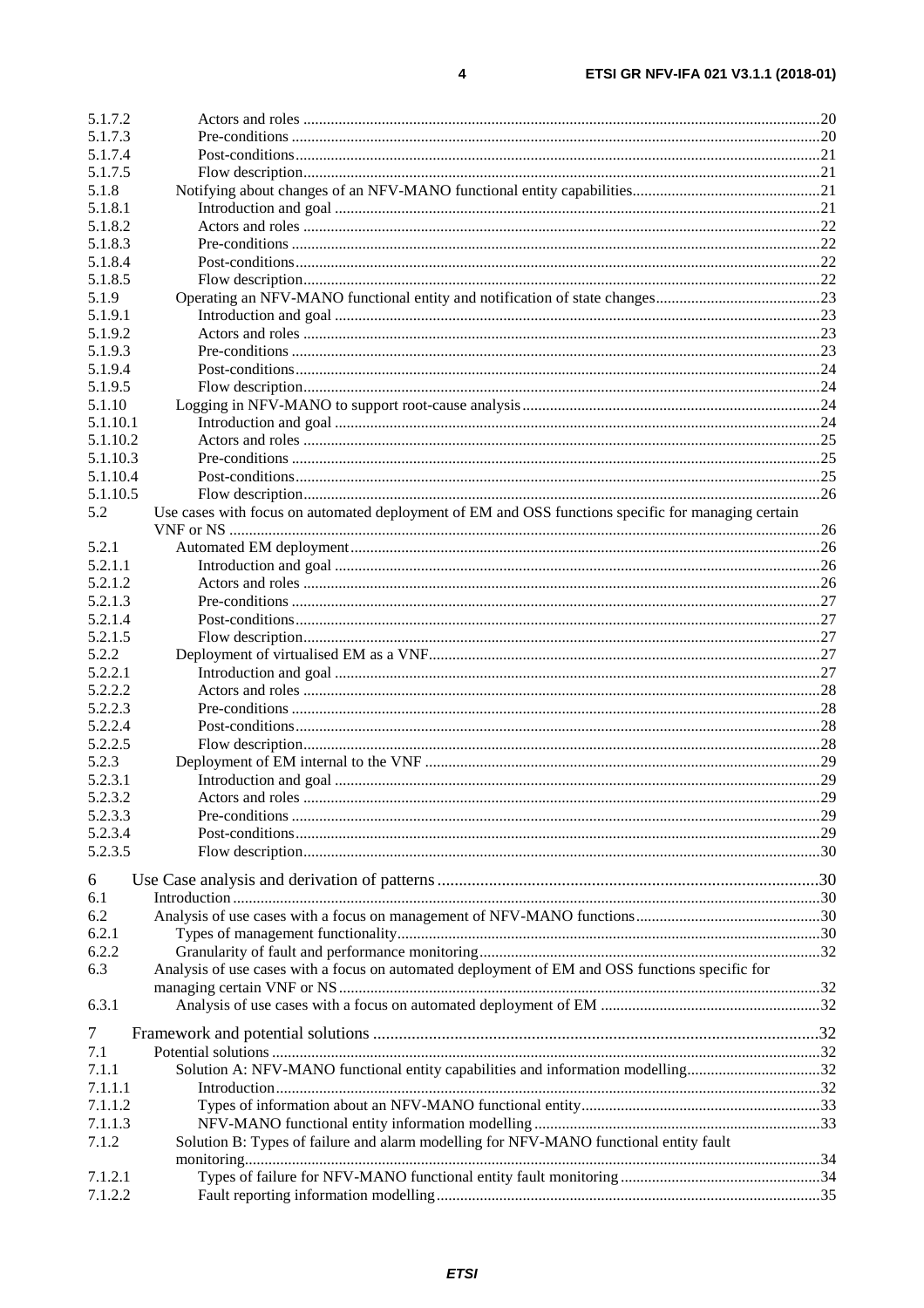| 7.1.3                | Solution C: Performance metrics definition for NFV-MANO functional entity performance      |  |
|----------------------|--------------------------------------------------------------------------------------------|--|
|                      |                                                                                            |  |
| 7.1.3.1              | Types of performance metrics for NFV-MANO functional entity performance monitoring35       |  |
| 7.1.3.2              |                                                                                            |  |
| 7.1.4                | Solution D: External entity consuming interfaces for management of an NFV-MANO functional  |  |
| 7.1.4.1              |                                                                                            |  |
| 7.1.4.2              |                                                                                            |  |
| 7.1.5                | Solution E: NFV-MANO functional entity consuming interfaces for management of another NFV- |  |
|                      |                                                                                            |  |
| 7.1.5.1              |                                                                                            |  |
| 7.1.5.2              |                                                                                            |  |
| 7.1.5.3              |                                                                                            |  |
| 7.1.6                |                                                                                            |  |
| 7.1.6.1              |                                                                                            |  |
| 7.1.6.2              |                                                                                            |  |
| 7.1.6.3              |                                                                                            |  |
| 7.1.6.3.1            |                                                                                            |  |
| 7.1.6.3.2            |                                                                                            |  |
| 7.1.6.4              |                                                                                            |  |
| 7.1.6.4.1            |                                                                                            |  |
| 7.1.6.4.2            |                                                                                            |  |
| 7.1.6.5              |                                                                                            |  |
| 7.1.6.5.1            |                                                                                            |  |
| 7.1.6.5.2            |                                                                                            |  |
| 7.1.6.6              |                                                                                            |  |
| 7.1.6.6.1            |                                                                                            |  |
| 7.1.6.6.2            |                                                                                            |  |
| 7.1.6.7<br>7.1.6.7.1 |                                                                                            |  |
| 7.1.6.7.2            |                                                                                            |  |
| 7.1.7                |                                                                                            |  |
| 7.1.7.1              |                                                                                            |  |
| 7.1.7.2              |                                                                                            |  |
| 7.1.8                |                                                                                            |  |
| 7.1.8.1              |                                                                                            |  |
| 7.1.8.2              |                                                                                            |  |
| 7.1.8.2.1            |                                                                                            |  |
| 7.1.8.2.2            |                                                                                            |  |
| 7.1.9                |                                                                                            |  |
| 7.1.9.1              |                                                                                            |  |
| 7.1.9.2              |                                                                                            |  |
| 7.1.9.3              |                                                                                            |  |
| 8                    |                                                                                            |  |
| 8.1                  |                                                                                            |  |
| 8.2                  |                                                                                            |  |
| 8.3                  |                                                                                            |  |
| 8.4                  |                                                                                            |  |
| 8.5                  |                                                                                            |  |
| 8.6                  |                                                                                            |  |
| 8.7                  |                                                                                            |  |
| 9                    |                                                                                            |  |
| Annex A:             |                                                                                            |  |
| A.1                  |                                                                                            |  |
| <b>Annex B:</b>      |                                                                                            |  |
| Annex C:             |                                                                                            |  |
|                      |                                                                                            |  |
|                      |                                                                                            |  |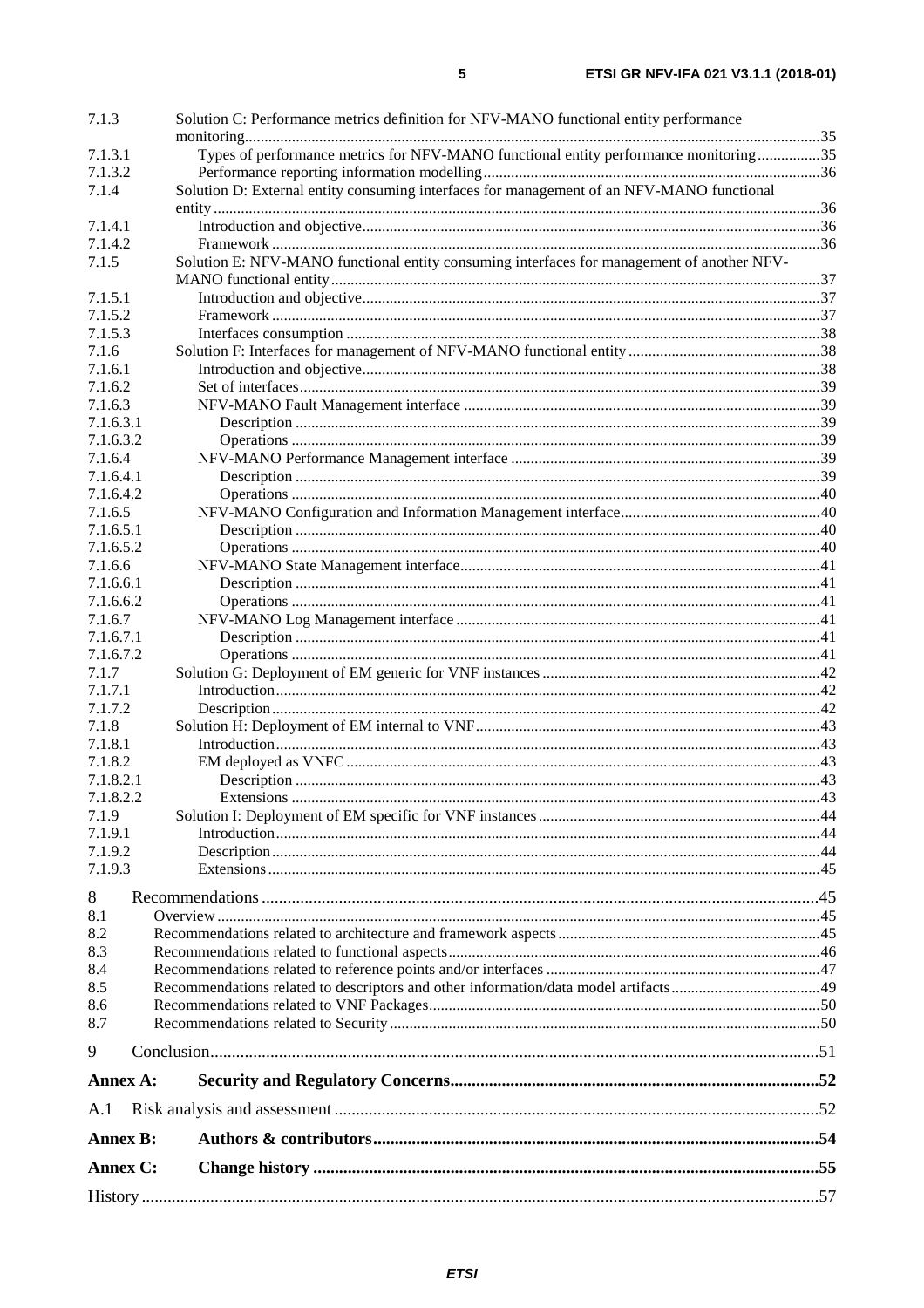## <span id="page-5-0"></span>Intellectual Property Rights

#### Essential patents

IPRs essential or potentially essential to the present document may have been declared to ETSI. The information pertaining to these essential IPRs, if any, is publicly available for **ETSI members and non-members**, and can be found in ETSI SR 000 314: *"Intellectual Property Rights (IPRs); Essential, or potentially Essential, IPRs notified to ETSI in respect of ETSI standards"*, which is available from the ETSI Secretariat. Latest updates are available on the ETSI Web server (<https://ipr.etsi.org/>).

Pursuant to the ETSI IPR Policy, no investigation, including IPR searches, has been carried out by ETSI. No guarantee can be given as to the existence of other IPRs not referenced in ETSI SR 000 314 (or the updates on the ETSI Web server) which are, or may be, or may become, essential to the present document.

#### **Trademarks**

The present document may include trademarks and/or tradenames which are asserted and/or registered by their owners. ETSI claims no ownership of these except for any which are indicated as being the property of ETSI, and conveys no right to use or reproduce any trademark and/or tradename. Mention of those trademarks in the present document does not constitute an endorsement by ETSI of products, services or organizations associated with those trademarks.

## Foreword

This Group Report (GR) has been produced by ETSI Industry Specification Group (ISG) Network Functions Virtualisation (NFV).

## Modal verbs terminology

In the present document "**should**", "**should not**", "**may**", "**need not**", "**will**", "**will not**", "**can**" and "**cannot**" are to be interpreted as described in clause 3.2 of the **ETSI** Drafting Rules (Verbal forms for the expression of provisions).

"**must**" and "**must not**" are **NOT** allowed in ETSI deliverables except when used in direct citation.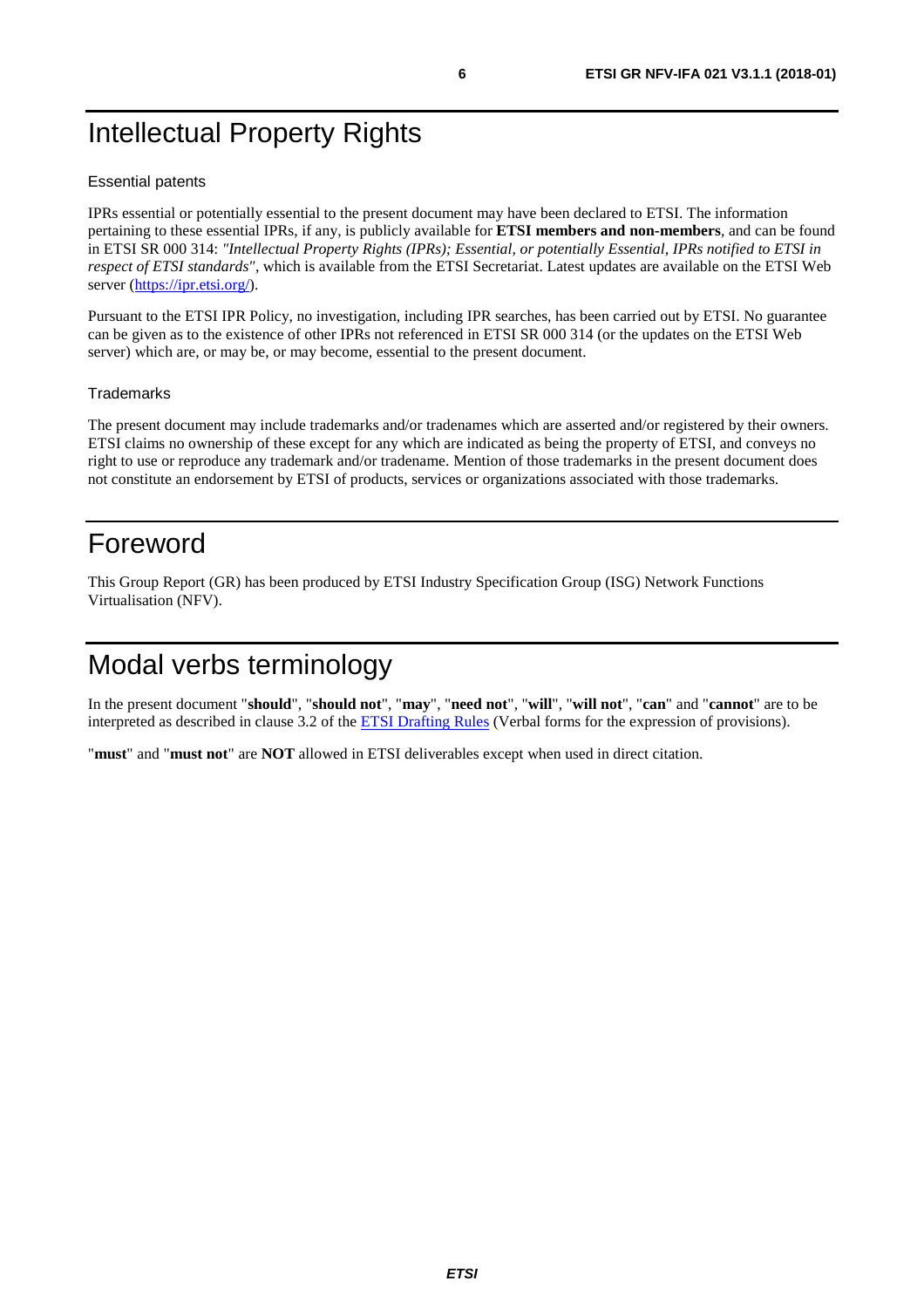## <span id="page-6-0"></span>1 Scope

The present document reports on:

- management aspects (update, configuration, etc.) of NFV-MANO functions, and
- the automated deployment of Element Management (EM) and Operations Support Systems (OSS) functions specific for managing certain VNF or NS.

Recommendations for the normative work to support the framework and potential solutions are also provided in the present document.

The basis for the report is the NFV Architectural Framework from ETSI GS NFV 002 [i.1] and NFV-MANO Architectural Framework from ETSI GS NFV-MAN 001 [i.2].

## 2 References

## 2.1 Normative references

Normative references are not applicable in the present document.

## 2.2 Informative references

References are either specific (identified by date of publication and/or edition number or version number) or non-specific. For specific references, only the cited version applies. For non-specific references, the latest version of the referenced document (including any amendments) applies.

NOTE: While any hyperlinks included in this clause were valid at the time of publication, ETSI cannot guarantee their long term validity.

The following referenced documents are not necessary for the application of the present document but they assist the user with regard to a particular subject area.

- [i.1] ETSI GS NFV 002 (V1.2.1): "Network Functions Virtualisation (NFV); Architectural Framework".
- [i.2] ETSI GS NFV-MAN 001 (V1.1.1): "Network Functions Virtualisation (NFV); Management and Orchestration".
- [i.3] ETSI GS NFV 003 (V1.2.1): "Network Functions Virtualisation (NFV); Terminology for Main Concepts in NFV".
- [i.4] ETSI GS NFV-IFA 010 (V2.1.1): "Network Functions Virtualisation (NFV); Management and Orchestration; Functional requirements specification".
- [i.5] Recommendation ITU-T X.733: "Information technology Open Systems Interconnection Systems management: alarm reporting function".
- [i.6] ETSI GS NFV-IFA 011 (V2.1.1): "Network Functions Virtualisation (NFV); Management and Orchestration; VNF Packaging Specification".
- [i.7] ETSI GS NFV-IFA 007 (V2.1.1): "Network Functions Virtualisation (NFV); Management and Orchestration; Or-Vnfm reference point - Interface and Information Model Specification".
- [i.8] ETSI GS NFV-IFA 005 (V2.1.1): "Network Functions Virtualisation (NFV); Management and Orchestration; Or-Vi reference point - Interface and Information Model Specification".
- [i.9] ETSI GS NFV-IFA 006 (V2.1.1): "Network Functions Virtualisation (NFV); Management and Orchestration; Vi-Vnfm reference point - Interface and Information Model Specification".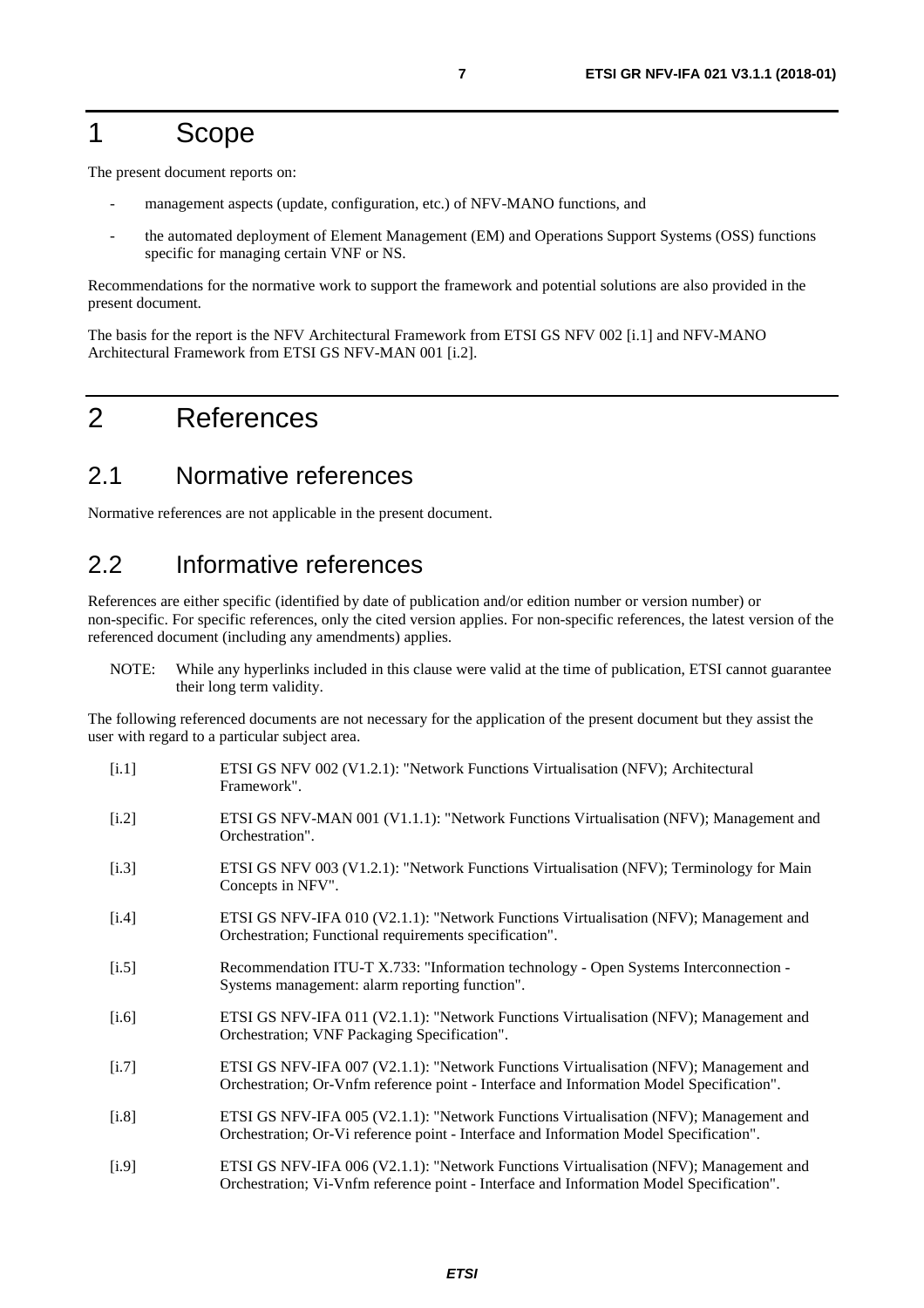<span id="page-7-0"></span>

| ETSI GS NFV-IFA 008 (V2.1.1): "Network Functions Virtualisation (NFV); Management and<br>Orchestration; Ve-Vnfm reference point - Interface and Information Model Specification".    |
|--------------------------------------------------------------------------------------------------------------------------------------------------------------------------------------|
| ETSI GS NFV-IFA 013 (V2.1.1): "Network Functions Virtualisation (NFV); Management and<br>Orchestration; Os-Ma-nfvo reference point - Interface and Information Model Specification". |
| ETSI GS NFV-SEC 012 (V3.1.1): "Network Functions Virtualisation (NFV) Release 3; Security;<br>System architecture specification for execution of sensitive NFV components".          |
| ETSI GS NFV-SEC 006 (V1.1.1): "Network Functions Virtualisation (NFV); Security Guide;<br>Report on Security Aspects and Regulatory Concerns".                                       |
| ETSI GS NFV-SEC 004 (V1.1.1): "Network Functions Virtualisation (NFV); NFV Security;<br>Privacy and Regulation; Report on Lawful Interception Implications".                         |
| ETSI GS NFV-SEC 010 (V1.1.1): "Network Functions Virtualisation (NFV); NFV Security;<br>Report on Retained Data problem statement and requirements".                                 |
|                                                                                                                                                                                      |

[i.16] ETSI GS NFV-REL 006 (V3.1.1): "Network Functions Virtualisation (NFV) Release 3; Reliability; Maintaining Service Availability and Continuity Upon Software Modification".

## 3 Definitions and abbreviations

## 3.1 Definitions

For the purposes of the present document, the terms and definitions given in ETSI GS NFV 003 [\[i.3](#page-6-0)] and the following apply. A term defined in the present document takes precedence over the definition of the same term, if any, in [\[i.3\]](#page-6-0).

**NFV-MANO functional entity application:** program designed to perform a function or a set of functions providing NFV-MANO services

**NFV-MANO management service:** one or more capabilities for the support of operations, administration and maintenance of the NFV-MANO functional entity being managed

**NFV-MANO service:** one or more capabilities offered via NFV-MANO functional blocks (i.e. NFVO, VNFM, VIM) invoked using a defined interface

- NOTE: This definition has been specialized from the term "NFV-MANO service" as defined in ETSI GS NFV 003 [[i.3](#page-6-0)].
- EXAMPLE: The VNFM offers a NFV-MANO service for VNF lifecycle management to the NFVO. The NFVO offers an NFV-MANO service for Network Service lifecycle management to OSS/BSS functions and uses the NFV-MANO service provided by the VNFM.

## 3.2 Abbreviations

For the purposes of the present document, the abbreviations given in [\[i.3\]](#page-6-0) and the following apply:

| EM           | Element Management                                              |
|--------------|-----------------------------------------------------------------|
| <b>FCAPS</b> | Fault, Configuration, Accounting, Performance and Security      |
| <b>IFA</b>   | Interfaces and Architecture                                     |
| <b>MANO</b>  | Management and Orchestration                                    |
| <b>OSS</b>   | <b>Operations Support Systems</b>                               |
| PM           | Performance Management                                          |
| <b>TOSCA</b> | Topology and Orchestration Specification for Cloud Applications |
| <b>VR</b>    | Virtualised Resource                                            |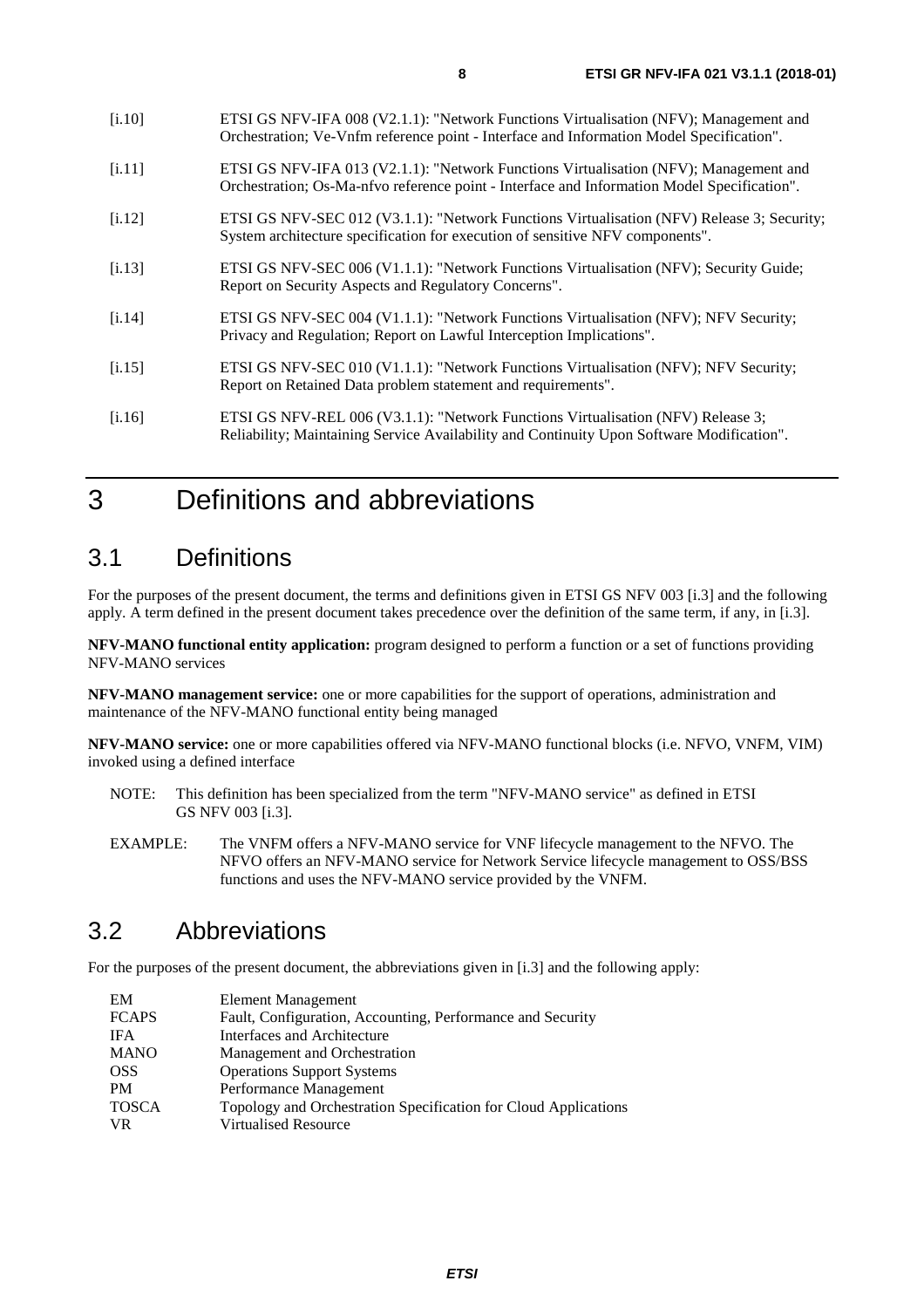## <span id="page-8-0"></span>4 Overview of management functions

## 4.1 Introduction

Network Functions Virtualisation (NFV) introduces a new set of management and orchestration functions in addition to existing Element Management (EM) and Operations Support Systems (OSS) functions. This new set of functions is needed in order to manage and orchestrate:

- The relationship between the Virtualised Network Functions (VNFs) and the NFV Infrastructure (NFVI).
- The interconnection of VNFs and/or other Physical Network Functions (PNFs) and/or nested Network Service (NS) to realize a NS.

As a whole, the Network Functions Virtualisation Management and Orchestration (NFV-MANO) functions have the role to manage the NFVI and orchestrate the allocation of resources needed by the NSs and VNFs.

NFV-MANO interworks with EM and OSS functions at references points identified in ETSI GS NFV-MAN 001 [[i.2](#page-6-0)].

The present document considers the following type of management functions:

- NFV-MANO functions, which are further described in clause 4.2.
- EM and OSS functions for managing specific VNF or NS, which are further described in clause 4.3.

NOTE: "specific VNF or NS" means a type or class of VNF or NS.

## 4.2 Overview of NFV-MANO functions

The NFV-MANO architectural framework in ETSI GS NFV-MAN 001 [\[i.2\]](#page-6-0) identifies and describes the following functional blocks:

- NFV Orchestrator (NFVO),
- VNF Manager (VNFM), and
- Virtualised Infrastructure Manager (VIM).

The NFVO has two main responsibilities:

- the orchestration of NFVI resources across multiple VIM instances, fulfilling the Resource Orchestration functions, and
- the lifecycle management of NS, fulfilling the Network Service Orchestration functions.

The VNFM is responsible for the lifecycle management of VNF instances.

The VIM is responsible for controlling and managing NFVI compute, storage and network resources. The VIM manages the association of the virtualised resources to the physical compute, storage and networking resources.

Functional requirements for the NFVO, VNFM and VIM are specified in ETSI GS NFV-IFA 010 [\[i.4](#page-6-0)].

## 4.3 Overview of EM and OSS functions for managing specific VNF or NS

In an NFV context, EM is responsible for Fault, Configuration, Accounting, Performance and Security (FCAPS) management functionality of the service functions provided by a VNF, and it supports an abstraction of these service functions. The EM interworks with the VNFM to perform the functions that require exchanges of information regarding the virtualised resources associated with the VNF, and the VNF lifecycle management.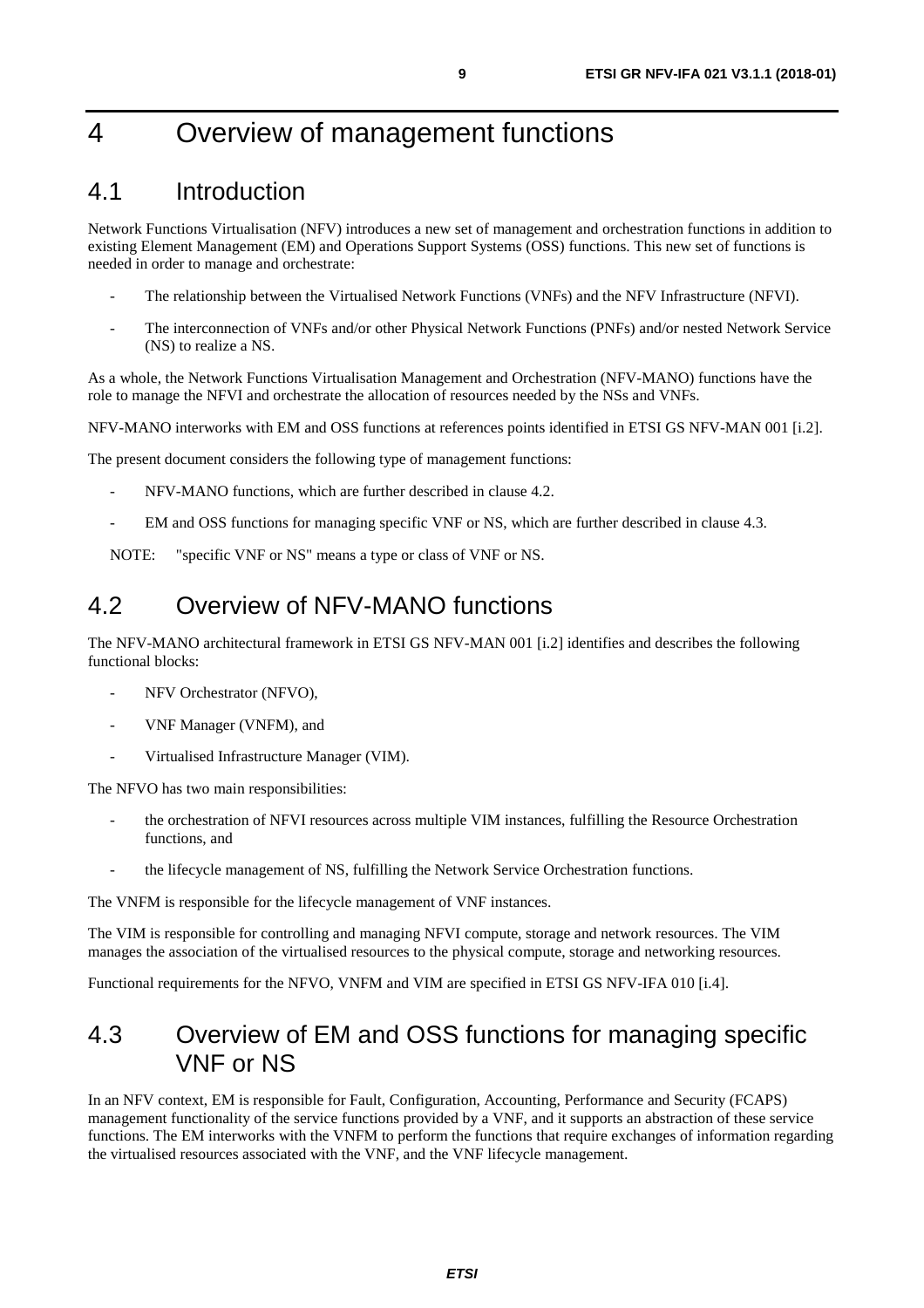<span id="page-9-0"></span>The OSS is a combination of a network operator operations support functions. OSS functions typically provide management and orchestration functionality of a network and may have full end-to-end visibility of services provided by network functions in an operator's network. In an NFV context, OSS interworks with the NFVO to perform the functions that require exchange of information associated with an NS, and the NS lifecycle management.

EM and OSS encompass a variety of management functions. As such, some of the functions can be specific for managing certain types of VNF instances or NS instances, and thus their deployment and usage only be required when corresponding types of VNF or NS instances are also deployed.

## 5 Use case

## 5.1 Use cases with focus on management of NFV-MANO functions

### 5.1.1 Monitoring of NFV-MANO functional entity failures

#### 5.1.1.1 Introduction and goal

As any network functional entity in a real network deployment, an NFV-MANO functional entity can fail. If an NFV-MANO functional entity fails, it can impact the operations performed by other entities. For example, if a VIM entity fails due to a crash on the underlying hardware or software systems supporting the VIM, this can impact handling the requests from a VNFM, e.g. the VNFM might need to request certain operations on virtualised resources being used by a managed VNF instance.

An important step to recover from a failure is first to verify that such a failure has occurred.

The goal of this use case is to enable the monitoring of failures of NFV-MANO functional entities, so that when a failure occurs, the monitoring entity knows about it.

NOTE: The present use case does not cover all the phases of an end-to-end failure recovery, which may be covered in other use cases.

It is assumed in the present use case that the monitoring and failure detection is performed at two levels:

- Failures detected by an external entity, e.g. the external entity determines some failure is happening due to the NFV-MANO functional entity being unresponsive to some health check messages.
- Failures detected by the NFV-MANO functional entity itself that can still be notified by the NFV-MANO entity to another external entity.

It is also assumed in the present use case that the monitoring and failure detection can take place at different levels. For instance, the detected failure can be related to the malfunctioning of:

- at the functional entity level, e.g. the whole or part of the NFV-MANO functional entity,
- at the reference point level, e.g. communication in between NFV-MANO functional entities or between other entities and NFV-MANO functional entities,
- at the interface level, e.g. a specific interface produced by an NFV-MANO functional entity, or
- at the resource level for resources supporting the execution of an NFV-MANO functional entity, e.g. CPU, memory, etc., as event type relevant to resources being reported (see also Recommendation ITU-T X.733 [\[i.5](#page-6-0)]).

This would allow the monitoring entity to determine at a more granular level the specific aspect/functionality of an NFV-MANO functional entity that is failing.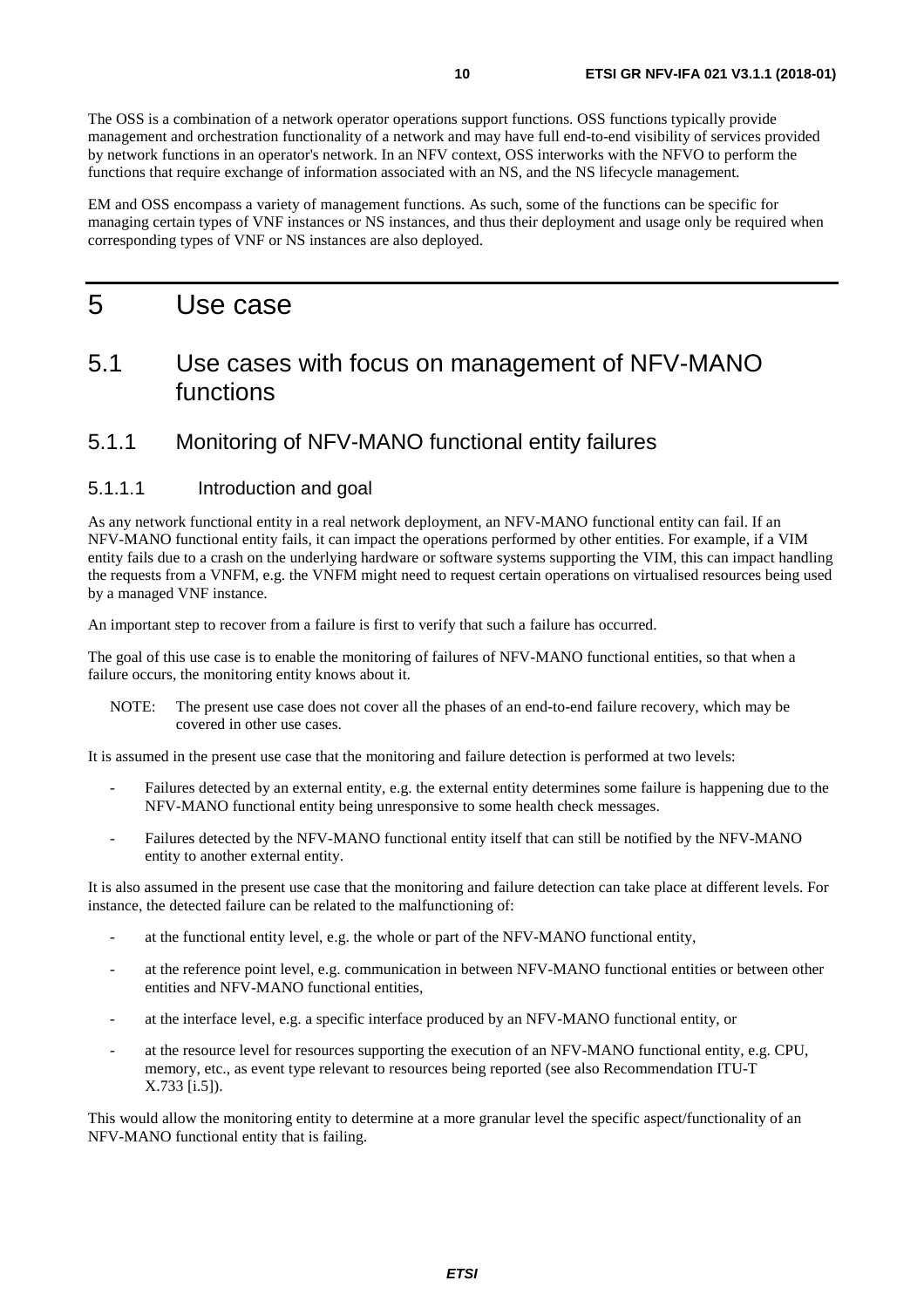#### <span id="page-10-0"></span>5.1.1.2 Actors and roles

Table 5.1.1.2-1 describes the use case actors and roles.

#### **Table 5.1.1.2-1: Monitoring of NFV-MANO functional entity failures actors and roles**

|   | Role                                                                                                               | <b>Description</b>                                                                                    |
|---|--------------------------------------------------------------------------------------------------------------------|-------------------------------------------------------------------------------------------------------|
|   | <b>INFV-MANO</b> functional                                                                                        | The entity that is being monitored.                                                                   |
|   | entity                                                                                                             |                                                                                                       |
| 2 | <b>IMANO Monitor</b>                                                                                               | The entity that monitors. See note.                                                                   |
|   | NOTE:<br>The "MANO Monitor" is used for the purpose to describe the use case and help understand the functionality |                                                                                                       |
|   |                                                                                                                    | that is described herein. The use case does not make any assumption what entity can play such a role. |

#### 5.1.1.3 Pre-conditions

Table 5.1.1.3-1 describes the use case pre-conditions.

#### **Table 5.1.1.3-1: Monitoring of NFV-MANO functional entity failures pre-conditions**

| <b>Pre-condition</b>                       | <b>Additional description</b> |
|--------------------------------------------|-------------------------------|
| The NFV-MANO functional entity is running. | N/A                           |

#### 5.1.1.4 Post-conditions

Table 5.1.1.4-1 describes the use case post-conditions.

#### **Table 5.1.1.4-1: Monitoring of NFV-MANO functional entity failures post-conditions**

| <b>Post-condition</b>                                   | <b>Additional description</b> |
|---------------------------------------------------------|-------------------------------|
| The MANO Monitor has detected the failure(s) during the | N/A                           |
| monitoring period.                                      |                               |

#### 5.1.1.5 Flow description

Table 5.1.1.5-1 describes the use case flow.

#### **Table 5.1.1.5-1: Monitoring of NFV-MANO functional entity failures flow description**

| #                             | <b>Actor/Role</b>   | <b>Action/Description</b>                                                      |
|-------------------------------|---------------------|--------------------------------------------------------------------------------|
| Begins when                   | <b>MANO Monitor</b> | The MANO Monitor determines that a specific NFV-MANO functional entity         |
|                               |                     | needs to be monitored against failures. The source of the determination can    |
|                               |                     | be an automatic action based on a specific configuration or come from an       |
|                               |                     | explicit request, e.g. from the network operator.                              |
| Step 1                        | MANO Monitor ->     | The MANO Monitor requests the NFV-MANO functional entity to set-up the         |
|                               | NFV-MANO functional | failure monitoring conditions and notify about failures detected by the entity |
|                               | entity              | itself (see note).                                                             |
| Step 2<br>NFV-MANO functional |                     | The NFV-MANO functional entity informs about the successful setup of the       |
|                               | entity -> MANO      | failure monitoring mechanism (see note).                                       |
|                               | Monitor             |                                                                                |
| Step 3                        | <b>MANO Monitor</b> | The MANO Monitor adds the NFV-MANO functional entity as a monitored            |
|                               |                     | entity. The MANO Monitor also starts monitoring the NFV-MANO functional        |
|                               |                     | entity (e.g. by sending health check requests at regular intervals).           |
| Step 4                        | NFV-MANO functional | Whenever a failure occurs and is detected by the NFV-MANO functional           |
|                               | entity -> MANO      | entity, the NFV-MANO functional entity informs to the MANO Monitor about       |
|                               | Monitor             | such a failure (see note), or                                                  |
|                               | or                  | Whenever the MANO Monitor detects the NFV-MANO functional entity is            |
|                               | <b>MANO Monitor</b> | unresponsive, the MANO Monitor determines itself that the NFV-MANO             |
|                               |                     | functional entity is faulty.                                                   |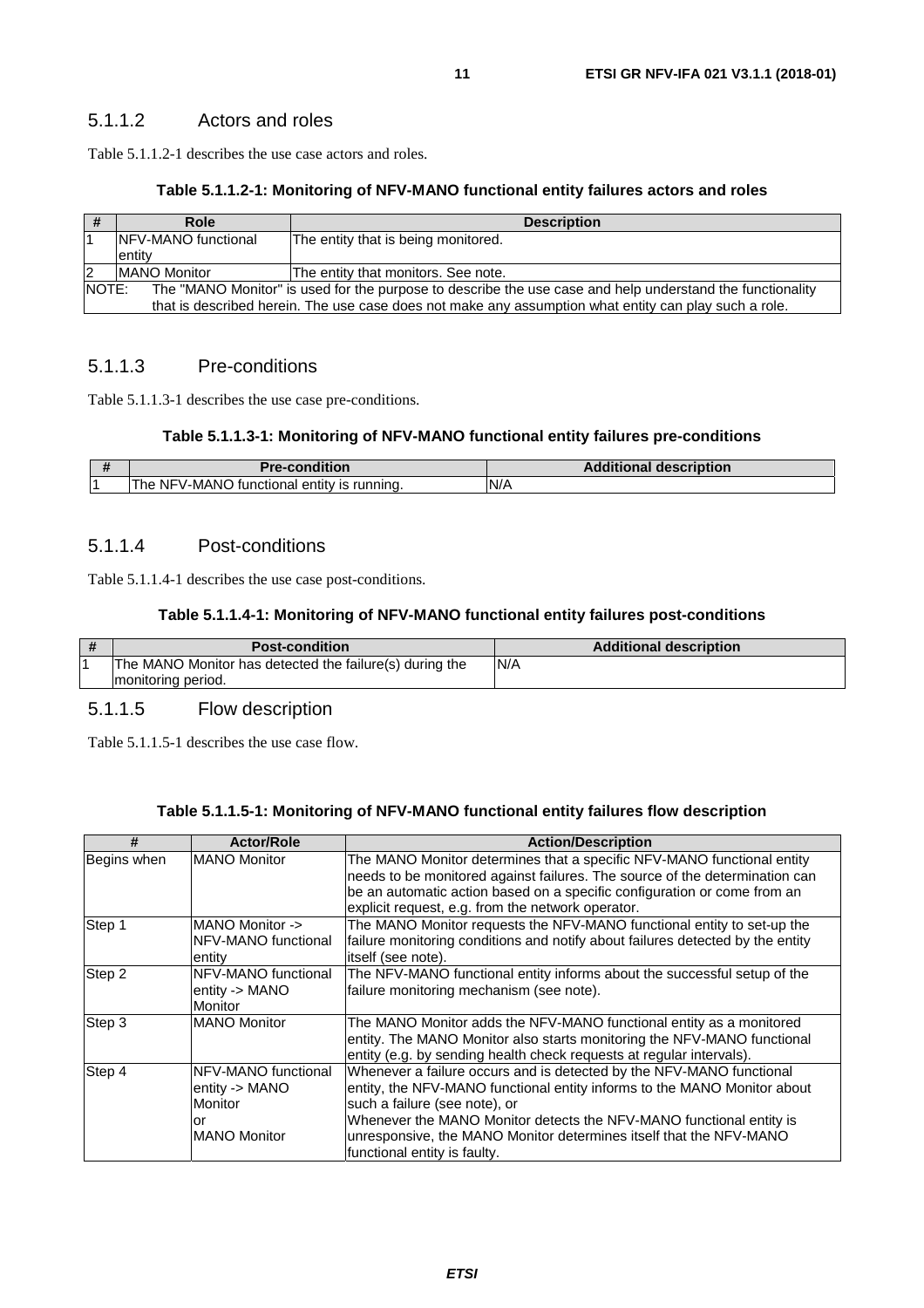<span id="page-11-0"></span>

| #          | <b>Actor/Role</b>                                                                                                                      | <b>Action/Description</b>                                            |  |
|------------|----------------------------------------------------------------------------------------------------------------------------------------|----------------------------------------------------------------------|--|
| lEnds when | <b>MANO Monitor</b>                                                                                                                    | The MANO Monitor requests the NFV-MANO functional entity to stop the |  |
|            |                                                                                                                                        | failure monitoring mechanism (see note).                             |  |
|            |                                                                                                                                        | The MANO Monitor stops monitoring the NFV-MANO functional entity.    |  |
| NOTE:      | This behaviour applies only to the case of enabling the notification of failures detected by the NFV-MANO<br>functional entity itself. |                                                                      |  |

## 5.1.2 Collection of performance data from NFV-MANO functional entity

#### 5.1.2.1 Introduction and goal

An NFV-MANO functional entity runs on supporting hardware/software, and, therefore, it makes use of compute, storage and network resources. As part of the tasks performed by the NFV-MANO functional entity, reporting on the usage of resources is a useful feature for the network operator to determine the proper functioning of the entity. In addition, from an NFV-MANO service perspective, the NFV-MANO functional entity handles management service requests, workflows, managed objects, etc. which count toward determining the performance of the NFV-MANO functional entity. Collecting performance data can be used for simple monitoring purposes or even for root cause analysis.

The goal of this use case is to enable the collection of performance data from NFV-MANO functional entities, so that the Service Provider or some monitoring entity can use such data for monitoring and root cause analysis purposes.

It is assumed in the present use case that the performance monitoring is performed at different levels, including more granular metrics related to interfaces exposed by the NFV-MANO functional entity:

- Metrics related to resources supporting the execution of an NFV-MANO functional entity, e.g. CPU load, memory consumption, etc.
- Metrics related to the NFV-MANO functional entity from an NFV-MANO functional entity application perspective, e.g. number of requests per second, number of managed objects (e.g. VMs by a VIM, VNF instances by a VNFM, etc.), number of workflows under execution by a VNFM and NFVO, operation latency, etc.
- Metrics related to the NFV-MANO functional entity at the interface level, e.g. number of requests per second per interface exposed by the entity, etc.

#### 5.1.2.2 Actors and roles

Table 5.1.2.2-1 describes the use case actors and roles.

#### **Table 5.1.2.2-1: Collection of performance data from NFV-MANO functional entity actors and roles**

| # | Role                 | <b>Description</b>                                                      |
|---|----------------------|-------------------------------------------------------------------------|
|   | INFV-MANO functional | The entity from which the performance data is collected.                |
|   | entity               |                                                                         |
| 2 | <b>IMANO Monitor</b> | The entity that collects performance data. See note in table 5.1.1.2-1. |

#### 5.1.2.3 Pre-conditions

Table 5.1.2.3-1 describes the use case pre-conditions.

#### **Table 5.1.2.3-1: Collection of performance data from NFV-MANO functional entity pre-conditions**

| #              | <b>Pre-condition</b>                                  | <b>Additional description</b> |
|----------------|-------------------------------------------------------|-------------------------------|
| $\overline{A}$ | NFV-MANC<br>' entitv is runnina.<br>tunctional<br>'he | N/A                           |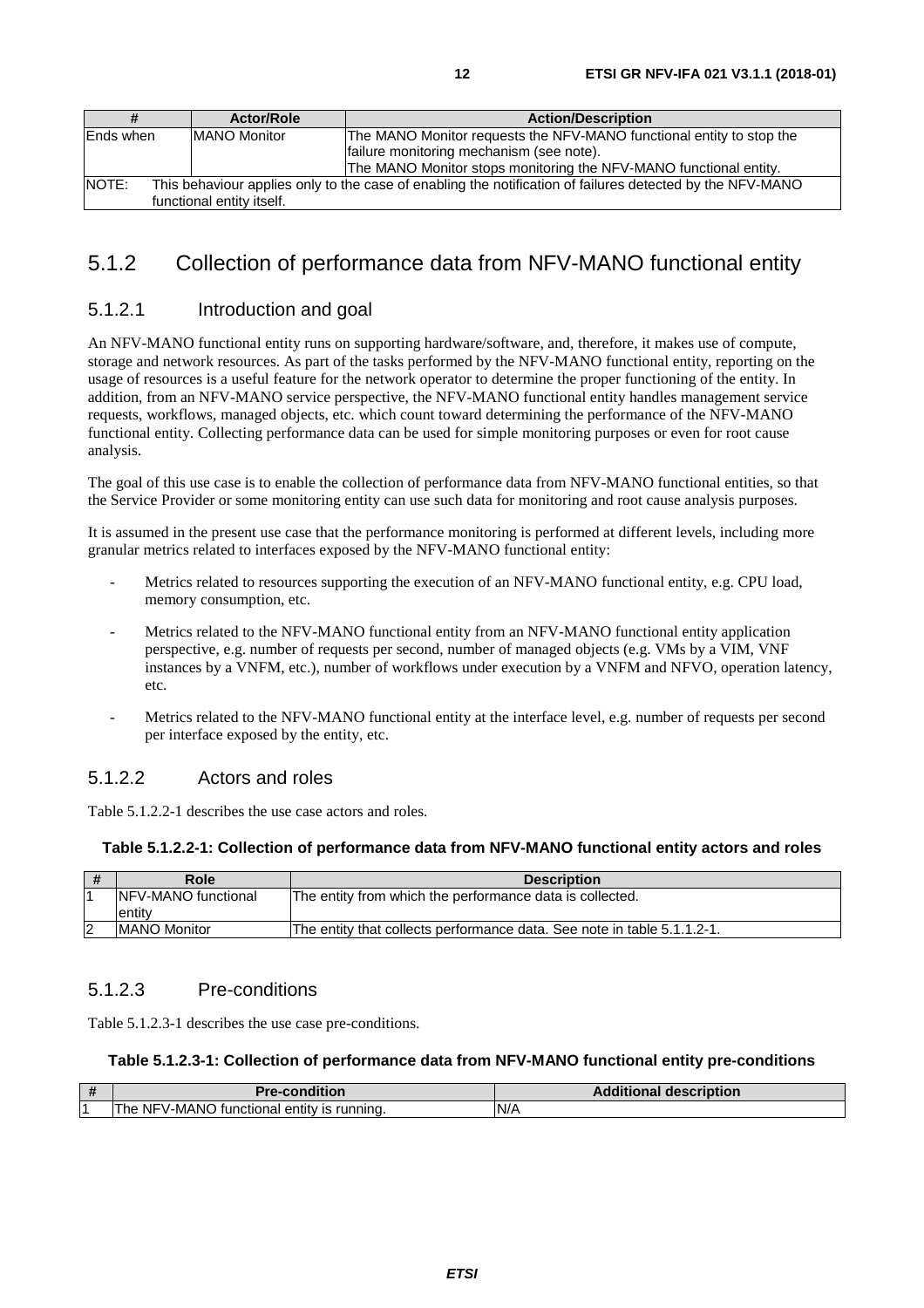<span id="page-12-0"></span>Table 5.1.2.4-1 describes the use case post-conditions.

#### **Table 5.1.2.4-1: Collection of performance data from NFV-MANO functional entity post-conditions**

| <b>Post-condition</b>                                                                                                   | <b>Additional description</b> |
|-------------------------------------------------------------------------------------------------------------------------|-------------------------------|
| The MANO Monitor has performance data collected from<br>the NFV-MANO functional entity during the monitoring<br>period. | N/A                           |

### 5.1.2.5 Flow description

Table 5.1.2.5-1 describes the use case flow.

#### **Table 5.1.2.5-1: Collection of performance data from NFV-MANO functional entity flow description**

| #           | <b>Actor/Role</b>    |                                                                                  |
|-------------|----------------------|----------------------------------------------------------------------------------|
|             |                      | <b>Action/Description</b>                                                        |
| Begins when | <b>IMANO Monitor</b> | The MANO Monitor determines that performance data needs to be collected          |
|             |                      | from a specific NFV-MANO functional entity. The source of the determination      |
|             |                      | can be an automatic action based on a specific operator configuration or         |
|             |                      | come from an explicit request, e.g. from the network operator.                   |
| Step 1      | MANO Monitor ->      | The MANO Monitor requests the NFV-MANO functional entity to start                |
|             | NFV-MANO functional  | collecting performance data on certain performance metrics and at which          |
|             | entity               | interval the collected data should be reported.                                  |
| Step 2      | NFV-MANO functional  | The NFV-MANO functional entity informs about the successful setup of the         |
|             | entity -> MANO       | berformance data collection task.                                                |
|             | <b>Monitor</b>       |                                                                                  |
| Step 3      | NFV-MANO functional  | The NFV-MANO functional entity starts collecting performance data according      |
|             | entity -> MANO       | to the performance collection task set in the previous step, and it periodically |
|             | <b>Monitor</b>       | informs the MANO Monitor about the performance measurement values or the         |
|             |                      | availability of performance data.                                                |
| Ends when   | <b>MANO Monitor</b>  | The MANO Monitor requests the NFV-MANO functional entity to delete the           |
|             |                      | performance data collection task.                                                |

## 5.1.3 Performance alarm monitoring from NFV-MANO functional entity

### 5.1.3.1 Introduction and goal

NFV-MANO functional entities deployed in production environments can potentially need to process a great number of operations and requests from other management functions or other NFV-MANO functional entities. As any other function, an NFV-MANO functional entity can experience performance issues such as an overload situation. If an NFV-MANO functional entity has a performance issue, it can impact the operations performed by other entities. For instance, a high number of virtualised resource performance data collection jobs can overload a VIM's underlying CPU and memory resources. Another example is an NFVO entity that has to handle multiple workflows to update virtualised resources capacity information from several VIM entities, yet at the same time having to handle NS LCM requests and issuing VNF LCM requests to VNFM entities. All these tasks can also overload the NFVO entity's capacity.

Monitoring the performance of NFV-MANO functional entity resources and getting alarms once certain thresholds are reached will allow Service Providers to determine an overload situation in NFV-MANO and set the proper action(s).

The goal of this use case is to enable the monitoring of performance issues of NFV-MANO functional entities, so that when a performance issue occurs, a monitoring entity can be informed about it.

It is assumed in the present use case that the performance alarms can be set at different levels, including:

Metrics related to resources supporting the execution of an NFV-MANO functional entity, e.g. CPU load, memory consumption, etc.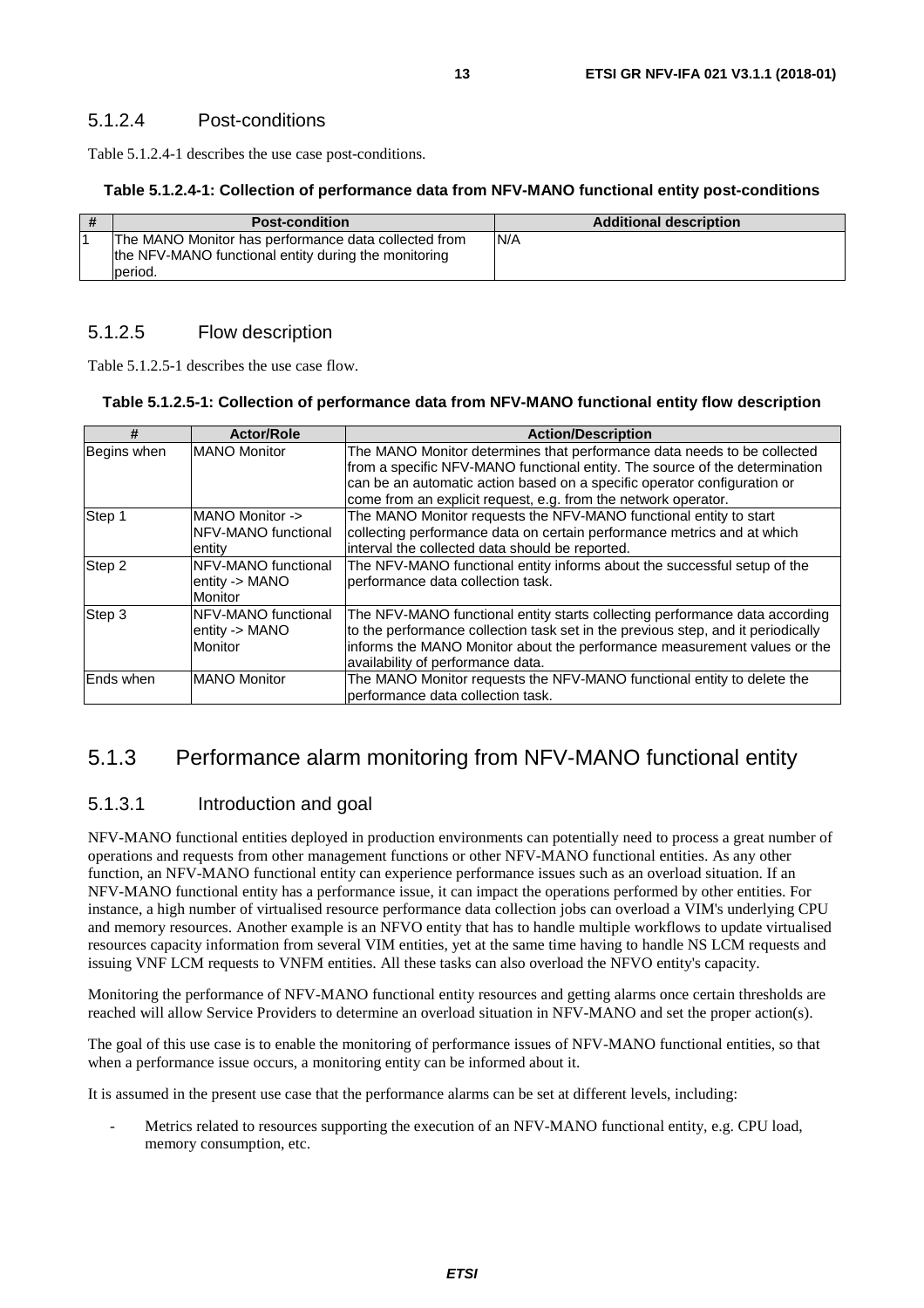- <span id="page-13-0"></span>Metrics related to the NFV-MANO functional entity from an NFV-MANO functional entity application perspective, e.g. number of requests per second, number of managed objects (e.g. VMs by a VIM, VNF instances by a VNFM, etc.), number of workflows under execution by a VNFM and NFVO, operation latency, etc.
- Metrics related to the NFV-MANO functional entity at the interface level, e.g. number of requests per second per interface exposed by the entity, etc.

#### 5.1.3.2 Actors and roles

Table 5.1.3.2-1 describes the use case actors and roles.

#### **Table 5.1.3.2-1: Performance alarm monitoring of NFV-MANO functional entity actors and roles**

| Role                        | <b>Description</b>                                                        |
|-----------------------------|---------------------------------------------------------------------------|
| <b>INFV-MANO</b> functional | The entity that is being monitored.                                       |
| entity                      |                                                                           |
| <b>IMANO Monitor</b>        | The entity that monitors performance alarms. See note in table 5.1.1.2-1. |

#### 5.1.3.3 Pre-conditions

Table 5.1.3.3-1 describes the use case pre-conditions.

#### **Table 5.1.3.3-1: Performance alarm monitoring of NFV-MANO functional entity pre-conditions**

| <b>Pre-condition</b>                                     | <b>Additional description</b> |
|----------------------------------------------------------|-------------------------------|
| NFV-MANO<br>The<br>` functional<br>runnina.<br>entity is | N/A                           |

#### 5.1.3.4 Post-conditions

Table 5.1.3.4-1 describes the use case post-conditions.

#### **Table 5.1.3.4-1: Performance alarm monitoring of NFV-MANO functional entity post-conditions**

| <b>Post-condition</b>                                     | <b>Additional description</b> |
|-----------------------------------------------------------|-------------------------------|
| The MANO Monitor is aware of any performance alarm in the | N/A                           |
| NFV-MANO functional entity during the monitoring period.  |                               |

#### 5.1.3.5 Flow description

Table 5.1.3.5-1 describes the use case flow.

#### **Table 5.1.3.5-1: Performance alarm monitoring of NFV-MANO functional entity flow description**

| #           | <b>Actor/Role</b>   | <b>Action/Description</b>                                                   |
|-------------|---------------------|-----------------------------------------------------------------------------|
| Begins when | <b>MANO Monitor</b> | The MANO Monitor determines that a specific NFV-MANO functional entity      |
|             |                     | needs to be monitored with regards to performance. The source of the        |
|             |                     | determination can be an automatic action based on a specific operator       |
|             |                     | configuration or come from an explicit request with specific monitoring     |
|             |                     | requirements, e.g. from the network operator.                               |
| Step 1      | MANO Monitor ->     | The MANO Monitor requests the NFV-MANO functional entity to set the         |
|             | NFV-MANO functional | performance threshold based on the monitoring requirements for the alarm to |
|             | lentitv             | be raised.                                                                  |
| Step 2      | NFV-MANO functional | The NFV-MANO functional entity informs about the successful setup of the    |
|             | entity -> MANO      | performance alarm threshold.                                                |
|             | <b>Monitor</b>      |                                                                             |
| Step 3      | NFV-MANO functional | The NFV-MANO functional entity periodically checks its own performance and  |
|             | entity -> MANO      | immediately informs the MANO Monitor about a performance alarm detected     |
|             | Monitor             | by the entity itself when certain threshold is reached.                     |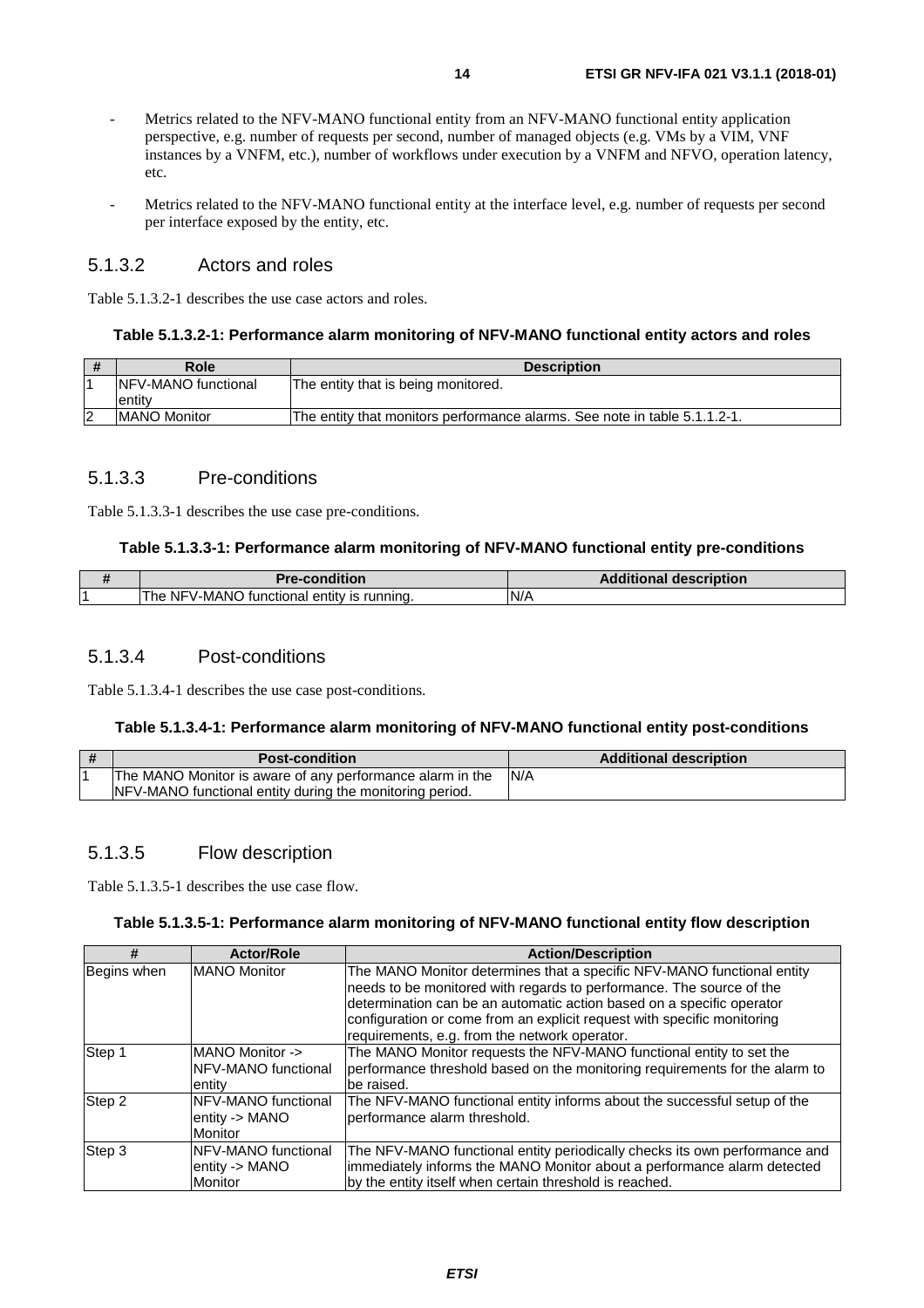<span id="page-14-0"></span>

|           | <b>Actor/Role</b>    | <b>Action/Description</b>                                              |
|-----------|----------------------|------------------------------------------------------------------------|
| Ends when | <b>IMANO Monitor</b> | The MANO Monitor requests the NFV-MANO functional entity to delete the |
|           |                      | lperformance alarm threshold.                                          |

### 5.1.4 Informing about NFV-MANO functional entity maintenance

#### 5.1.4.1 Introduction and goal

An NFV-MANO functional entity can require a maintenance action such as a reboot, a software upgrade, or a fix of a failure in the underlying hardware. In order to prepare for such maintenance action, other NFV-MANO functional entities making use of services provided by the affected NFV-MANO functional entity have to be informed in order to prepare for the expected downtime of the affected NFV-MANO functional entity.

NOTE 1: For maintaining availability of the service provided by an NFV-MANO functional entity during its software modification, ETSI GS NFV-REL 006 [[i.16](#page-7-0)] specifies the case for a redundant deployment of this NFV-MANO functional entity. The present use case does not consider such a redundant deployment.

For example, if a VIM entity has to go into maintenance mode, the VNFM and NFVO entities are informed, so that the VNFM and NFVO entities can disable scheduling new virtualised resources from the affected VIM entity, and perform additional actions, e.g. re-instantiation of VNF instances using virtualised resources managed by the affected VIM to other VIM entity(s) in order to release virtualised resources managed by the affected VIM entity. Once the above actions have completed, maintenance on the NFV-MANO functional entity can be further performed.

The goal of this use case is to enable informing to related NFV-MANO functional entities about a certain NFV-MANO functional entity going into/out of maintenance mode, so that the first NFV-MANO functional entities can disable/enable scheduling new actions towards the affected NFV-MANO functional entity and perform appropriate actions before the maintenance starts or after the maintenance has been completed.

NOTE 2: The present use case does not detail the procedure by which informed NFV-MANO functional entities realize the appropriate actions previous to/after the actual maintenance procedure steps.

Performing maintenance actions is not assumed to be only applicable on a per NFV-MANO functional entity. Considering the complexity of functions to be realized by an NFV-MANO functional entity, maintenance actions are also relevant on a more granular level. However, in these cases it is assumed that specific interfaces are handled by corresponding internal NFV-MANO functional entity application components whose level of interaction would rather base on controlling the start/stop of the actual provided NFV-MANO service. These cases are not considered in the present use case.

#### 5.1.4.2 Actors and roles

Table 5.1.4.2-1 describes the use case actors and roles.

| #  | Role                                     | <b>Description</b>                                                                                                                                                                |
|----|------------------------------------------|-----------------------------------------------------------------------------------------------------------------------------------------------------------------------------------|
|    | Maintained NFV-MANO<br>functional entity | The NFV-MANO functional entity that goes into/out of maintenance mode.                                                                                                            |
| 2  | Other NFV-MANO<br>functional entity(s)   | The NFV-MANO functional entity(s) that is (are) not put under maintenance mode but<br>can make use of NFV-MANO services provided by the Maintained NFV-MANO<br>functional entity. |
| 13 | <b>IMANO Monitor</b>                     | The entity that informs about the status change of the NFV-MANO functional entity.<br>See note in table 5.1.1.2-1.                                                                |

#### **Table 5.1.4.2-1: Informing about NFV-MANO functional entity maintenance actors and roles**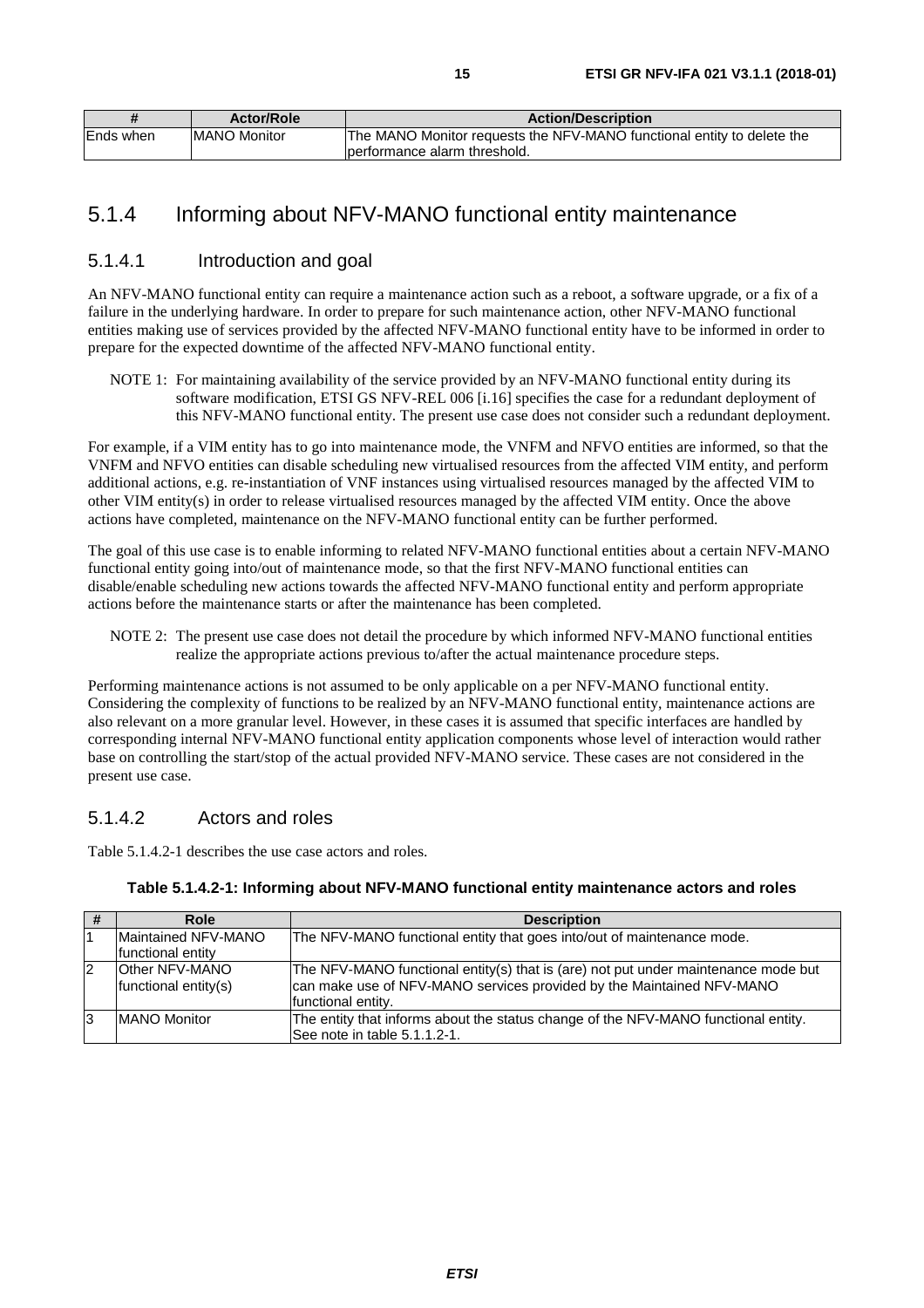<span id="page-15-0"></span>Table 5.1.4.3-1 describes the use case pre-conditions.

#### **Table 5.1.4.3-1: Informing about NFV-MANO functional entity maintenance pre-conditions**

| l# | <b>Pre-condition</b>                                    | <b>Additional description</b> |
|----|---------------------------------------------------------|-------------------------------|
|    | The Maintained NFV-MANO functional entity and the Other | IN/A                          |
|    | NFV-MANO functional entity(s) are operational.          |                               |

#### 5.1.4.4 Post-conditions

Table 5.1.4.4-1 describes the use case post-conditions.

#### **Table 5.1.4.4-1: Informing about NFV-MANO functional entity maintenance post-conditions**

| -# | <b>Post-condition</b>                                                                                                                        | <b>Additional description</b> |
|----|----------------------------------------------------------------------------------------------------------------------------------------------|-------------------------------|
|    | The NFV-MANO functional entity(s) has (have) been<br>linformed about the maintenance status of the Maintained<br>NFV-MANO functional entity. | N/A                           |

#### 5.1.4.5 Flow description

Table 5.1.4.5-1 describes the use case flow.

#### **Table 5.1.4.5-1: Informing about NFV-MANO functional entity maintenance flow description**

| #           | <b>Actor/Role</b>                                                   | <b>Action/Description</b>                                                                                                                                                                                                                                                                         |
|-------------|---------------------------------------------------------------------|---------------------------------------------------------------------------------------------------------------------------------------------------------------------------------------------------------------------------------------------------------------------------------------------------|
| Begins when | <b>MANO Monitor</b>                                                 | The MANO Monitor determines that a specific NFV-MANO functional entity<br>needs to go into/out of maintenance mode. The source of the determination<br>can be an automatic action based on a specific operator configuration or<br>come from an explicit request, e.g. from the network operator. |
| Step 1      | MANO Monitor -><br><b>Maintained NFV-</b><br>MANO functional entity | The MANO Monitor updates the state of the Maintained NFV-MANO<br>functional entity to "going into maintenance" or "going out of maintenance"<br>and informs the maintenance mode to the Maintained NFV-MANO functional<br>entity.                                                                 |
| Step 2      | MANO Monitor -><br>Other NFV-MANO<br>functional entitv              | The MANO Monitor informs about the status change of the Maintained<br>NFV-MANO functional entity to the Other NFV-MANO functional entity(s).                                                                                                                                                      |
| Ends when   | <b>MANO Monitor</b>                                                 | The MANO Monitor has informed about the status change to "into"<br>maintenance mode" or "out of maintenance mode" of the Maintained<br>NFV-MANO functional entity.                                                                                                                                |

### 5.1.5 Adding an NFV-MANO functional entity

#### 5.1.5.1 Introduction and goal

The goal of this use case is to add an NFV-MANO functional entity, e.g. adding a new VNFM to the list of VNFMs known to the NFVO, so that the NFVO may be able to use the new VNFM for VNF LCM.

The present use case assumes that the addition action can apply to different levels. Instead of adding the whole NFV-MANO functional entity to a second NFV-MANO functional entity, the addition can also concern to a particular interface being used in between the first and second NFV-MANO functional entity. For instance, assuming the possible interaction between a VIM and an NFVO and the case that the NFVO does need to make use of virtualised network resource management capabilities of the VIM, it could be determined to add into the NFVO the VIM concerning a specific interface such as the Virtualised Resource Management interface, while at the same time consumption for other interfaces may not be added.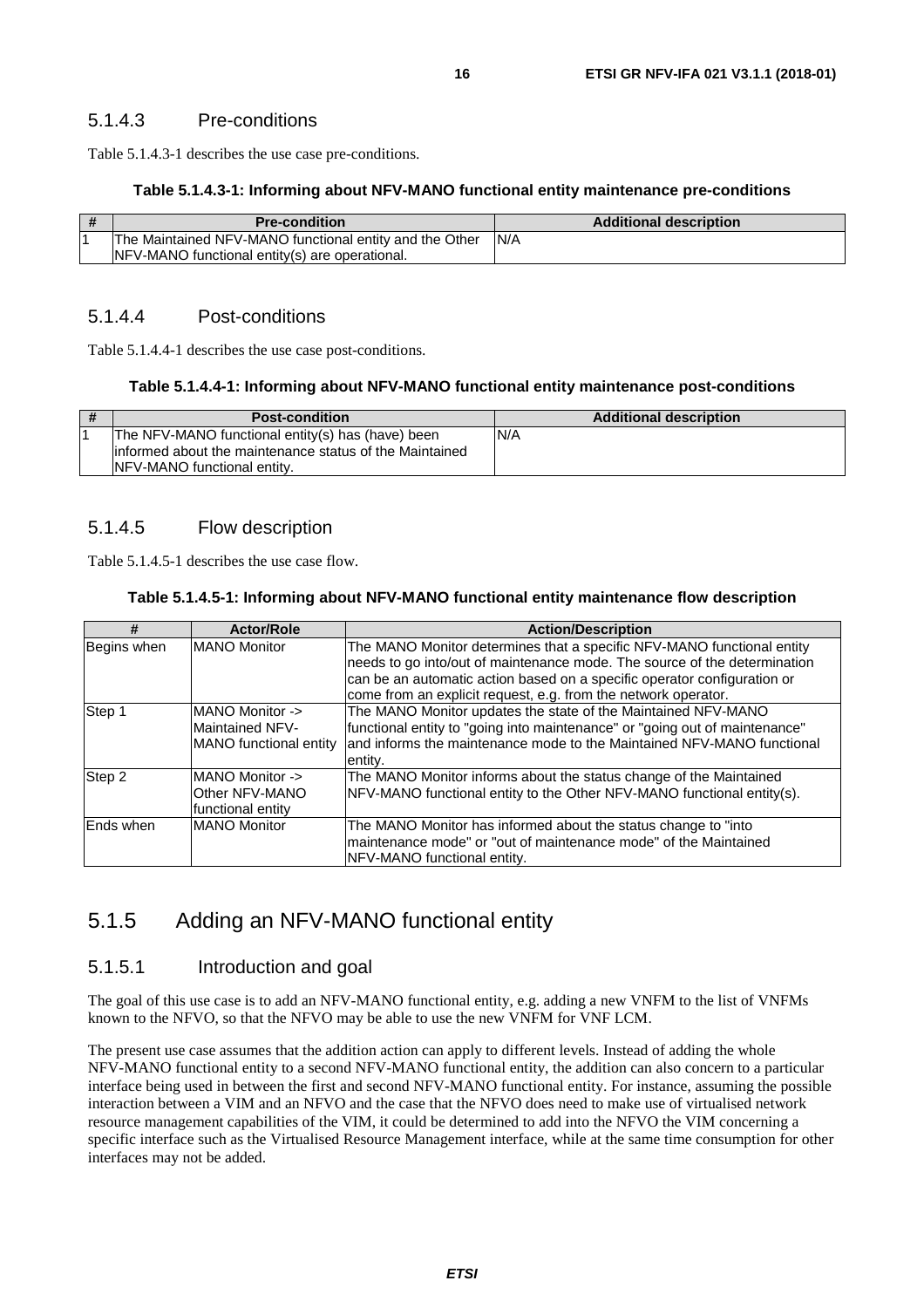#### <span id="page-16-0"></span>5.1.5.2 Actors and roles

Table 5.1.5.2-1 describes the use case actors and roles.

#### **Table 5.1.5.2-1: Adding an NFV-MANO functional entity actors and roles**

| #  | Role                      | <b>Description</b>                                                                        |
|----|---------------------------|-------------------------------------------------------------------------------------------|
|    | <b>IMANO Monitor</b>      | The entity that requests the addition of the whole set or a subset of the services of the |
|    |                           | <b>INFV-MANO</b> functional entity.                                                       |
| 12 | Added NFV-MANO            | The NFV-MANO functional entity whose whole set or a subset of the services that has       |
|    | <b>Ifunctional entity</b> | been added.                                                                               |
| 13 | Other NFV-MANO            | The NFV-MANO entity(s) which can make use of NFV-MANO services provided by the            |
|    | functional entity(s)      | Added NFV-MANO functional entity.                                                         |

#### 5.1.5.3 Pre-conditions

Table 5.1.5.3-1 describes the use case pre-conditions.

#### **Table 5.1.5.3-1: Adding an NFV-MANO functional entity pre-conditions**

| # | <b>Pre-condition</b>                                 | <b>Additional description</b> |
|---|------------------------------------------------------|-------------------------------|
|   | The MANO Monitor is deployed and running in the      | N/A                           |
|   | Ivirtualised network.                                |                               |
| 2 | The Added NFV-MANO functional entity is deployed and | N/A                           |
|   | running.                                             |                               |

#### 5.1.5.4 Post-conditions

Table 5.1.5.4-1 describes the use case post-conditions.

#### **Table 5.1.5.4-1: Adding an NFV-MANO functional entity post-conditions**

| # | <b>Post-condition</b>                                                                                                           | <b>Additional description</b> |
|---|---------------------------------------------------------------------------------------------------------------------------------|-------------------------------|
|   | The whole or a subset of services of the Added NFV-MANO<br>functional entity is known to Other NFV-MANO functional<br>entity(s) | IN/A                          |

#### 5.1.5.5 Flow description

Table 5.1.5.5-1 describes the use case flow.

#### **Table 5.1.5.5-1: Adding an NFV-MANO functional entity flow description**

| #           | <b>Actor/Role</b>                                                           | <b>Action/Description</b>                                                                                                                                                                                                                                                                                                                                                                                                                                                      |  |
|-------------|-----------------------------------------------------------------------------|--------------------------------------------------------------------------------------------------------------------------------------------------------------------------------------------------------------------------------------------------------------------------------------------------------------------------------------------------------------------------------------------------------------------------------------------------------------------------------|--|
| Begins when | <b>MANO Monitor</b>                                                         | The MANO Monitor determines that a specific Added NFV-MANO functional<br>entity or a subset of the services needs to be added to Other NFV-MANO<br>functional entity(s).                                                                                                                                                                                                                                                                                                       |  |
| Step 1      | <b>IMANO Monitor -&gt;</b><br>Other NFV-MANO<br>functional entity(s)        | The MANO Monitor requests the Other NFV-MANO functional entity(s) to add<br>the Added NFV-MANO functional entity as a known entity, or a subset of the<br>services provided by the Added NFV-MANO functional entity. The request<br>includes necessary information for the Other NFV-MANO functional entity(s)<br>to proceed with the addition action, e.g. identification of the Added<br>NFV-MANO functional entity, interface reachability, subset of the services,<br>etc. |  |
| Step 2      | Other NFV-MANO<br>functional entity(s)                                      | The Other NFV-MANO functional entity(s) proceed(s) with the addition of the<br>Added NFV-MANO functional entity or the subset of the services. This may<br>require interaction between the entities e.g. discovery of capacity,<br>establishment of reachability, etc.                                                                                                                                                                                                         |  |
| Step 3      | Other NFV-MANO<br>functional entity(s) $\rightarrow$<br><b>MANO Monitor</b> | The Other NFV-MANO functional entity(s) confirm(s) to the MANO Monitor the<br>addition of the Added NFV-MANO functional entity or the subset of the<br>services.                                                                                                                                                                                                                                                                                                               |  |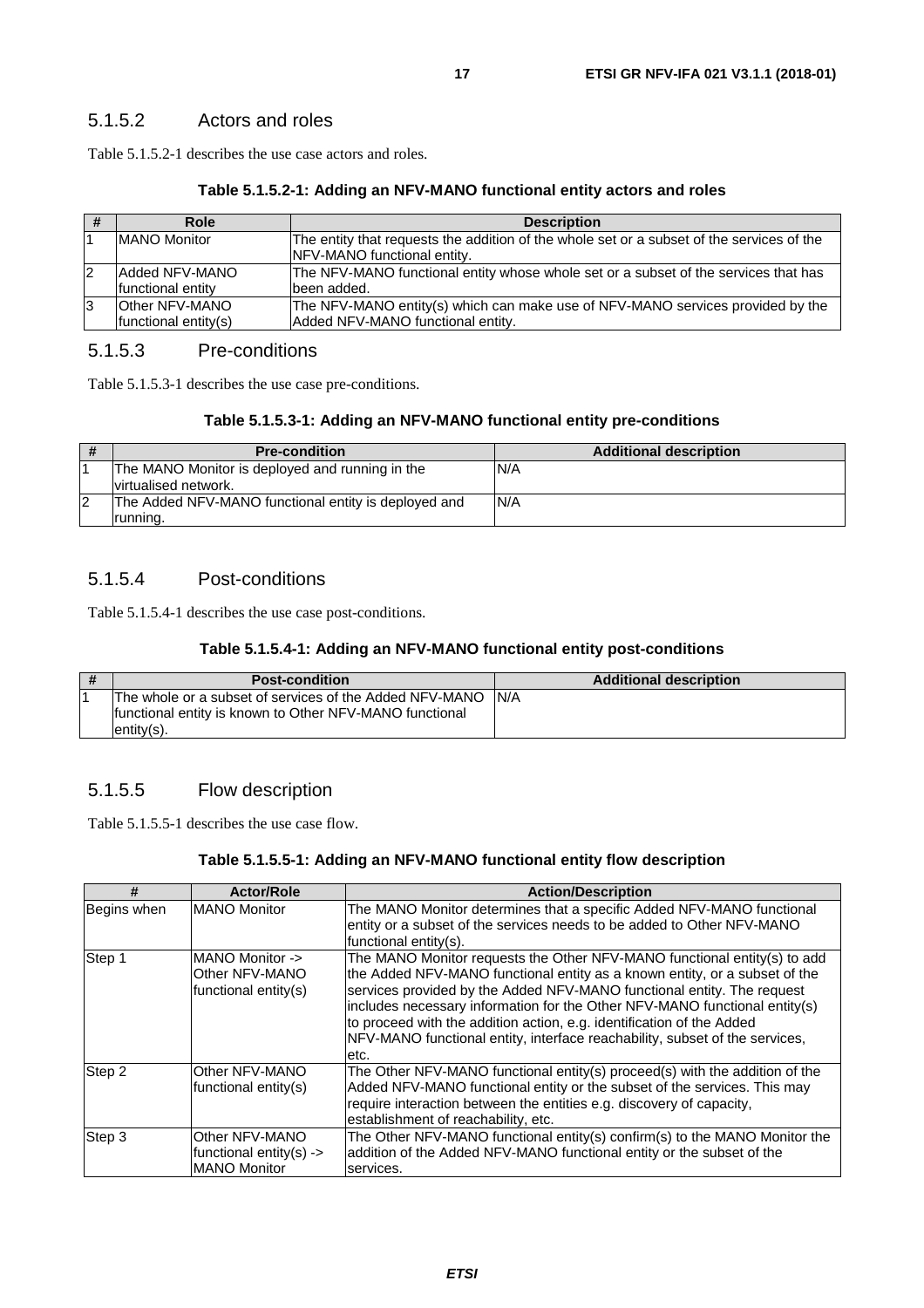<span id="page-17-0"></span>

|            | <b>Actor/Role</b>    | <b>Action/Description</b>                                                                                                                                  |
|------------|----------------------|------------------------------------------------------------------------------------------------------------------------------------------------------------|
| lEnds when | <b>IMANO Monitor</b> | The MANO Monitor has been informed about the results of the addition of the<br>Added NFV-MANO functional entity or the subset of the services by the Other |
|            |                      | INFV-MANO functional entity(s).                                                                                                                            |

## 5.1.6 Removing an NFV-MANO functional entity

#### 5.1.6.1 Introduction and goal

The number of NFV-MANO functional entities in a real network deployment can depend on many factors, e.g. geographical coverage of the network deployment, types and amount of virtualised resources to be managed, number of Network Functions and Network Services to be managed, etc. Also, the number of NFV-MANO functional entities will not be fixed throughout the time, with some entities being added and removed according to the network operator needs and service conditions.

During the lifetime of the NFV-MANO, the removal of an NFV-MANO functional entity from the consumer list of another entity could be executed for different reasons:

- to ease the execution of maintenance tasks, or
- as a preparation for decommissioning completely the NFV-MANO functional entity.

In both cases, the network operations are easier if there is the guarantee that the consumer(s) of the NFV-MANO functional entities have stopped using NFV-MANO services from the NFV-MANO functional entity that is being removed.

The goal of the present use case is to enable a Service Provider removing the consumption of NFV-MANO services of a first NFV-MANO functional entity from a second NFV-MANO functional entity, so that further operations (e.g. maintenance on the first NFV-MANO functional entity) can be executed minimizing any service impacts.

The present use case assumes that the removal action can apply to different levels. Instead of removing the whole NFV-MANO functional entity from a second NFV-MANO functional entity, the removal can also concern to a particular interface being used in between the first and second NFV-MANO functional entity. For instance, assuming the possible interaction between a VIM and an NFVO and the case that the NFVO does not need to make use of virtualised resource management capabilities of the VIM, it could be determined to remove from the NFVO the VIM concerning a specific interface such as the Virtualised Resource Management interface, yet at the same time still being able to consume other interfaces such as Virtualised Resource Capacity Management interface.

#### 5.1.6.2 Actors and roles

Table 5.1.6.2-1 describes the use case actors and roles.

| #  | Role                                      | <b>Description</b>                                                                                                   |
|----|-------------------------------------------|----------------------------------------------------------------------------------------------------------------------|
|    | Removed NFV-MANO<br>functional entity     | The entity whose all or subset of services is being removed from the Consumer<br><b>INFV-MANO</b> functional entity. |
| 12 | Consumer NFV-MANO<br>functional entity(s) | The entity(s) from which the Removed NFV-MANO functional entity is removed.                                          |
| 13 | Operator                                  | The entity that informs about the removal of the NFV-MANO functional entity.                                         |

#### 5.1.6.3 Pre-conditions

Table 5.1.6.3-1 describes the use case pre-conditions.

#### **Table 5.1.6.3-1: Removing an NFV-MANO functional entity pre-conditions**

| <b>Pre-condition</b>                                | <b>Additional description</b> |
|-----------------------------------------------------|-------------------------------|
| The Removed NFV-MANO functional entity and the      | N/A                           |
| Consumer NFV-MANO functional entity(s) are running. |                               |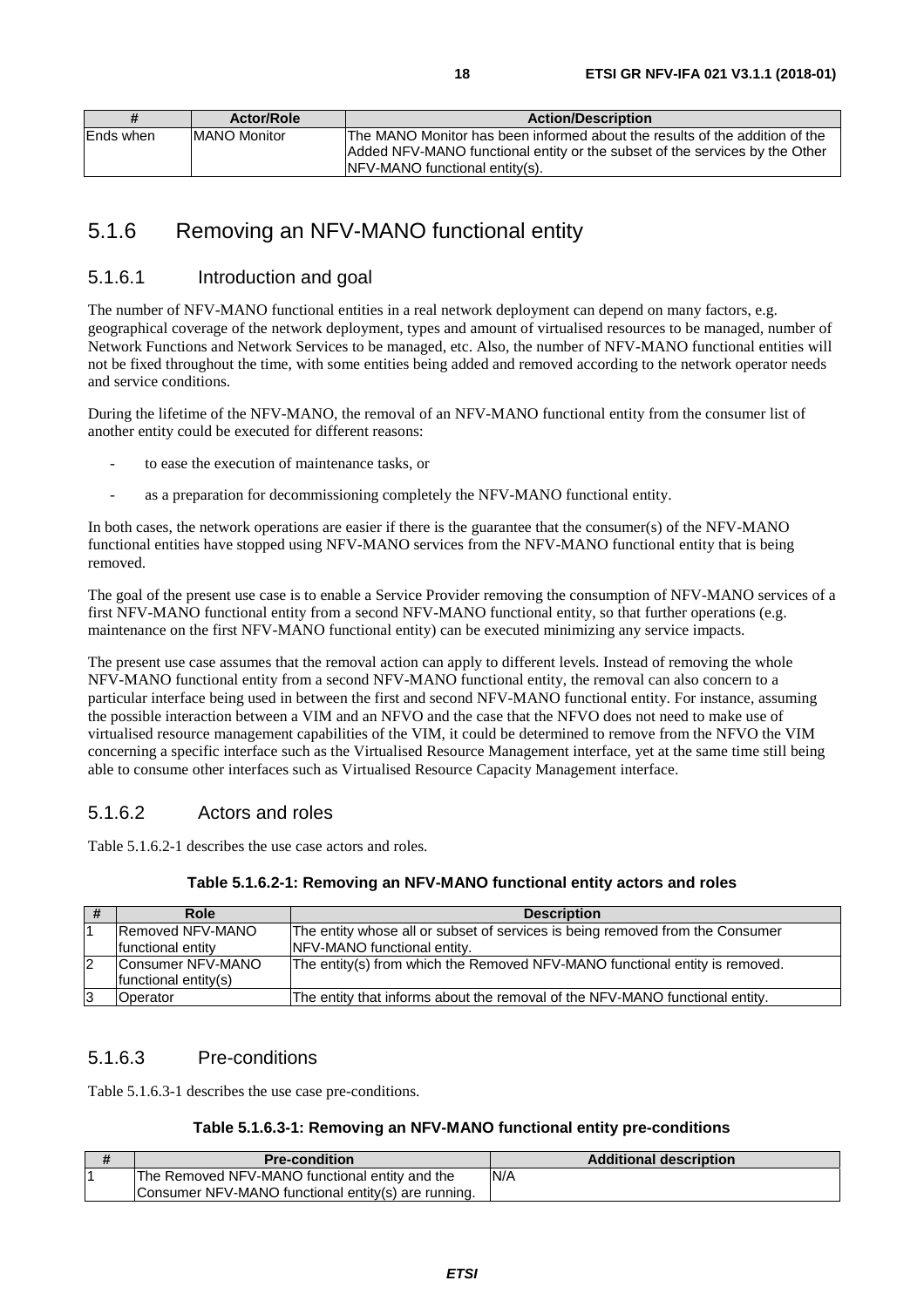<span id="page-18-0"></span>Table 5.1.6.4-1 describes the use case post-conditions.

#### **Table 5.1.6.4-1: Removing an NFV-MANO functional entity post-conditions**

| <b>Post-condition</b>                                 | <b>Additional description</b>                      |
|-------------------------------------------------------|----------------------------------------------------|
| The Consumer NFV-MANO functional entity(s) do(es) not | The Consumer NFV-MANO functional entity is not     |
| use the whole set or a subset of the services of the  | making use of all or a subset of NFV-MANO services |
| Removed NFV-MANO functional entity.                   | provided originally by the Removed NFV-MANO        |
|                                                       | functional entity.                                 |

#### 5.1.6.5 Flow description

Table 5.1.6.5-1 describes the use case flow.

#### **Table 5.1.6.5-1: Removing an NFV-MANO functional entity flow description**

| #           | <b>Actor/Role</b>                                                                     | <b>Action/Description</b>                                                                                                                                                                                                                                                                                                                                                                                                                                                                                                                                                                                                                                                             |  |
|-------------|---------------------------------------------------------------------------------------|---------------------------------------------------------------------------------------------------------------------------------------------------------------------------------------------------------------------------------------------------------------------------------------------------------------------------------------------------------------------------------------------------------------------------------------------------------------------------------------------------------------------------------------------------------------------------------------------------------------------------------------------------------------------------------------|--|
| Begins when | Operator                                                                              | The Operator determines that a first (the Removed) NFV-MANO functional<br>entity or subset of services needs to be removed from a second (the<br>Consumer) NFV-MANO functional entity(s).                                                                                                                                                                                                                                                                                                                                                                                                                                                                                             |  |
| Step 1      | Operator -> Consumer<br>NFV-MANO functional<br>entity(s)                              | The Operator requests to the Consumer NFV-MANO functional entity(s) to<br>remove the Removed NFV-MANO functional entity or subset of services from<br>the Consumer NFV-MANO functional entity(s).                                                                                                                                                                                                                                                                                                                                                                                                                                                                                     |  |
| Step 2      | Consumer NFV-MANO<br>functional entity(s) -><br>Removed NFV-MANO<br>functional entity | The Consumer NFV-MANO functional entity(s) perform(s) the necessary<br>procedures to stop using NFV-MANO services provided by the Removed<br>NFV-MANO functional entity, including those NFV-MANO services re-exposed<br>indirectly to other NFV-MANO functional entities (e.g. VNF related virtualised<br>resource management in indirect-mode). For instance, if the removal<br>concerns to a VIM in a consuming NFVO, this step can involve (among<br>others) requesting by the NFVO the deletion of software images from the<br>VIM's repositories, requesting the termination of virtualised resources<br>managed by the VIM, and unsubscribing from notifications from the VIM. |  |
| Step 3      | Consumer NFV-MANO<br>functional entity(s) $\rightarrow$<br>Operator                   | The Consumer NFV-MANO functional entity(s) confirm(s) to the Operator the<br>result of the removal of the Removed NFV-MANO functional entity or subset<br>of services. In the case that the removal is not completed/successful, e.g.<br>because NFV-MANO services have not been fully discharged, the Consumer<br>NFV-MANO functional entity(s) return(s) necessary error information.                                                                                                                                                                                                                                                                                               |  |
| Ends when   | Operator                                                                              | The Operator has been informed by the Consumer NFV-MANO functional<br>entity(s) about the results of the removal of the Removed NFV-MANO<br>functional entity or subset of services.                                                                                                                                                                                                                                                                                                                                                                                                                                                                                                  |  |

### 5.1.7 Information retrieval and capability discovery from NFV-MANO functional entity

#### 5.1.7.1 Introduction and goal

In a production network deployment, the number and capabilities of NFV-MANO functional entities may vary depending on the type of the NFV-MANO function. For instance, the number of VNFM entities may be due to different factors like the number of VNF instances to be managed, the distribution of VNFM entities according to certain services, the use of specific vs. generic VNFM, etc.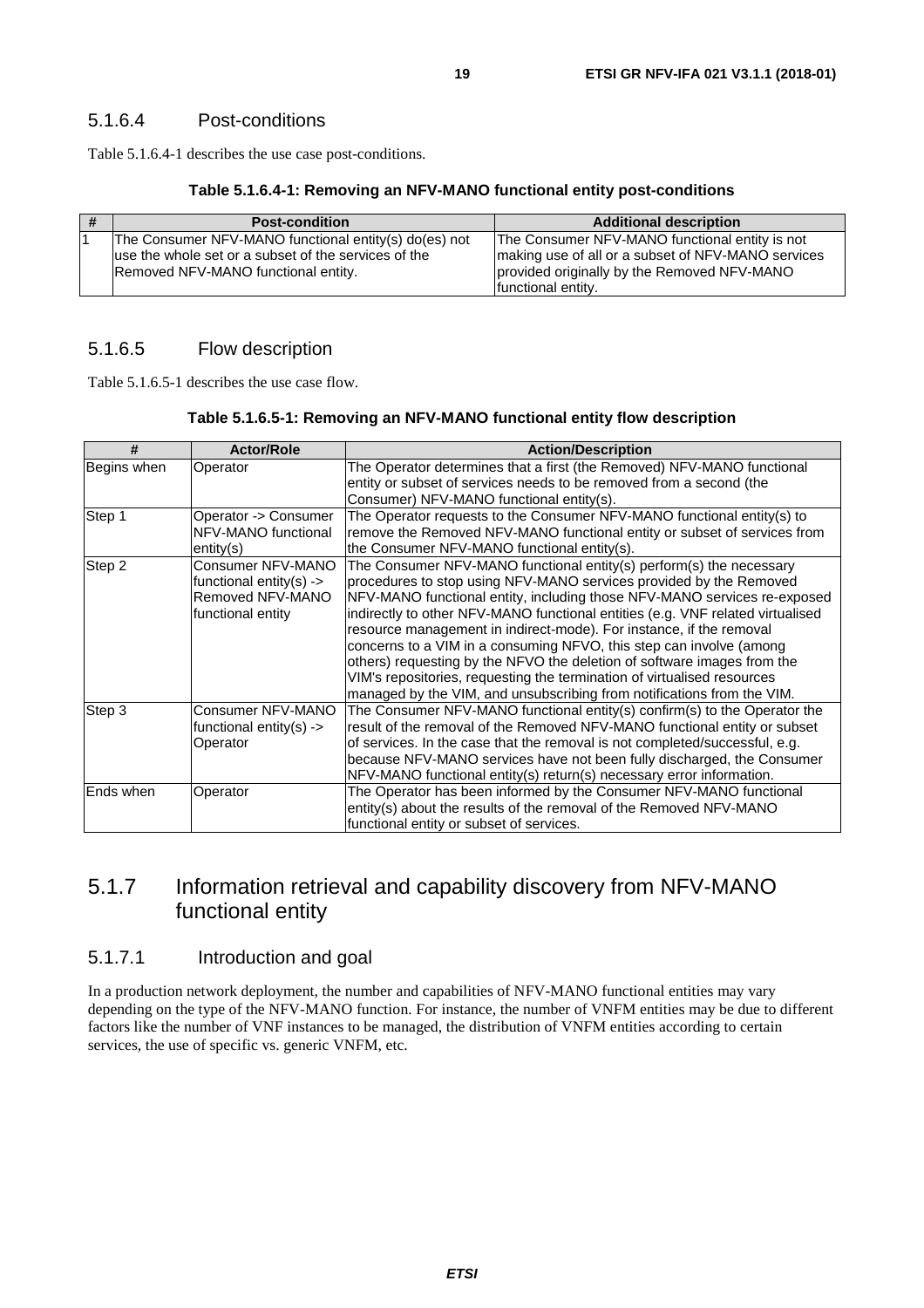<span id="page-19-0"></span>As the multiplicity of NFV-MANO functional entities and their capabilities can be diverse, and since the NFV-MANO functional entities make use of NFV-MANO services offered by other NFV-MANO functional entities, discovering the capabilities offered by the functional entities is a necessary step in order to maximize the usage of a deployed NFV-MANO system. An example with multiple VNFMs where the NFVO selects the VNFM that is responsible for managing the lifecycle of a specific VNF during the NS, VNF and resource orchestration is introduced for the purpose of illustrating the present use case. In order for the NFVO to appropriately select the right VNFM, the NFVO needs to possess information about the capabilities and capacity of the different VNFM entities. Some of the relevant information to be discovered by the NFVO can include (not an exhaustive list):

- the kinds of VNF instances that can be managed, i.e. to determine the compatibility of a VNF with certain VNFM according to the vnfmInfo attribute in the VNFD (see attribute vnfmInfo in table 7.1.2.2-1 in ETSI GS NFV-IFA 011 [\[i.6\]](#page-6-0)),
- VNF-related resource management support for indirect mode, direct mode, or both,
- management capacity, e.g. maximum number of VNF instances that the VNFM can manage,
- version of the standard the interface is compliant to,
- API exposed endpoints, and
- version of the VNFM.

Furthermore, newer versions of the software of a NFV-MANO functional entity may enhance current functional capabilities, add new capabilities, support for additional versions of the standard that an interface is compliant to, change of API exposed endpoints, etc. In such a case, to fully leverage the whole capabilities of the network, it is necessary that the network operator and the consuming NFV-MANO functional entities gather the necessary information and discover the supported capabilities once the new software version is running.

The goal of the present use case is to enable the network operator and an existing first NFV-MANO functional entity to acquire information about an existing second NFV-MANO functional entity, including the supported capabilities and capacity, so that the network operator and the first NFV-MANO functional entity have the necessary information to realize its management and orchestration tasks.

#### 5.1.7.2 Actors and roles

Table 5.1.7.2-1 describes the use case actors and roles.

| Table 5.1.7.2-1: Information retrieval and capability discovery from NFV-MANO |
|-------------------------------------------------------------------------------|
| functional entity actors and roles                                            |

| #  | Role                                           | <b>Description</b>                                                                                  |
|----|------------------------------------------------|-----------------------------------------------------------------------------------------------------|
|    | Operator and/or<br>Consumer NFV-MANO<br>entity | The entity that queries the information, including the supported capabilities and<br>capacity.      |
| 12 | <b>Producer NFV-MANO</b><br>entity             | The entity that provides its own information, including the supported capabilities and<br>capacity. |

#### 5.1.7.3 Pre-conditions

Table 5.1.7.3-1 describes the use case pre-conditions.

#### **Table 5.1.7.3-1: Information retrieval and capability discovery from NFV-MANO functional entity pre-conditions**

| #              | <b>Pre-condition</b>                                 | <b>Additional description</b>                         |
|----------------|------------------------------------------------------|-------------------------------------------------------|
| $\overline{1}$ | The existence of the Producer NFV-MANO functional    | For the case of a Consumer NFV-MANO functional        |
|                | entity is known to the Operator and/or Consumer NFV- | entity, this pre-condition can be achieved by the     |
|                | MANO functional entity.                              | addition/starting of the Producer NFV-MANO            |
|                |                                                      | functional entity into the Consumer NFV-MANO          |
|                |                                                      | functional entity (see use cases in clauses 5.1.5 and |
|                |                                                      | (5.1.9).                                              |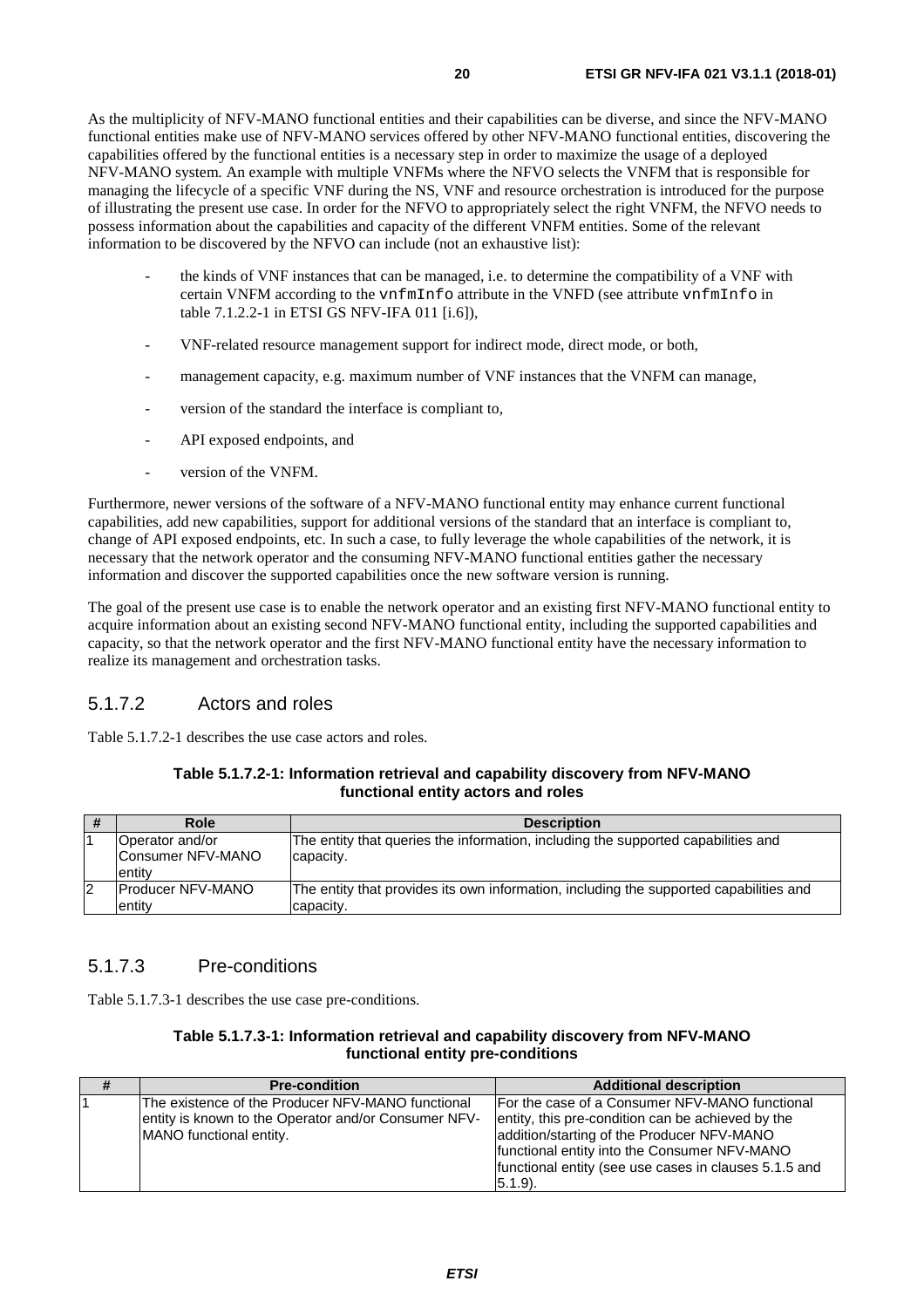<span id="page-20-0"></span>Table 5.1.7.4-1 describes the use case post-conditions.

#### **Table 5.1.7.4-1: Information retrieval and capability discovery from NFV-MANO functional entity post-conditions**

| # | <b>Post-condition</b>                                                                                     | <b>Additional description</b> |
|---|-----------------------------------------------------------------------------------------------------------|-------------------------------|
|   | The Operator and/or Consumer NFV-MANO functional<br>Jentity possesses information about the Producer NFV- | N/A                           |
|   | <b>IMANO</b> functional entity.                                                                           |                               |

#### 5.1.7.5 Flow description

Table 5.1.7.5-1 describes the use case flow.

#### **Table 5.1.7.5-1: Information retrieval and capability discovery from NFV-MANO functional entity flow description**

| #           | <b>Actor/Role</b>                                                                                             | <b>Action/Description</b>                                                                                                                                                                                                                                                                                                                                                                       |
|-------------|---------------------------------------------------------------------------------------------------------------|-------------------------------------------------------------------------------------------------------------------------------------------------------------------------------------------------------------------------------------------------------------------------------------------------------------------------------------------------------------------------------------------------|
| Begins when | Operator and/or<br>Consumer NFV-MANO<br>functional entity                                                     | The Operator and/or Consumer NFV-MANO functional entity determines the<br>need to retrieve or update local information about a specific Producer<br>NFV-MANO functional entity. The source of the determination can be an<br>automatic action based on a specific operator configuration (e.g. period timer),<br>or be a result of an explicit request or notification from an external entity. |
| Step 1      | Operator and/or<br>Consumer NFV-MANO<br>functional entity -><br>Producer NFV-MANO<br>functional entity        | The Operator and/or Consumer NFV-MANO functional entity requests to the<br>Producer NFV-MANO functional entity information about the Producer<br>NFV-MANO functional entity. The query can include input data for selecting<br>the required information, e.g. the supported capabilities, API exposed<br>endpoints, and/or capacity of the Producer NFV-MANO functional entity.                 |
| Step 2      | <b>Producer NFV-MANO</b><br>functional entity -><br>Operator and/or<br>Consumer NFV-MANO<br>functional entity | The Producer NFV-MANO functional entity provides the requested information<br>to the Operator and/or Consumer NFV-MANO functional entity.                                                                                                                                                                                                                                                       |
| Ends when   | Operator and/or<br>Consumer NFV-MANO<br>functional entity                                                     | The Operator and/or Consumer NFV-MANO functional entity has received the<br>requested information from the Producer NFV-MANO functional entity.                                                                                                                                                                                                                                                 |

### 5.1.8 Notifying about changes of an NFV-MANO functional entity capabilities

#### 5.1.8.1 Introduction and goal

The capabilities of an NFV-MANO functional entity could evolve throughout time, e.g. as a result of upgrading the software, adding new features and/or capabilities, etc.

The goal of the use case is to enable the network operator to be informed about the set of capabilities of an NFV-MANO functional entity, e.g. after its software has changed. Such a notification/information is needed by the network operator, so that additional actions can be performed such as:

- request on-demand re-synchronization between NFV-MANO functional entities to perform the information retrieval and capability discovery (see use case in clause 5.1.7),
- add or remove the NFV-MANO functional entity (see use case in clauses 5.1.5 and 5.1.6), and
- put the NFV-MANO functional entity out of maintenance (see use case in clause 5.1.4), assuming that the NFV-MANO functional entity is under maintenance at the time of receiving the notification.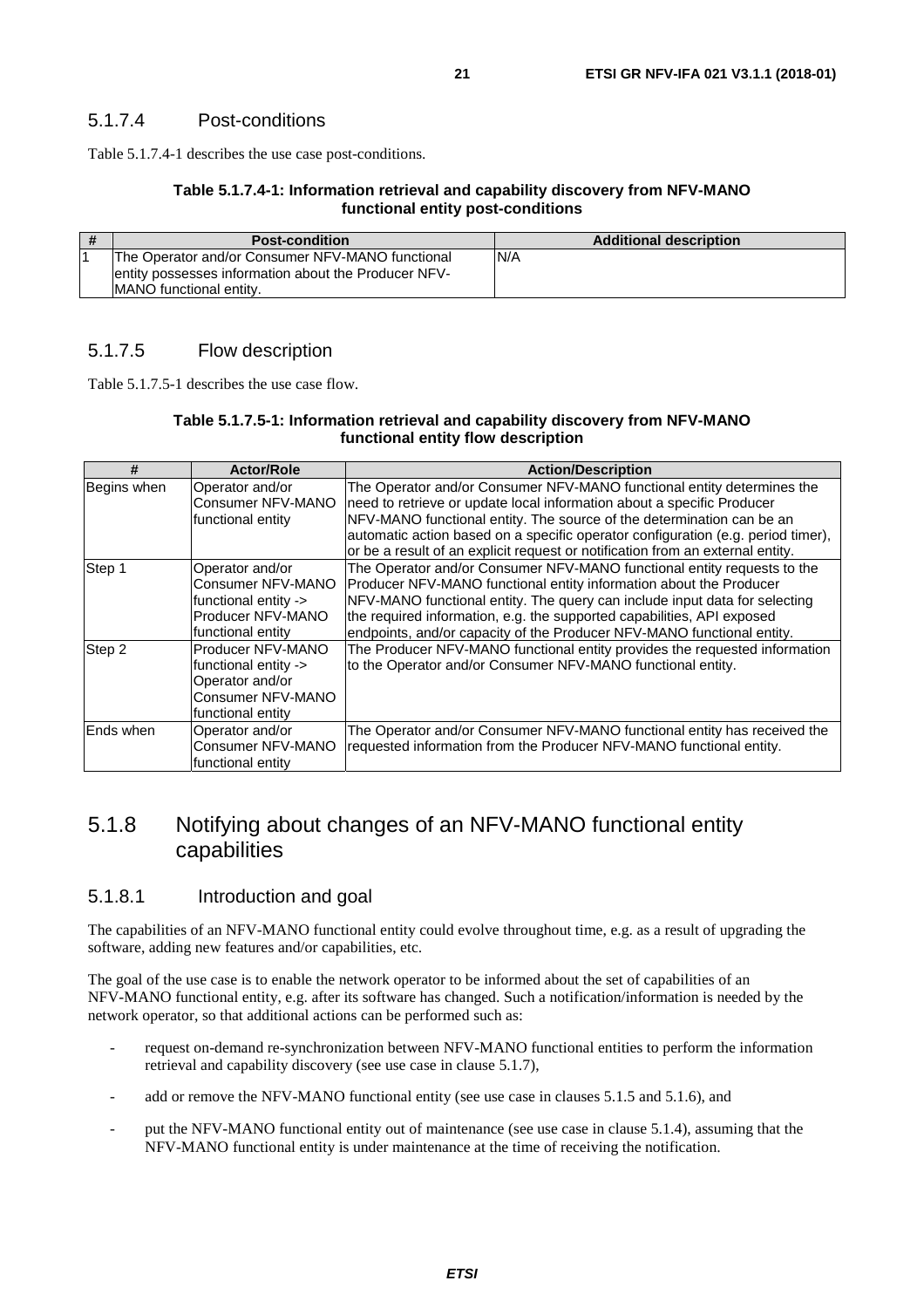#### <span id="page-21-0"></span>5.1.8.2 Actors and roles

Table 5.1.8.2-1 describes the use case actors and roles.

#### **Table 5.1.8.2-1: Notifying about changes of an NFV-MANO functional entity capabilities actors and roles**

| - 77 | Role                        | <b>Description</b>                                                                    |
|------|-----------------------------|---------------------------------------------------------------------------------------|
|      | <b>INFV-MANO</b> functional | The entity whose capabilities have changed.                                           |
|      | entity                      |                                                                                       |
|      | <b>MANO Monitor</b>         | The entity that is notified about the capabilities changes of the NFV-MANO functional |
|      |                             | entity. See note in table 5.1.1.2-1.                                                  |

#### 5.1.8.3 Pre-conditions

Table 5.1.8.3-1 describes the use case pre-conditions.

#### **Table 5.1.8.3-1: Notifying about changes of an NFV-MANO functional entity capabilities pre-conditions**

| # | <b>Pre-condition</b>                                                                                                         | <b>Additional description</b>                                                                           |
|---|------------------------------------------------------------------------------------------------------------------------------|---------------------------------------------------------------------------------------------------------|
|   | IThe MANO Monitor has subscribed to notifications about<br>changes to the capabilities of the NFV-MANO functional<br>entity. | The NFV-MANO functional entity has a subscription<br>for notifications related to changed capabilities. |

#### 5.1.8.4 Post-conditions

Table 5.1.8.4-1 describes the use case post-conditions.

#### **Table 5.1.8.4-1: Notifying about changes of an NFV-MANO functional entity capabilities post-conditions**

| <b>Post-condition</b>                                 | <b>Additional description</b> |
|-------------------------------------------------------|-------------------------------|
| The MANO Monitor knows about the changed capabilities | N/A                           |
| lof the NFV-MANO functional entity.                   |                               |

#### 5.1.8.5 Flow description

Table 5.1.8.5-1 describes the use case flow.

#### **Table 5.1.8.5-1: Notifying about changes of an NFV-MANO functional entity capabilities flow description**

|             | <b>Actor/Role</b>           | <b>Action/Description</b>                                                  |
|-------------|-----------------------------|----------------------------------------------------------------------------|
| Begins when | <b>INFV-MANO</b> functional | The capabilities of the NFV-MANO functional entity have changed.           |
|             | entity                      |                                                                            |
| Step 1      | <b>INFV-MANO</b> functional | The NFV-MANO functional entity notifies to the MANO Monitor the changes of |
|             | entity -> MANO              | its capabilities.                                                          |
|             | <b>Monitor</b>              |                                                                            |
| lEnds when  | <b>MANO Monitor</b>         | The MANO Monitor has received the notification about the changed           |
|             |                             | capabilities.                                                              |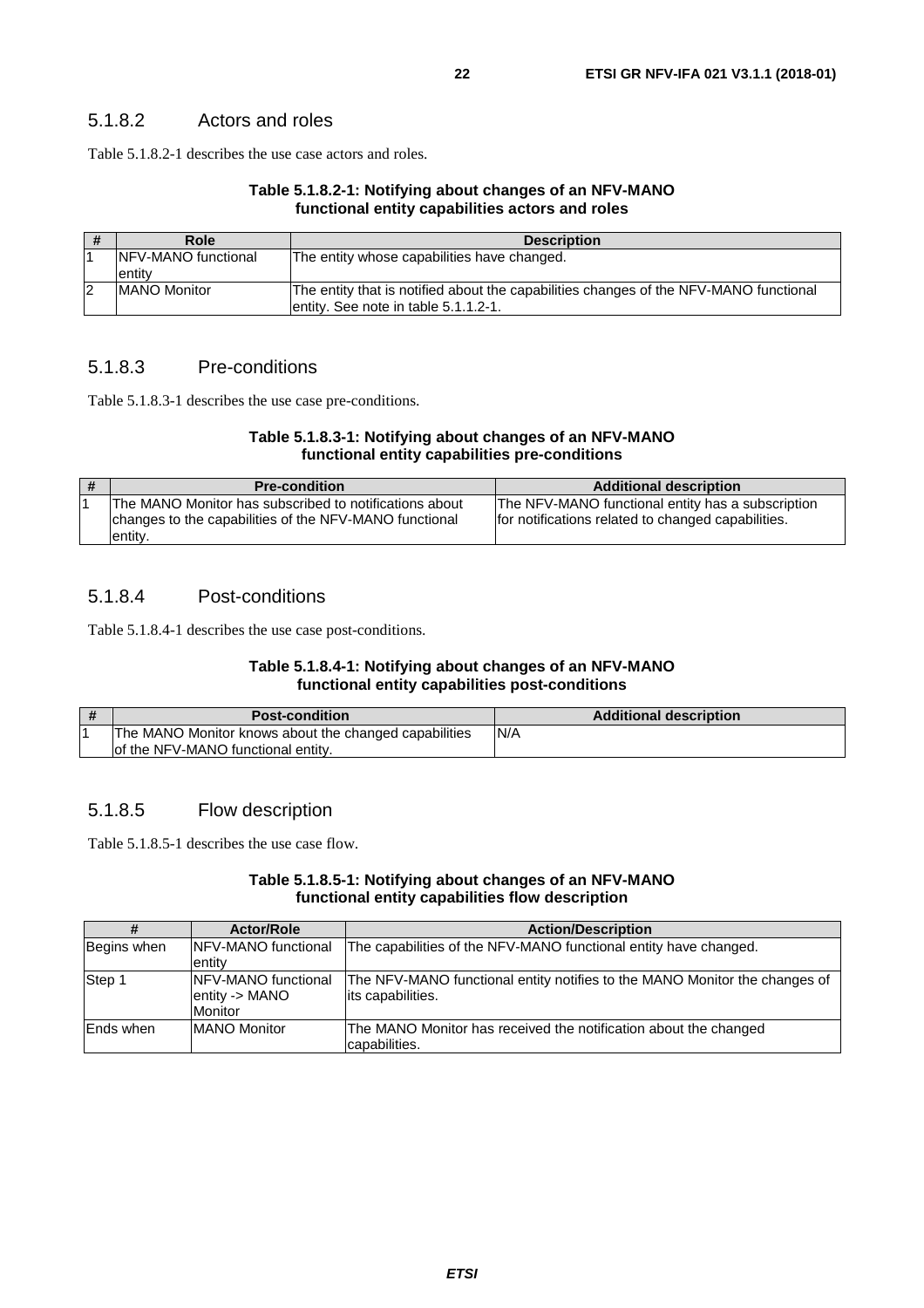### <span id="page-22-0"></span>5.1.9 Operating an NFV-MANO functional entity and notification of state changes

#### 5.1.9.1 Introduction and goal

As part of regular and critical operations, an entity in an operator's network needs to respond to some basic actions such as starting and stopping the entity. This type of actions also applies to NFV-MANO functional entities.

For instance, in case of an NFV-MANO functional entity that does not perform its functions as expected or runs under certain erroneous behaviour, the network operator may try to recover the entity by stopping and starting the NFV-MANO functional entity application, hopefully bringing it back into operation. This stopping/starting action can be applicable, not only to the whole NFV-MANO functional entity application, but also to certain specific NFV-MANO services provided by the NFV-MANO functional entity. For instance, the NFV-MANO services related to a specific interface functionality produced by the NFV-MANO functional entity are started/stopped.

Furthermore, if there is any change in the state of the NFV-MANO functional entity due operating it, the network operator or other entities will be interested on being notified of such a state change.

The goal of the present use case is to enable the network operator to operate an NFV-MANO functional entity, such as start/stop the NFV-MANO functional entity application and/or specific provided NFV-MANO services, as well as being notified about the state change, so that the network operator can further execute necessary management procedures such as root cause analysis, service recovery, updates, etc.

#### 5.1.9.2 Actors and roles

Table 5.1.9.2-1 describes the use case actors and roles.

| Table 5.1.9.2-1: Operating an NFV-MANO functional entity and |
|--------------------------------------------------------------|
| notification of state changes actors and roles               |

| Role                | <b>Description</b>                                                                          |
|---------------------|---------------------------------------------------------------------------------------------|
| Operator            | The entity that requests the action on the NFV-MANO functional entity.                      |
| Operated NFV-MANO   | The entity whose NFV-MANO functional entity application and/or provided NFV-MANO            |
| functional entity   | service is being operated.                                                                  |
| <b>MANO Monitor</b> | The entity that is notified about the state change. This can also be the role of the entity |
|                     | playing the Operator role. See note in table 5.1.1.2-1.                                     |

#### 5.1.9.3 Pre-conditions

Table 5.1.9.3-1 describes the use case pre-conditions.

#### **Table 5.1.9.3-1: Operating an NFV-MANO functional entity and notification of state changes pre-conditions**

| <b>Pre-condition</b>                                                                                                   | <b>Additional description</b>                                                                             |
|------------------------------------------------------------------------------------------------------------------------|-----------------------------------------------------------------------------------------------------------|
| The Operated NFV-MANO functional entity is operational.                                                                | The Operated NFV-MANO functional entity needs to<br>be in a state able to process the operation request.  |
| The MANO Monitor has subscribed to notifications about<br>state changes on the Operated NFV-MANO functional<br>entity. | The Operated NFV-MANO functional entity has a<br>subscription for notifications related to state changes. |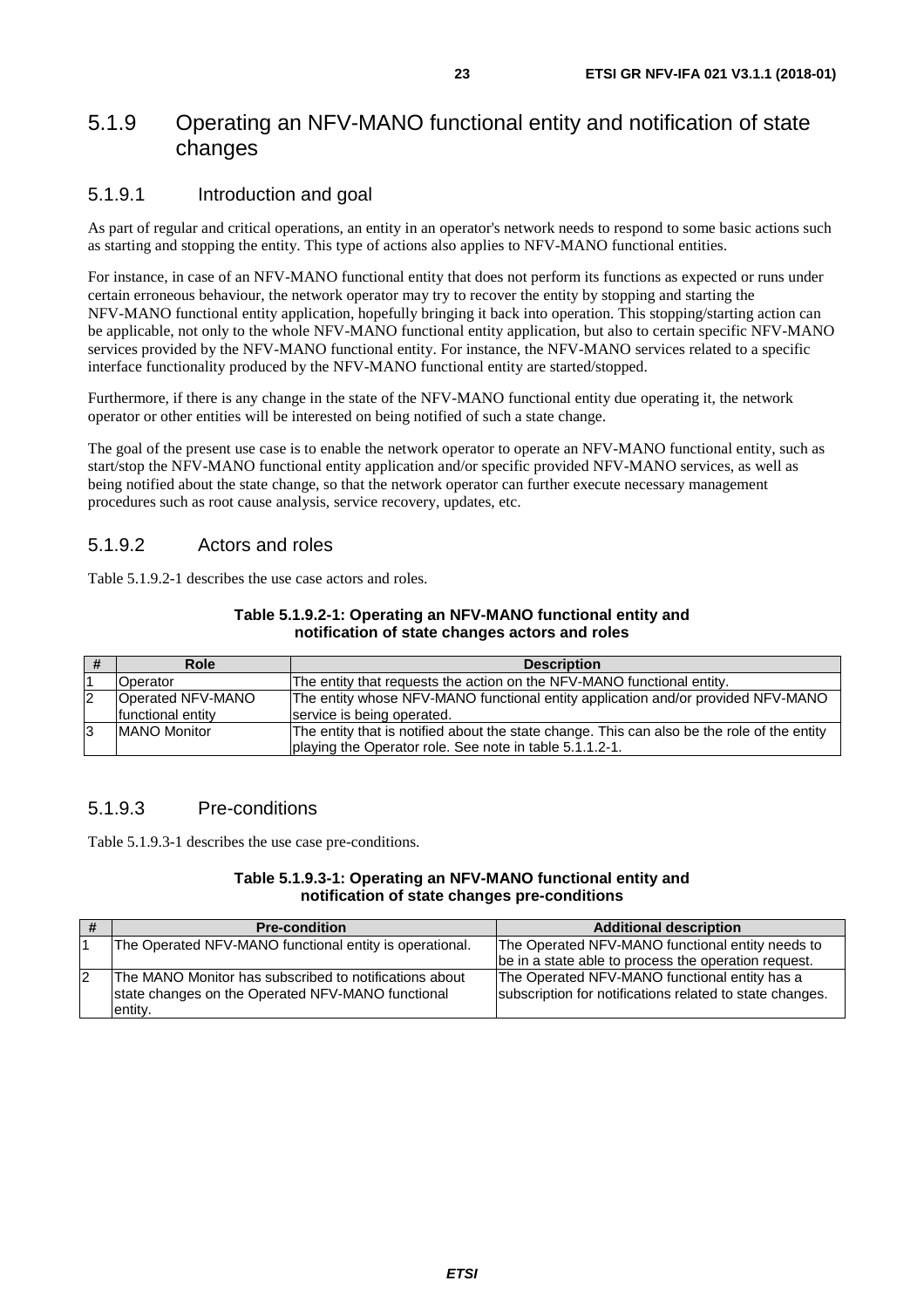#### <span id="page-23-0"></span>5.1.9.4 Post-conditions

Table 5.1.9.4-1 describes the use case post-conditions.

#### **Table 5.1.9.4-1: Operating an NFV-MANO functional entity and notification of state changes post-conditions**

|    | <b>Post-condition</b>                                 | <b>Additional description</b>                            |
|----|-------------------------------------------------------|----------------------------------------------------------|
|    | The Operated NFV-MANO functional entity's application | For example, if the input action was "stop", as a result |
|    | and/or provided NFV-MANO service are/is in the state  | of the flow, the Operated NFV-MANO functional            |
|    | according to the input action.                        | entity's application and/or provided NFV-MANO            |
|    |                                                       | service are/is stopped.                                  |
| 12 | The MANO Monitor knows about the state change.        | N/A                                                      |

#### 5.1.9.5 Flow description

Table 5.1.9.5-1 describes the use case flow.

#### **Table 5.1.9.5-1: Operating an NFV-MANO functional entity and notification of state changes flow description**

| #           | <b>Actor/Role</b>    | <b>Action/Description</b>                                                   |
|-------------|----------------------|-----------------------------------------------------------------------------|
| Begins when | Operator             | The Operator determines that a certain NFV-MANO functional entity           |
|             |                      | application and/or provided NFV-MANO service action on the Operated         |
|             |                      | NFV-MANO functional entity is needed.                                       |
| Step 1      | Operator -> Operated | The Operator requests to the Operated NFV-MANO functional entity to         |
|             | NFV-MANO functional  | perform an application and/or provided NFV-MANO service (start/stop) action |
|             | entitv               | lon the entitv.                                                             |
| Step 2      | Operated NFV-MANO    | The Operated NFV-MANO functional entity confirms the requested action and   |
|             | functional entity -> | the change of the NFV-MANO functional entity application and/or provided    |
|             | Operator             | <b>INFV-MANO</b> service status.                                            |
| #           | <b>Actor/Role</b>    | <b>Action/Description</b>                                                   |
| Step 3      | Operated NFV-MANO    | The Operated NFV-MANO functional entity notifies to the MANO Monitor        |
|             | functional entity -> | about the state change.                                                     |
|             | <b>MANO Monitor</b>  |                                                                             |
| Ends when   | N/A                  | All steps identified above are successfully completed.                      |

## 5.1.10 Logging in NFV-MANO to support root-cause analysis

#### 5.1.10.1 Introduction and goal

The present use case introduces logging and data analytics in the context of NFV-MANO. The goal of the use case is to enable with a common manner the management of logging of NFV management and orchestration tasks and performance across different NFV-MANO functional entities. The support of logging in NFV-MANO would enable sufficient information to be provisioned and processed by the network operator to maximize and enhance over time the usage of the NFV-MANO.

A more concrete example follows where the network operator needs data to identify the possible causes of certain recurring silent failures. Silent failures do not raise any alarm. For instance the network operator identifies that a specific VNF is not operating as expected, e.g. it underperforms always after certain period of time, but without raising any alarm, neither by the VNF instance, nor by any of the NFV-MANO entities. By logging management and orchestration actions and making available these logs to the network operator, the network operator can execute some data analytics on such logs, potentially resulting in the identification of a silent failure, e.g. an undocumented incompatibility of executing the VNF on certain type of NFVI resources, where the decision of using those resources has always been determined by a specific VIM. Thanks to the information acquired through logs, follow-up actions can be performed by the network operator, e.g. setting up some resource usage policies in the VIM, or executing certain NFVI-PoP selection on the NFVO, in order to minimize the occurrence of such silent failure in the future.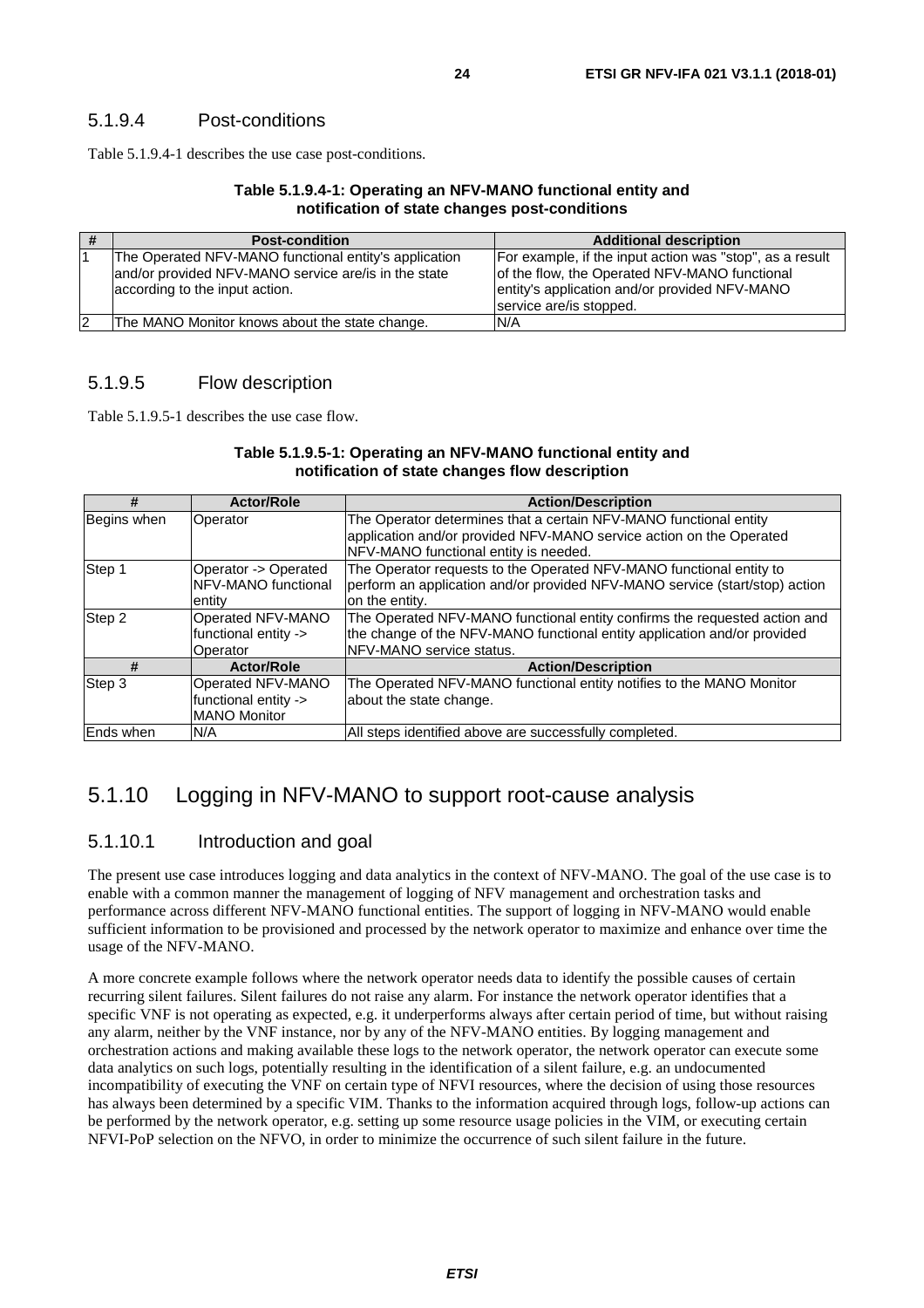<span id="page-24-0"></span>The present use case considers two types of logs to be accessed with a common manner:

- Logs of messages exchanged between NFV-MANO functional entities, and between NFV-MANO functional entities and external entities. This includes logging of the input and output message parameters of interfaces exposed by the functional entities, e.g. input and output messages when an NFVO entity queries the InstantiateVnf operation of the VNF LCM interface (see clause 7.2.3 in ETSI GS NFV-IFA 007 [\[i.7](#page-6-0)]).
- NFV-MANO functional entity provider specific logs. In this case, it is assumed that such logs may have security restrictions in place, e.g. be encrypted, so that only a certain organization can have access to the content in the log. On this aspect, the present use case focuses on the notification of the availability of these logs, so that the operator can make them available later to the appropriate organization (i.e. NFV-MANO functional entity provider).

The base flow in the present use case describes the steps needed for the configuration of the logging requested by the network operator and the notification of the availability of the logs, so that the network operator can later retrieve the logs. The retrieval of the logs is not described in the present use case, and common manners for file transferring are assumed to be used.

#### 5.1.10.2 Actors and roles

Table 5.1.10.2-1 describes the use case actors and roles.

#### **Table 5.1.10.2-1: Logging in NFV-MANO to support root-cause analysis actors and roles**

| Role                               | <b>Description</b>                                                                                                               |
|------------------------------------|----------------------------------------------------------------------------------------------------------------------------------|
| <b>INFV-MANO</b> functional entity | The entity that provides logs and exposes interfaces.                                                                            |
| Operator                           | The entity that requests management of the logging feature provided by the<br>INFV-MANO functional entity and makes use of them. |

#### 5.1.10.3 Pre-conditions

Table 5.1.10.3-1 describes the use case pre-conditions.

#### **Table 5.1.10.3-1: Logging in NFV-MANO to support root-cause analysis pre-conditions**

| l# | <b>Pre-condition</b>                                      | <b>Additional description</b> |
|----|-----------------------------------------------------------|-------------------------------|
|    | The NFV-MANO functional entity has a subscription for     | N/A                           |
|    | notifying to the Operator about the availability of logs. |                               |

#### 5.1.10.4 Post-conditions

Table 5.1.10.4-1 describes the use case post-conditions.

#### **Table 5.1.10.4-1: Logging in NFV-MANO to support root-cause analysis post-conditions**

| # | <b>Post-condition</b>                                 | <b>Additional description</b>                           |
|---|-------------------------------------------------------|---------------------------------------------------------|
|   | The Operator has the information acquired through the | Through the "logging notification base flow", the       |
|   | logging request operation.                            | Operator is notified about the availability of the logs |
|   |                                                       | provided by the NFV-MANO functional entity that had     |
|   |                                                       | Ibeen requested to be compiled.                         |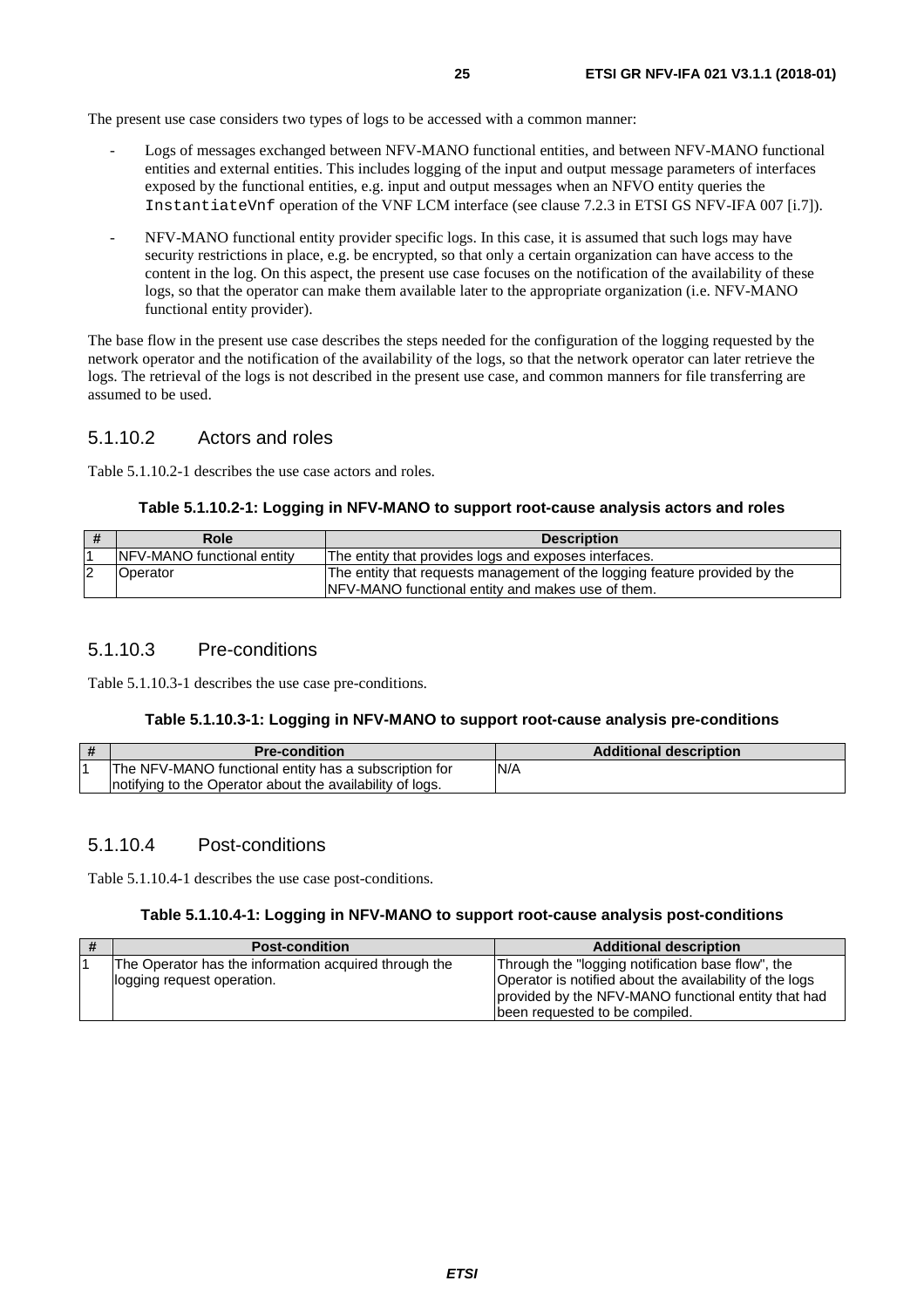#### <span id="page-25-0"></span>5.1.10.5 Flow description

Table 5.1.10.5-1 describes the use case flow for the "logging notification base flow".

#### **Table 5.1.10.5-1: Logging in NFV-MANO to support root-cause analysis flow description – "logging notification base flow"**

| #           | <b>Actor/Role</b>                              | <b>Action/Description</b>                                                                                 |
|-------------|------------------------------------------------|-----------------------------------------------------------------------------------------------------------|
| Begins when | Operator                                       | The Operator determines that logging from a specific NFV-MANO functional                                  |
|             |                                                | entity is needed.                                                                                         |
| Step 1      | Operator -> NFV-                               | The Operator requests to the NFV-MANO functional entity the setup of                                      |
|             |                                                | MANO functional entity logging, e.g. to prepare and start the logging. The query can include input filter |
|             |                                                | data for selecting the needed logging, e.g. vendor specific logs, or logs                                 |
|             |                                                | produced with messages on a specific interface.                                                           |
| Step 2      | INFV-MANO functional                           | The NFV-MANO functional entity acknowledges the setup request.                                            |
|             | entity -> Operator                             |                                                                                                           |
| Step 3      | <b>INFV-MANO</b> functional                    | When the log is ready, the NFV-MANO functional entity notifies to the                                     |
|             | entity -> Operator                             | Operator the availability of the log.                                                                     |
| Ends when   | Operator -> NFV-                               | The Operator requests to the NFV-MANO functional entity to stop the                                       |
|             | MANO functional entity collection of the logs. |                                                                                                           |

## 5.2 Use cases with focus on automated deployment of EM and OSS functions specific for managing certain VNF or NS

### 5.2.1 Automated EM deployment

#### 5.2.1.1 Introduction and goal

Some network functions require specific Element Management (EM) functions to be fully operational. End-to-end automation of the deployment of network services can only be achieved if the deployment of such EM functions is automated as well. The use case describes automated instantiation of a network service which includes at least one VNF that requires an EM delivered by the VNF provider.

#### 5.2.1.2 Actors and roles

Table 5.2.1.2-1 describes the use case actors and roles.

|   | Role                          | <b>Description</b>                                                                                                                                                   |
|---|-------------------------------|----------------------------------------------------------------------------------------------------------------------------------------------------------------------|
|   | Service Acceptance<br>Manager | Service provider function responsible to validate, certificate and on-board VNFs.                                                                                    |
| 2 | Service Deployment<br>Manager | Service provider function responsible for managing the deployment (e.g. instantiation,<br>update) of the NSs based VNFs validated by the Service Acceptance Manager. |
| 3 | NFV-MANO                      | The three NFV Management and Orchestration functional blocks (NFVO, VNFM and<br>VIM) described in ETSI GS NFV 002 [i.1].                                             |
|   | OSS                           | The Operations Support System used by the Service Deployment Manager.                                                                                                |

**Table 5.2.1.2-1: Automated EM deployment actors and roles**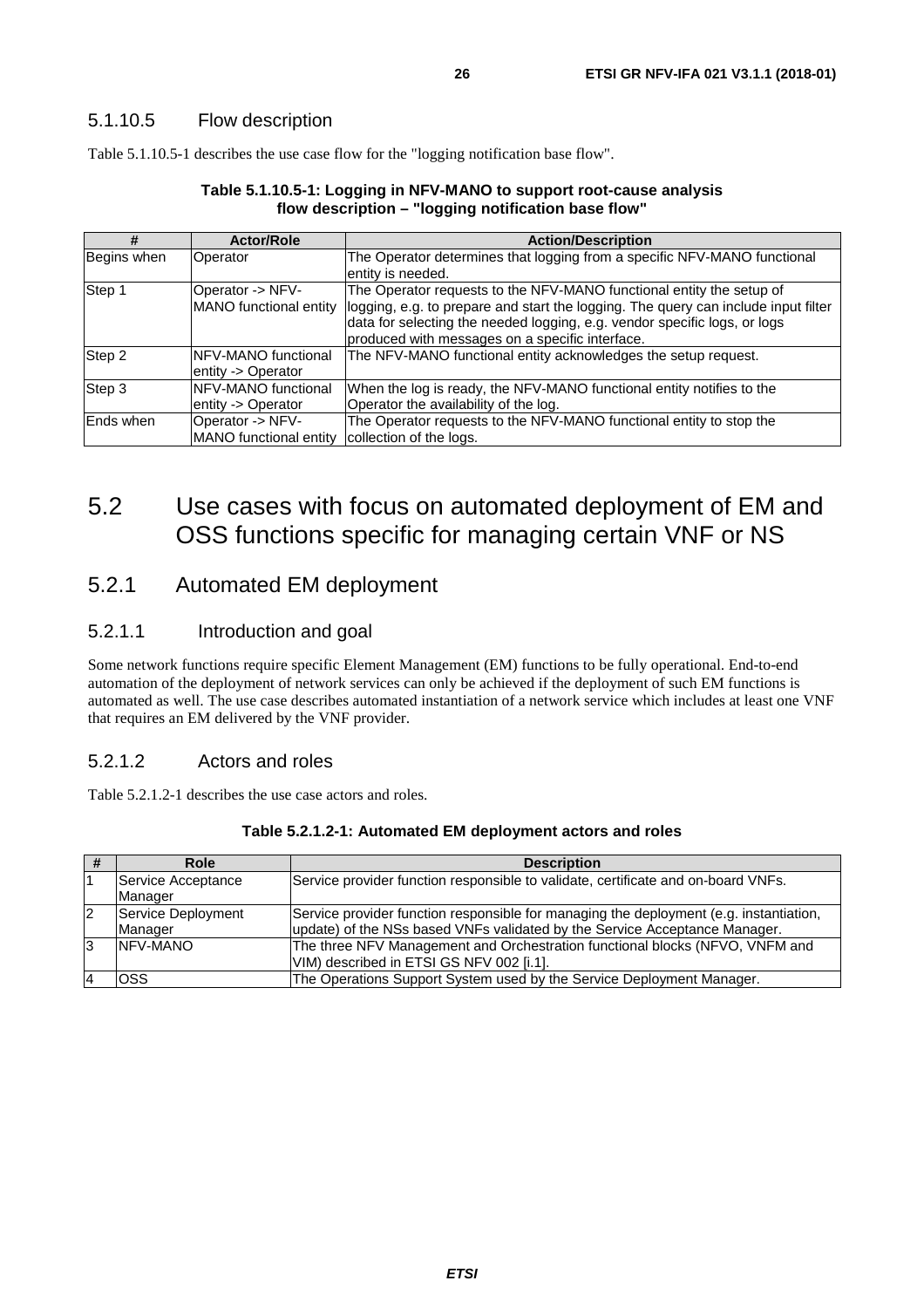#### <span id="page-26-0"></span>5.2.1.3 Pre-conditions

Table 5.2.1.3-1 describes the use case pre-conditions.

#### **Table 5.2.1.3-1: Automated EM deployment pre-conditions**

| l# | <b>Pre-condition</b>                                                                                        | <b>Additional description</b>                                                                                                                       |
|----|-------------------------------------------------------------------------------------------------------------|-----------------------------------------------------------------------------------------------------------------------------------------------------|
|    | All required VNF packages are on-boarded.                                                                   | N/A                                                                                                                                                 |
| 2  | The EM functionality is made available by the VNF vendor<br>as software (i.e. not as a hardware appliance). | Whether EM software is embedded in the VNF<br>package or not depends on the solution and is<br>therefore not indicated in the use case description. |
| 3  | The NSD is on-boarded.                                                                                      | N/A                                                                                                                                                 |

#### 5.2.1.4 Post-conditions

Table 5.2.1.4-1 describes the use case post-conditions.

#### **Table 5.2.1.4-1: Automated EM deployment post-conditions**

| # | <b>Post-condition</b>                             | <b>Additional description</b> |
|---|---------------------------------------------------|-------------------------------|
|   | IAII required VNF instances and the associated EM | N/A                           |
|   | Ifunctionality are instantiated.                  |                               |

#### 5.2.1.5 Flow description

Table 5.2.1.5-1 describes the use case flow.

#### **Table 5.2.1.5-1: Automated EM deployment flow description**

| #           | <b>Actor/Role</b> | <b>Action/Description</b>                                                                |
|-------------|-------------------|------------------------------------------------------------------------------------------|
| Begins when | OSS               | The OSS determines to instantiate an NS which includes at least one VNF                  |
|             |                   | which requires an EM function that is not already deployed.                              |
| Step 1      | OSS -> NFV-MANO   | The OSS requests to the NFV-MANO to instantiate a NS which includes at                   |
|             |                   | least one VNF which requires an EM function that is not already deployed.                |
| Step 2      | <b>NFV-MANO</b>   | The NFV-MANO deploys the NS, including the required EM functionalities.                  |
| Step 3      | NFV-MANO -> OSS   | The OSS and the instances of this VNF receive from the NFV-MANO the                      |
|             |                   | address to reach the software entity providing the EM functionality (see                 |
|             |                   | note $1$ ).                                                                              |
| Ends when   | OSS               | The OSS and the EM functions can communicate with each other. The EM                     |
|             |                   | functions and the associated VNF instances can communicate with each other               |
|             |                   | (see note 2).                                                                            |
| NOTE 1:     |                   | Depending on implementation this step may be subdivided.                                 |
|             |                   | NOTE 2: VNFM is a part of NFV-MANO, so it can communicate with the EM functions as well. |

### 5.2.2 Deployment of virtualised EM as a VNF

#### 5.2.2.1 Introduction and goal

In the NFV context, EM is regarded as an entity responsible for the application level management of the VNFs. The application level management of the VNFs including the application level management of virtualised EM is out of scope of the present document. In order to facilitate the automated deployment of a network service, the deployment of the EM may have several possibilities including to be virtualised as a special VNF dedicated for application management of the other VNF instances in a NS.

The goal of this use case is to show how to deploy the virtualised EM when the EM is a VNF and this EM is part of the same NS as the VNFs it manages.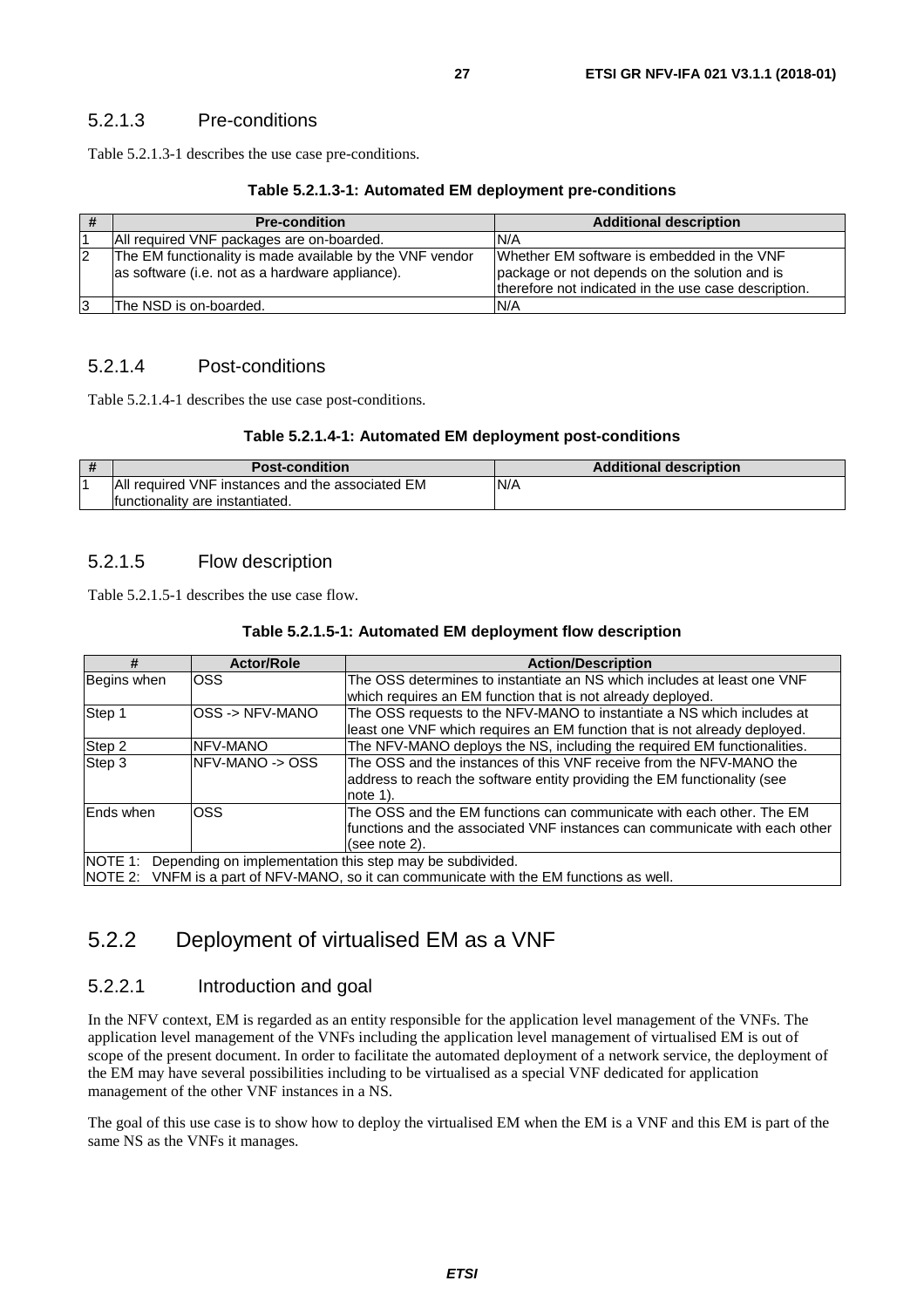<span id="page-27-0"></span>Table 5.2.2.2-1 describes the use case actors and roles.

#### **Table 5.2.2.2-1: Deployment of virtualised EM as a VNF actors and roles**

| #              | <b>Role</b> | <b>Description</b>                                                                    |
|----------------|-------------|---------------------------------------------------------------------------------------|
|                | <b>OSS</b>  | The entity that requests the instantiation of a new NS.                               |
| 12             | vEM         | Virtualised EM.                                                                       |
| 13             | <b>NFVO</b> | The entity that initiates the instantiation of the vEM and the Managed VNF(s) the vEM |
|                |             | manages.                                                                              |
| $\overline{A}$ | <b>VNFM</b> | The entity that executes the instantiation of the vEM and the Managed VNF(s) the vEM  |
|                |             | manages.                                                                              |
| 5              | Managed VNF | The entity that can be managed by EM (including vEM).                                 |

#### 5.2.2.3 Pre-conditions

Table 5.2.2.3-1 describes the use case pre-conditions.

#### **Table 5.2.2.3-1: Deployment of virtualised EM as a VNF pre-conditions**

| <b>Pre-condition</b>                            | <b>Additional description</b>                    |
|-------------------------------------------------|--------------------------------------------------|
| The VNFDs of VNFs (corresponding to vEM and the | The nature of a VNF application (e.g. vEM or the |
| Managed VNF) are referenced in the NSD.         | Managed VNF) is not known to the NFV-MANO.       |

#### 5.2.2.4 Post-conditions

Table 5.2.2.4-1 describes the use case post-conditions.

#### **Table 5.2.2.4-1: Deployment of virtualised EM as a VNF post-conditions**

| $\mathbf{H}$ | <b>Post-condition</b>                                     | <b>Additional description</b> |
|--------------|-----------------------------------------------------------|-------------------------------|
|              | J VNF instances can be managed by the vEM.<br>The Managed | N/A                           |

#### 5.2.2.5 Flow description

Table 5.2.2.5-1 describes the use case flow.

#### **Table 5.2.2.5-1: Deployment of virtualised EM as a VNF flow description**

| #           | <b>Actor/Role</b>      | <b>Action/Description</b>                                                                                                                                                                                                                                                                                                                  |
|-------------|------------------------|--------------------------------------------------------------------------------------------------------------------------------------------------------------------------------------------------------------------------------------------------------------------------------------------------------------------------------------------|
| Begins when | OSS                    | The OSS determines to create a new NS instance.                                                                                                                                                                                                                                                                                            |
| Step 1      | OSS -> NFVO            | OSS sends a request to NFVO to instantiate a new NS instance.                                                                                                                                                                                                                                                                              |
| Step 2      | NFVO -> VNFM           | NFVO sends a request to VNFM to instantiate the vEM and the Managed VNF<br>according to the NSD. See note.                                                                                                                                                                                                                                 |
| Step 3      | VNFM -> NFVO           | VNFM executes the instantiation of the vEM and the Managed VNF, and notifies<br>NFVO the completion of the instantiation of the vEM and the Managed VNF.                                                                                                                                                                                   |
| Step 4      | NFVO-> OSS             | NFVO notifies OSS the results of the NS instantiation.                                                                                                                                                                                                                                                                                     |
| Step 5      | OSS -> NFVO            | OSS sends NFVO a request to query the information of the vEM or the<br>Managed VNF in the NS.                                                                                                                                                                                                                                              |
| Step 6      | NFVO-> OSS             | NFVO returns the information of the vEM or the Managed VNF to OSS.                                                                                                                                                                                                                                                                         |
| Step 7      | OSS -> NFVO            | OSS sends an updating NS request to NFVO to modify the configuration data of<br>the Managed VNF with the vEM related information contained in the new<br>configuration data or sends a request to NFVO to modify the configuration data<br>of the vEM with the Managed VNF related information contained in the new<br>configuration data. |
| Step 8      | INFVO -> VNFM          | NFVO sends a request to VNFM to modify the configuration data of the vEM or<br>the Managed VNF according to the request received from OSS.                                                                                                                                                                                                 |
| Step 9      | VNFM -> Managed<br>VNF | VNFM configures the Managed VNF with the vEM related information or<br>configures the vEM with the Managed VNF information according to the request<br>received from NFVO.                                                                                                                                                                 |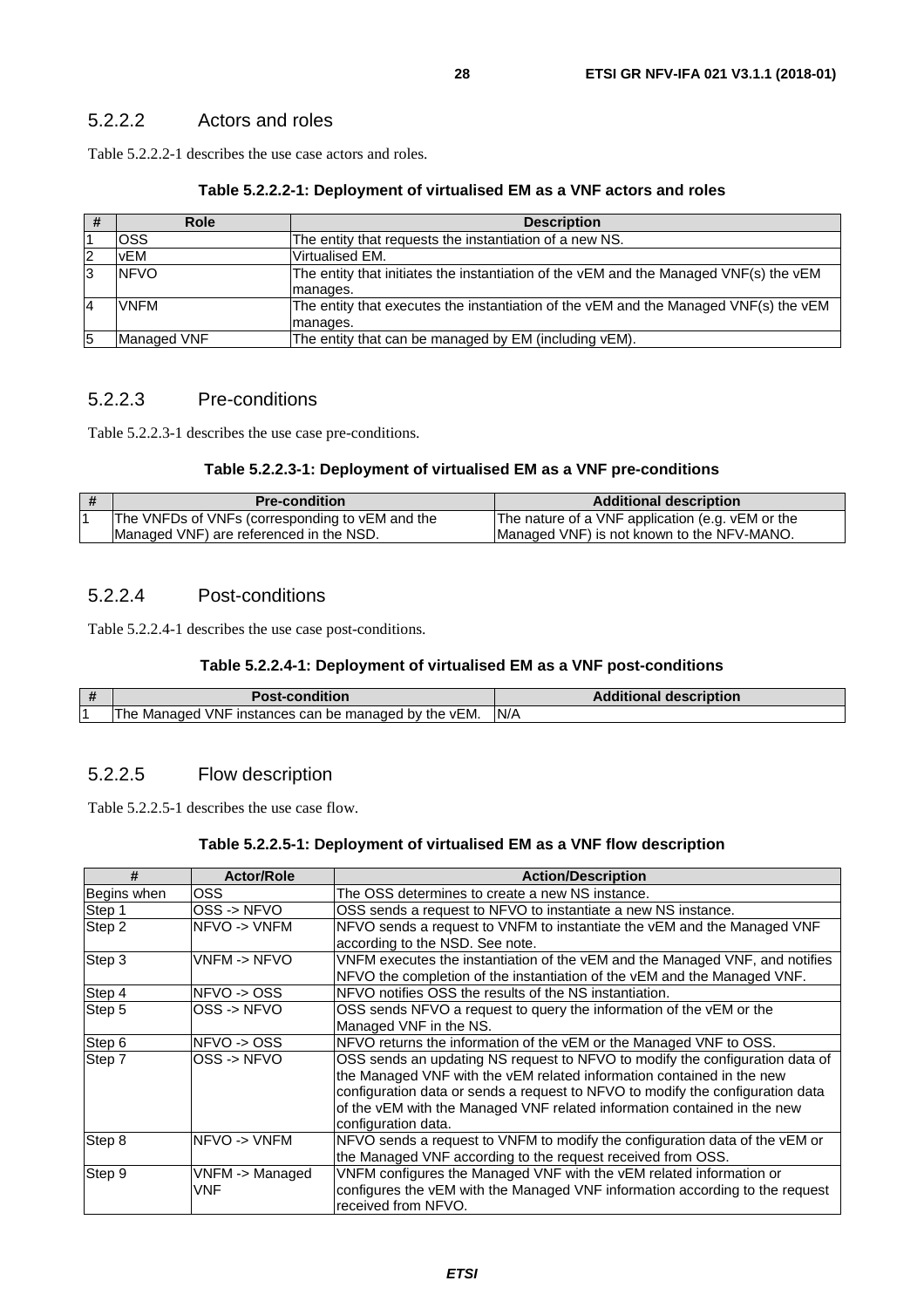<span id="page-28-0"></span>

| #                                                                                                  | <b>Actor/Role</b>      | <b>Action/Description</b>                     |
|----------------------------------------------------------------------------------------------------|------------------------|-----------------------------------------------|
| Ends when                                                                                          | Managed VNF(s),<br>vEM | The Managed VNF(s) can be managed by the vEM. |
| NOTE:<br>For simplicity, this use case assumes a single VNFM, but more complex cases are possible. |                        |                                               |

## 5.2.3 Deployment of EM internal to the VNF

#### 5.2.3.1 Introduction and goal

In the NFV context, EM is regarded as an entity responsible for the FCAPS management of the network applications implemented as VNFs. The application level management of the VNFs including the application level management of EM is out of scope of the present document. In order to facilitate the automated deployment of a network service, several options of EM deployment can be considered.

The goal of this use case is to show how to automatically deploy the EM internal to the VNF, e.g. in the form of a VNFC. An EM that is internal to the VNF is deployed at VNF instantiation time. From the perspective of this use case, EM manages the VNF in which it is internal. There is at least one VNF instance (which has internal EM functionality) in the NS. Such VNF instance is considered as "Self-managed VNF". NFV-MANO deploys the "Self-managed VNF" based on the contents of VNF Package, which may indicate compliancy with a particular protocol needed by OSS to interface with EM of this "Self-managed VNF".

#### 5.2.3.2 Actors and roles

Table 5.2.3.2-1 describes the use case actors and roles.

#### **Table 5.2.3.2-1: Deployment of EM internal to the VNF actors and roles**

| #                     | <b>Role</b><br><b>Description</b>                                                                              |                                                                        |  |  |
|-----------------------|----------------------------------------------------------------------------------------------------------------|------------------------------------------------------------------------|--|--|
| $\overline{1}$        | OSS                                                                                                            | The entity that requests the instantiation of a new NS.                |  |  |
| $\overline{2}$        | <b>NFVO</b>                                                                                                    | The entity that initiates the instantiation of the VNF(s). See note 1. |  |  |
| 3<br>Self-managed VNF |                                                                                                                | The VNF entity that has internal EM functionality. See note 2.         |  |  |
| $\overline{4}$        | <b>VNFM</b>                                                                                                    | The entity that executes the instantiation of the VNF(s). See note 3.  |  |  |
| 5                     | EM                                                                                                             | EM functionality internal to VNF.                                      |  |  |
|                       | NOTE 1: According to NSD at least one of the instantiated VNFs has internal EM functionality.                  |                                                                        |  |  |
|                       | NOTE 2: EM manages the VNF, in which it is internal.                                                           |                                                                        |  |  |
|                       | NOTE 3: At least one of the instantiated VNFs is Self-managed VNF, but VNFM does not distinguish it from other |                                                                        |  |  |
|                       | VNFs.                                                                                                          |                                                                        |  |  |

#### 5.2.3.3 Pre-conditions

Table 5.2.3.3-1 describes the use case pre-conditions.

#### **Table 5.2.3.3-1: Deployment of EM internal to the VNF pre-conditions**

| # | <b>Pre-condition</b>                                 | <b>Additional description</b>                       |
|---|------------------------------------------------------|-----------------------------------------------------|
|   | The VNF Package(s) of VNF(s) and Self-managed VNF(s) | The nature of a Self-managed VNF application is not |
|   | Treferenced in the NSD are on-boarded.               | <b>Iknown to the NFVO.</b>                          |

#### 5.2.3.4 Post-conditions

Table 5.2.3.4-1 describes the use case post-conditions.

#### **Table 5.2.3.4-1: Deployment of EM internal to the VNF post-conditions**

| $\mathbf{u}$ | Post-condition                                         | <b>Additional description</b> |  |
|--------------|--------------------------------------------------------|-------------------------------|--|
|              | Self-managed VNF instance(s) are operational.<br>The 、 | N/A                           |  |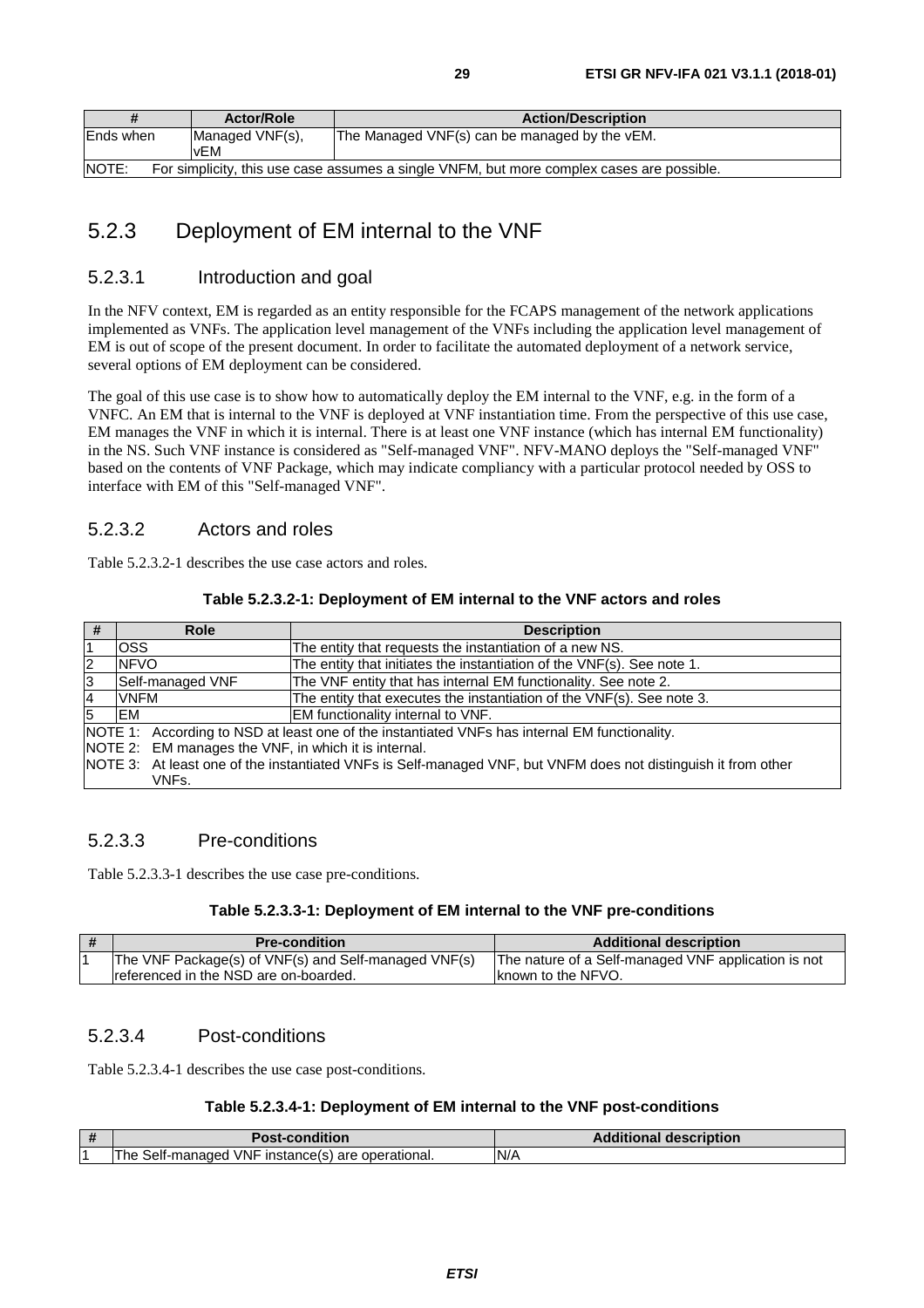#### <span id="page-29-0"></span>5.2.3.5 Flow description

Table 5.2.3.5-1 describes the use case flow.

| #<br><b>Actor/Role</b>                                                   |                              | <b>Action/Description</b>                                                                                                                                                          |  |  |
|--------------------------------------------------------------------------|------------------------------|------------------------------------------------------------------------------------------------------------------------------------------------------------------------------------|--|--|
| Begins when                                                              | OSS.                         | The OSS determines to create a new NS instance.                                                                                                                                    |  |  |
| Step 1                                                                   | OSS -> NFVO                  | OSS sends a request to NFVO to instantiate a new NS instance.                                                                                                                      |  |  |
| Step 2                                                                   | NFVO-> VNFM                  | NFVO sends a request to VNFM to instantiate the VNF(s) according to NSD. At<br>least one of instantiated VNF(s) is Self-managed VNF. See note 1.                                   |  |  |
| Step 3                                                                   | VNFM -> NFVO                 | VNFM executes the instantiation of the VNF(s). At least one of instantiated<br>VNF(s) is Self-managed VNF (see note 2). VNFM notifies NFVO the completion<br>of the instantiation. |  |  |
| Step 4                                                                   | NFVO -> OSS                  | NFVO notifies OSS the results of the NS instantiation.                                                                                                                             |  |  |
| Step 5                                                                   | OSS -> NFVO                  | OSS sends NFVO a request to query the connectivity information for the new<br>Self-managed VNF(s), which was (were) instantiated. See note 1.                                      |  |  |
| Step 6                                                                   | NFVO-> VNFM                  | NFVO sends to VNFM a request to query the connectivity information for the<br>new Self-managed VNF(s), which was (were) instantiated. See note 2.                                  |  |  |
| Step 7                                                                   | VNFM -> NFVO                 | VNFM returns to NFVO the connectivity information for the new Self-managed<br>VNF(s), which was(were) instantiated. See note 2.                                                    |  |  |
| Step 8                                                                   | NFVO-> OSS                   | NFVO returns the connectivity information for the new Self-managed VNF(s) to<br>OSS. See note 1.                                                                                   |  |  |
| <b>Ends</b> when                                                         | Self-managed VNF,<br>OSS, EM | OSS can manage the Self-managed VNF(s) directly. See note 3.                                                                                                                       |  |  |
| NOTE 1:<br>NFVO does not distinguish Self-managed VNF from other VNF(s). |                              |                                                                                                                                                                                    |  |  |
| NOTE 2: VNFM does not distinguish Self-managed VNF from other VNF(s).    |                              |                                                                                                                                                                                    |  |  |
| NOTE 3:                                                                  |                              | The communication between OSS and EM is out of scope of ETSI NFV.                                                                                                                  |  |  |

## 6 Use Case analysis and derivation of patterns

## 6.1 Introduction

The following clauses provide a summary of functionality identified in the use cases and identifies any pattern from such use cases. Clause 6.2 addresses the analysis of use cases with a focus on management of NFV-MANO functions. Clause 6.3 addresses the analysis of use cases with a focus on automated deployment of EM and OSS functions specific for managing certain VNF or NS.

## 6.2 Analysis of use cases with a focus on management of NFV-MANO functions

### 6.2.1 Types of management functionality

Some of the use cases relate to different NFV-MANO management services:

- Fault management: it is concerned with the monitoring of NFV-MANO functional entity failures. Failures can be detected by an external entity, or detected by the NFV-MANO functional entity itself and be notified to another external entity. To realize this, there needs to be means for:
	- An external entity to configure, start, and stop the fault monitoring of the NFV-MANO functional entity. See use case in clause 5.1.1.
	- An external entity to check the responsiveness of the NFV-MANO functional entity. See use case in clause 5.1.1.
	- The NFV-MANO functional entity to report about failures of the functional entity itself to an external entity. See use case in clause 5.1.1.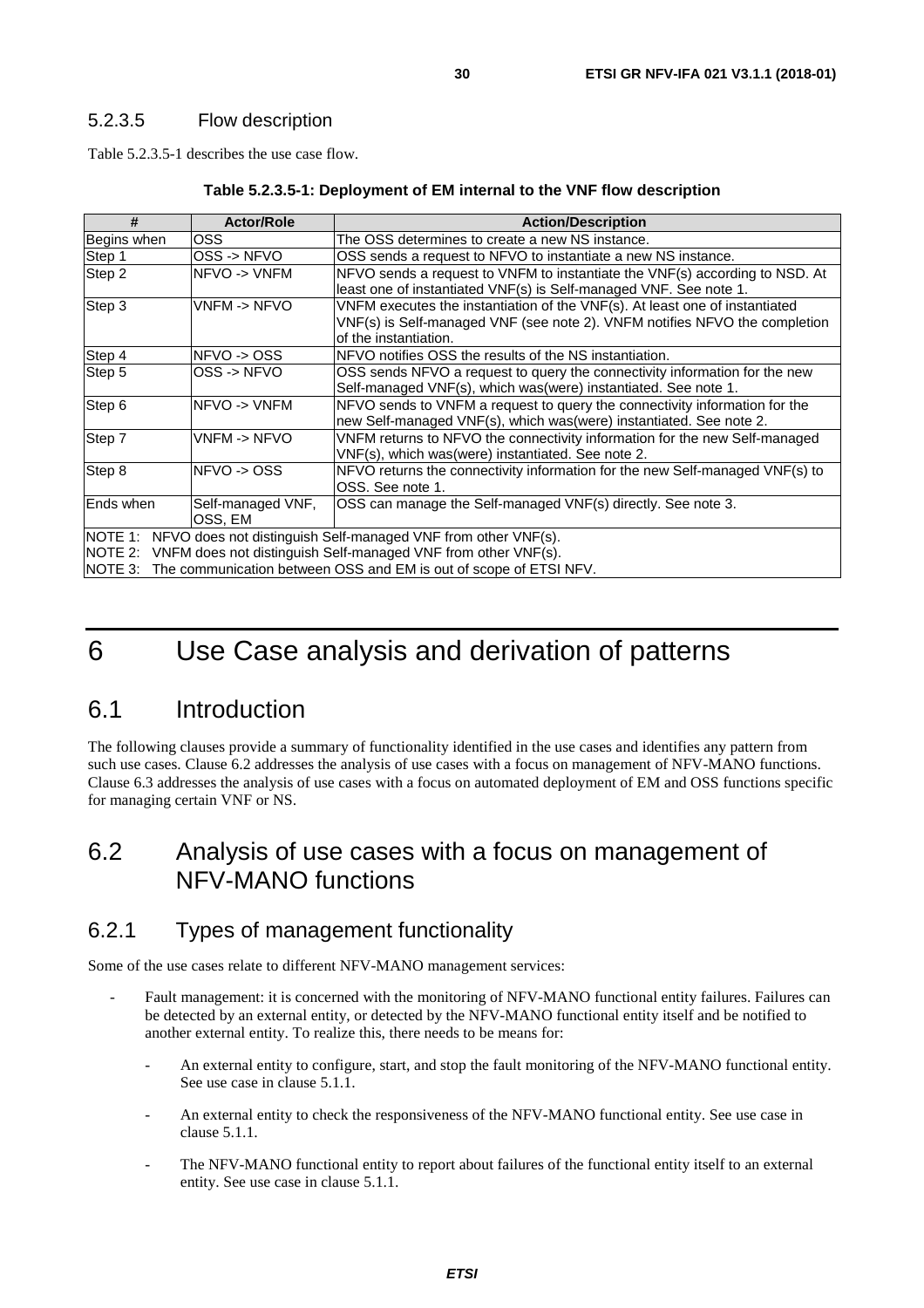- Performance management: it is concerned with the collection of performance data from an NFV-MANO functional entity and the monitoring of alarms regarding performance. To realize this, there needs to be means for:
	- An external entity to configure, create, and delete tasks for collecting performance data. See use case in clause 5.1.2.
	- The NFV-MANO functional entity to notify about the availability of collected performance data to the external entity. See use case in clause 5.1.2.
	- An external entity to create, configure, and delete performance thresholds on an NFV-MANO functional entity. See use case in clause 5.1.3.
	- The NFV-MANO functional entity to report alarms to an external entity about a performance threshold crossing. See use case in clause 5.1.3.
- Configuration and information management: it is concerned with the configuration of the NFV-MANO functional entity for determining certain behaviour of the functional entity itself, as well as the status of other NFV-MANO functional entities. It is also concerned with the retrieval of information and capability discovery from an NFV-MANO functional entity. To realize this, there needs to be means for:
	- An external entity to add/remove a first NFV-MANO functional entity from a second NFV-MANO functional entity. See use cases in clauses 5.1.5 and 5.1.6.
	- An external entity to inform to a second NFV-MANO functional entity about a state change of a first NFV-MANO functional entity related to maintenance. See use case in clause 5.1.4.
	- A first NFV-MANO functional entity to query information and capabilities of a second NFV-MANO functional entity. See use case in clause 5.1.7.
	- The NFV-MANO functional entity to notify to subscribers about changes of the NFV-MANO functional entity's capabilities and information. See use case in clause 5.1.8.
- State management: it is concerned with the state of the NFV-MANO functional entity. To realize this, there needs to be means for:
	- An external entity to change the state of an NFV-MANO functional entity related to maintenance. See use case in clause 5.1.4.
	- An external entity to operate the state of an NFV-MANO functional entity application and/or provided NFV-MANO service. See use case in clause 5.1.9.
	- An NFV-MANO functional entity to notify to subscribers about changes of the state of the NFV-MANO functional entity's application and/or provided NFV-MANO service. See use case in clause 5.1.9.
- Log management: it is concerned with the management of logging mechanisms of the NFV-MANO functional entity and corresponding log reporting. To realize this, there needs to be means for:
	- An external entity to activate/de-activate (or start/stop) the logging in an NFV-MANO functional entity, including filtering for selecting the needed logging. See use case in clause 5.1.10.
	- An NFV-MANO functional entity to notify the availability of the log report(s). See use case in clause 5.1.10.
	- An external entity to retrieve the log reports from where they have been stored. Support of common file transfer functions are assumed. See use case in clause 5.1.10.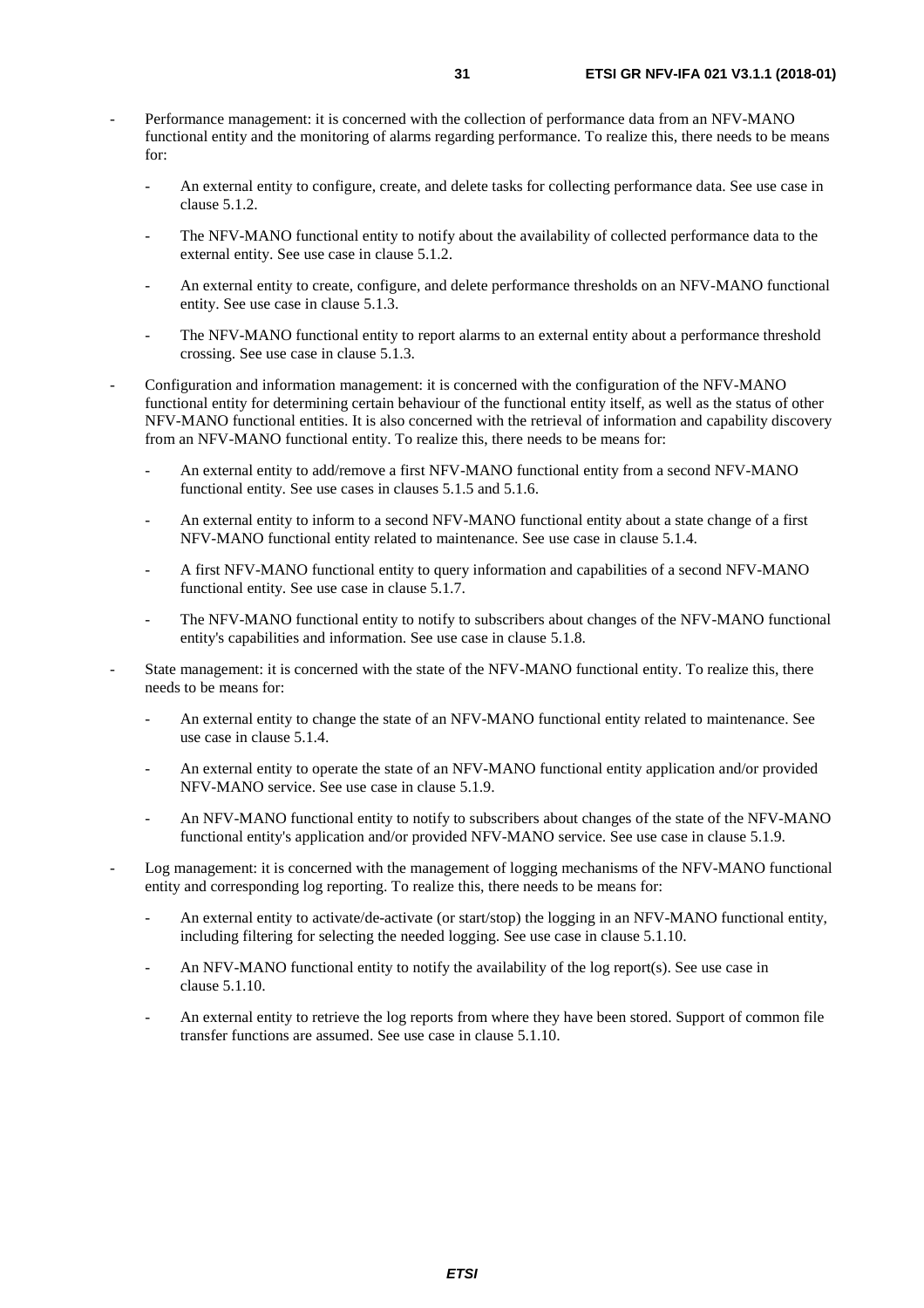### <span id="page-31-0"></span>6.2.2 Granularity of fault and performance monitoring

Use cases in clauses 5.1.1, 5.1.2 and 5.1.3 deal with fault and performance monitoring functionality. The use cases describe some examples of the types of failures and performance measurements to monitor. As described in the use cases, different granularity of failures and performance measurements are needed.

For fault monitoring, the granularity of failures ranges from detecting that the whole NFV-MANO functional entity is unresponsive to identifying malfunctioning of the NFV-MANO functional entity due to failures on the resources supporting its execution.

For performance monitoring, the granularity of measurements range from reporting aggregate resource-related usage metrics, such as CPU usage (%), memory consumption usage, to measuring metrics related to an NFV-MANO functional entity's management functionality.

## 6.3 Analysis of use cases with a focus on automated deployment of EM and OSS functions specific for managing certain VNF or NS

### 6.3.1 Analysis of use cases with a focus on automated deployment of EM

Use case in clause 5.2.1 provides the general, business oriented perspective for automated deployment of EM. It considers service provider roles relevant in the process of NS design and inclusion of EM function, which is then automatically deployed by the NFV-MANO system and connected to the OSS.

The following use cases describe detailed technical approaches to EM deployment:

- 1) Deployment of virtualised EM as a VNF (see clause 5.2.2): the service provider decides during NS design to include a VNF, which realizes the EM functionality. The NFV-MANO system is not aware about the nature of this VNF (as EM). The VNF package can additionally indicate compliancy with a particular management protocol needed by OSS to interface with this VNF (as EM). As described in the use case, the deployment of virtualised EM as a VNF can be realized by using the existing interface operations.
- 2) Deployment of EM internal to the VNF (see clause 5.2.3): the service provider decides during NS design to include a Self-managed VNF, which has internal EM functionality. The information relevant for automated deployment of the Self-managed VNF is included in the VNFD. The NFV-MANO system is not aware about the nature of this VNF. The VNF package can additionally indicate compliancy with a particular management protocol needed by OSS to interface with this VNF.

## 7 Framework and potential solutions

### 7.1 Potential solutions

### 7.1.1 Solution A: NFV-MANO functional entity capabilities and information modelling

#### 7.1.1.1 Introduction

Use cases in clauses 5.1.5, 5.1.7 and 5.1.8 describe functionality related to configuration and information management. The use cases indicate the types of information and configuration that characterize the behaviour and capabilities of an NFV-MANO functional entity (see clause 6.2.1).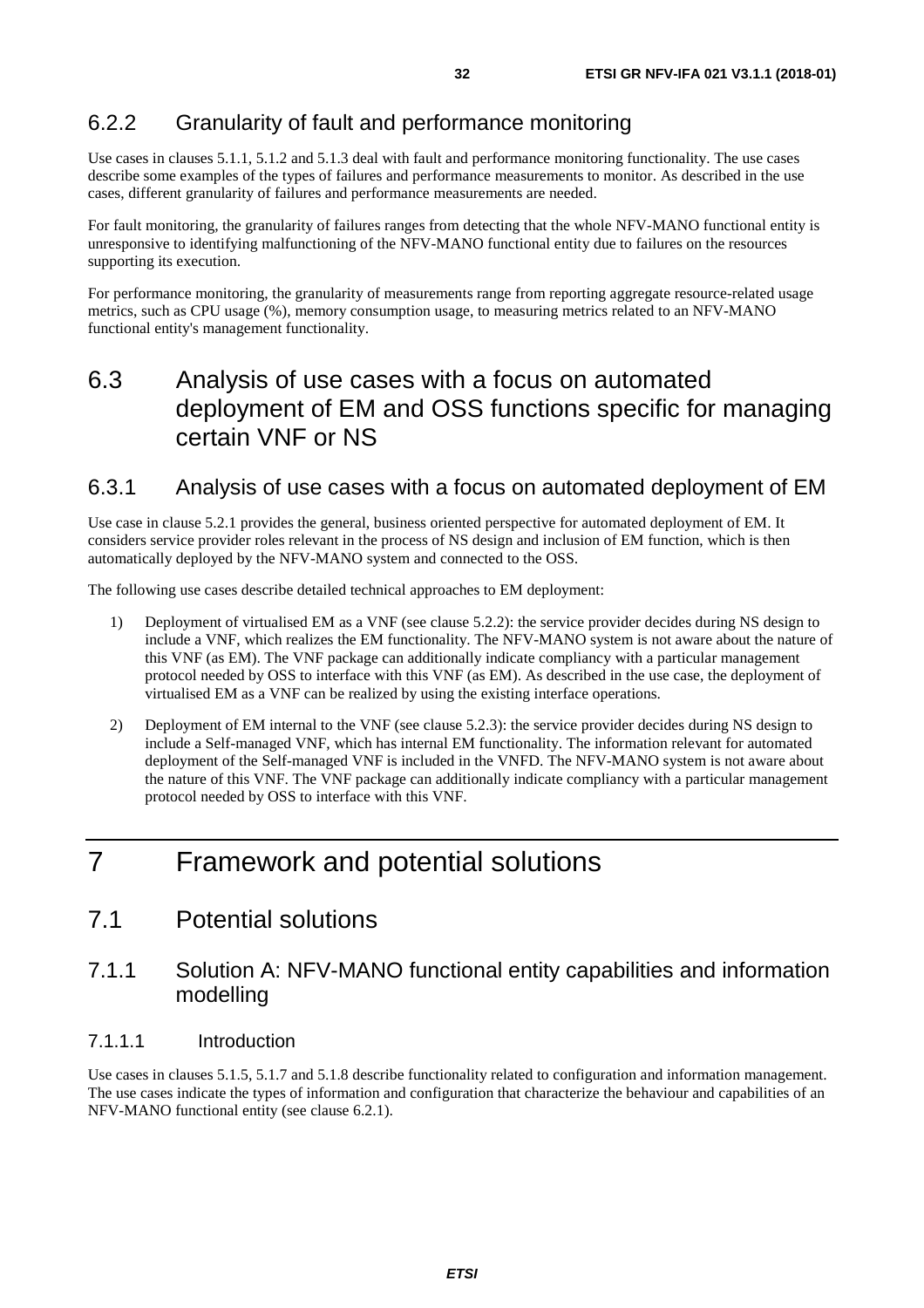#### <span id="page-32-0"></span>7.1.1.2 Types of information about an NFV-MANO functional entity

Regarding the capabilities and information about an NFV-MANO functional entity, the following data is needed:

- Identification information.
- Provider information, e.g. NFV-MANO functional entity provider name.
- Software version.
- List of supported interfaces, including information about:
	- version of the standard the interface is compliant to,
	- provider-specific software API version,
	- API exposed endpoints (i.e. connectivity information of the API endpoints for other NFV-MANO functional entities or other external entities to connect to),
	- list of supported operations per interface,
	- maximum number of concurrent operations per interface or per operation, and
	- security related information (e.g. list of supported encryption algorithm).
- Current values of configurable parameters that are set via the NFV-MANO Configuration and Information Management interface (see clause 7.1.6.5).
- State of the NFV-MANO functional entity application and individually provided NFV-MANO service(s).
- NFV-MANO functional entity specific data, i.e. specific to a VIM, VNFM or NFVO type of NFV-MANO functional entity.

For the NFV-MANO functional entity specific data, the types of information for specific NFV-MANO functional entities are provided in table 7.1.1.2-1.

| <b>NFV-MANO</b>   | <b>Specific information</b>                                                                              |  |  |
|-------------------|----------------------------------------------------------------------------------------------------------|--|--|
| functional entity |                                                                                                          |  |  |
| VIM               | Maximum number of Virtualised Resources that the VIM can manage (see note).                              |  |  |
| <b>VNFM</b>       | Support for indirect or direct mode of VNF-related resource management, or both.                         |  |  |
|                   | The kinds of VNF instances that can be managed, e.g. to determine the compatibility of a                 |  |  |
|                   | VNF with certain VNFM according to the $\text{vnfmInf}\circ$ attribute in the VNFD (see                  |  |  |
|                   | table 7.1.2.2-1 in ETSI GS NFV-IFA 011 [i.6]).                                                           |  |  |
|                   | Maximum number of VNF instances that the VNFM can manage (see note).                                     |  |  |
|                   | Supported VNFD data format (e.g. TOSCA and/or YANG).                                                     |  |  |
| <b>NFVO</b>       | Maximum number of NSDs that can be on-boarded on the NFVO.                                               |  |  |
|                   | Maximum number of VNF Packages that can be on-boarded on the NFVO.                                       |  |  |
|                   | Maximum number of NS instances that the NFVO can manage (see note).                                      |  |  |
|                   | Supported VNFD/NSD data format (e.g. TOSCA and/or YANG).                                                 |  |  |
| NOTE:             | This type of information (i.e. maximum number of VR, VNF and NS instances) may be more complex           |  |  |
|                   | than a simple value due to the fact that the related managed object may also be of different sub-types,  |  |  |
|                   | complexity, size, etc. For instance, with respect to Virtualised Resources, there are different types of |  |  |
|                   | resources (i.e. compute, storage and network) which can influence the maximum management capacity.       |  |  |

#### 7.1.1.3 NFV-MANO functional entity information modelling

The information of an NFV-MANO functional entity needs to be structured so that specific attributes of information can be properly identified by an external entity when either querying or modifying the attribute values via the NFV-MANO Configuration and Information Management interface (see clause 7.1.6.5).

The types of information about an NFV-MANO functional entity is introduced in clause 7.1.1.2. Table 7.1.1.3-1 provides a description of attributes that are part of the NFV-MANO functional entity information element.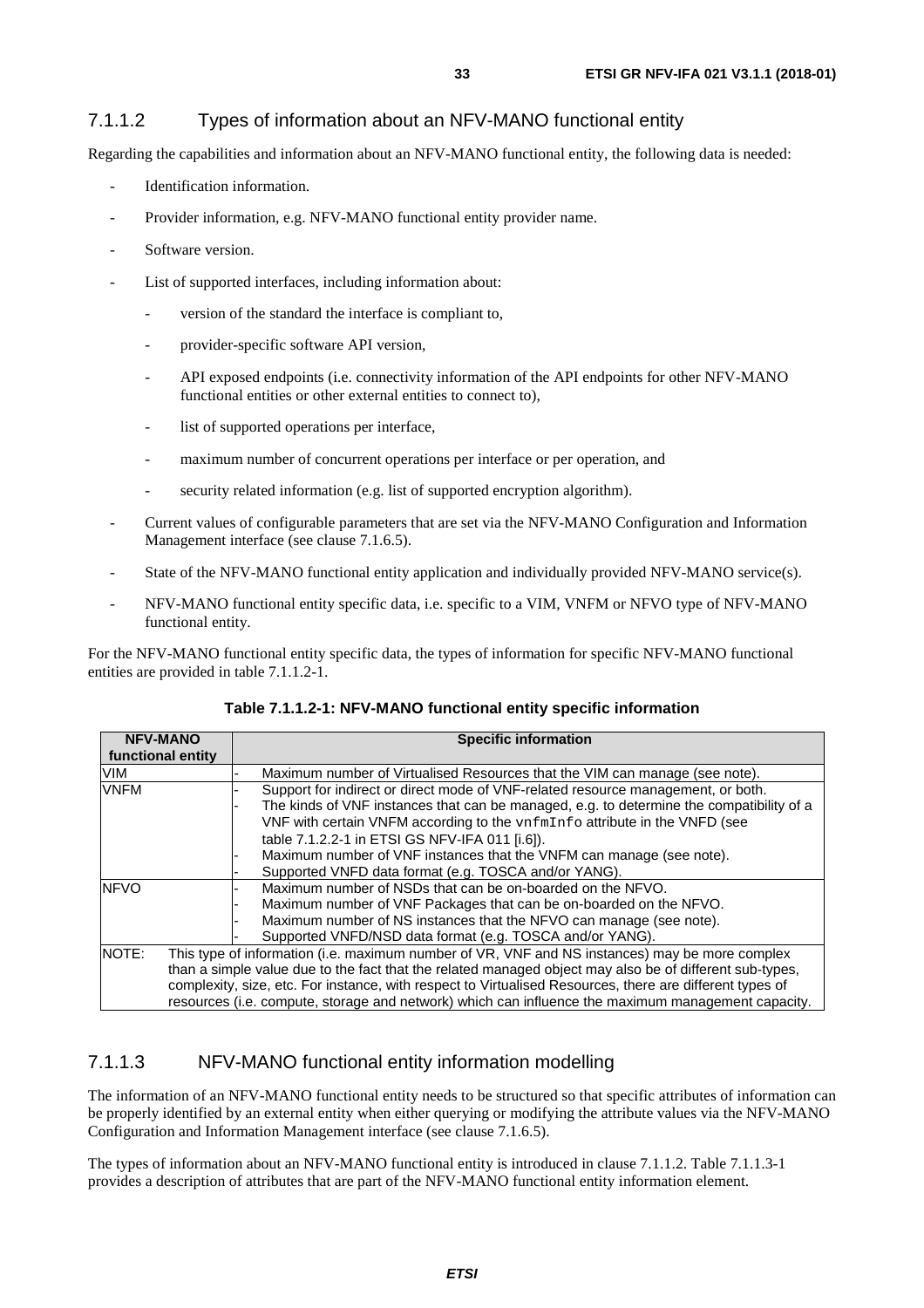<span id="page-33-0"></span>

| <b>Attribute</b>          | <b>Description</b>                                                                                                                                                                                                                                                                                                                                                                                                                                                                                                                                                                                   |  |  |
|---------------------------|------------------------------------------------------------------------------------------------------------------------------------------------------------------------------------------------------------------------------------------------------------------------------------------------------------------------------------------------------------------------------------------------------------------------------------------------------------------------------------------------------------------------------------------------------------------------------------------------------|--|--|
| manoEntityType            | The type of NFV-MANO functional entity.                                                                                                                                                                                                                                                                                                                                                                                                                                                                                                                                                              |  |  |
| manoEntityId              | Information to identify this specific NFV-MANO functional entity.                                                                                                                                                                                                                                                                                                                                                                                                                                                                                                                                    |  |  |
| manoEntityName            | Human-readable name given to this specific NFV-MANO functional entity.<br>See note.                                                                                                                                                                                                                                                                                                                                                                                                                                                                                                                  |  |  |
| manoEntityDescription     | Human-readable description of this specific NFV-MANO functional entity. See<br>note.                                                                                                                                                                                                                                                                                                                                                                                                                                                                                                                 |  |  |
| manoEntityProvider        | Information about the provider of this entity. It typically includes the name of<br>the provider.                                                                                                                                                                                                                                                                                                                                                                                                                                                                                                    |  |  |
| manoEntitySoftwareVersion | The version of the software of this specific NFV-MANO functional entity.                                                                                                                                                                                                                                                                                                                                                                                                                                                                                                                             |  |  |
| manoEntityInterfaces      | Information about the supported interfaces. The attribute's content is a<br>complex content type providing information about:<br>version of the standard the interface is compliant to,<br>provider-specific software API version,<br>API exposed endpoints (i.e. connectivity information of the API<br>endpoints),<br>list of supported operations per interface,<br>$\overline{\phantom{a}}$<br>maximum number of concurrent operations per interface or per<br>operation, and<br>security related information.                                                                                   |  |  |
| manoConfigurableParams    | Information and current values of the configurable parameters. The attribute's<br>content is a complex content type providing information about:<br>List of NFV-MANO functional entity peers, including for each peer<br>information about:<br>type of NFV-MANO functional entity,<br>current state,<br>API exposed endpoints,<br>list of enabled management interfaces and operations, and<br>-<br>active subscriptions to notifications for monitoring.<br>List of links to NFV-MANO functional entity peers, indicating<br>reference point type and NFV-MANO functional entity peer.<br>See note. |  |  |
| manoApplicationState      | Information and current values of the NFV-MANO functional entity's<br>application and individual NFV-MANO service(s) state. This attribute's content<br>is a complex type in order to cover the possibility of informing about the state<br>of multiple individual NFV-MANO services.                                                                                                                                                                                                                                                                                                                |  |  |
| manoEntitySpecificData    | The information specific to this type of NFV-MANO functional entity. The<br>attribute's content is a complex content type collecting the information as<br>described in table 7.1.1.2-1.                                                                                                                                                                                                                                                                                                                                                                                                             |  |  |
| NOTE:                     | The attribute's value should be writable through the corresponding NFV-MANO Configuration and<br>Information Management interface (see clause 7.1.6.5).                                                                                                                                                                                                                                                                                                                                                                                                                                              |  |  |

**Table 7.1.1.3-1: Attributes of NFV-MANO functional entity information element** 

## 7.1.2 Solution B: Types of failure and alarm modelling for NFV-MANO functional entity fault monitoring

#### 7.1.2.1 Types of failure for NFV-MANO functional entity fault monitoring

The use case in clause 5.1.1 deals with fault monitoring functionality. It introduces some examples of the types of failures that are of interest to be monitored.

Regarding fault monitoring (see also clause 6.2.1), the granularity of failures include:

- Failure of the whole NFV-MANO functional entity.
- Communication failures with other peering NFV-MANO functional entities.
- Failures affecting a specific interface produced by the NFV-MANO functional entity, e.g. VNF lifecycle management interface produced by a VNFM.
- Malfunctioning of the NFV-MANO functional entity due to failures on resources supporting the execution of the entity, e.g. CPU, memory, reported as event type relevant to resources (see Recommendation ITU-T X.733 [\[i.5](#page-6-0)]).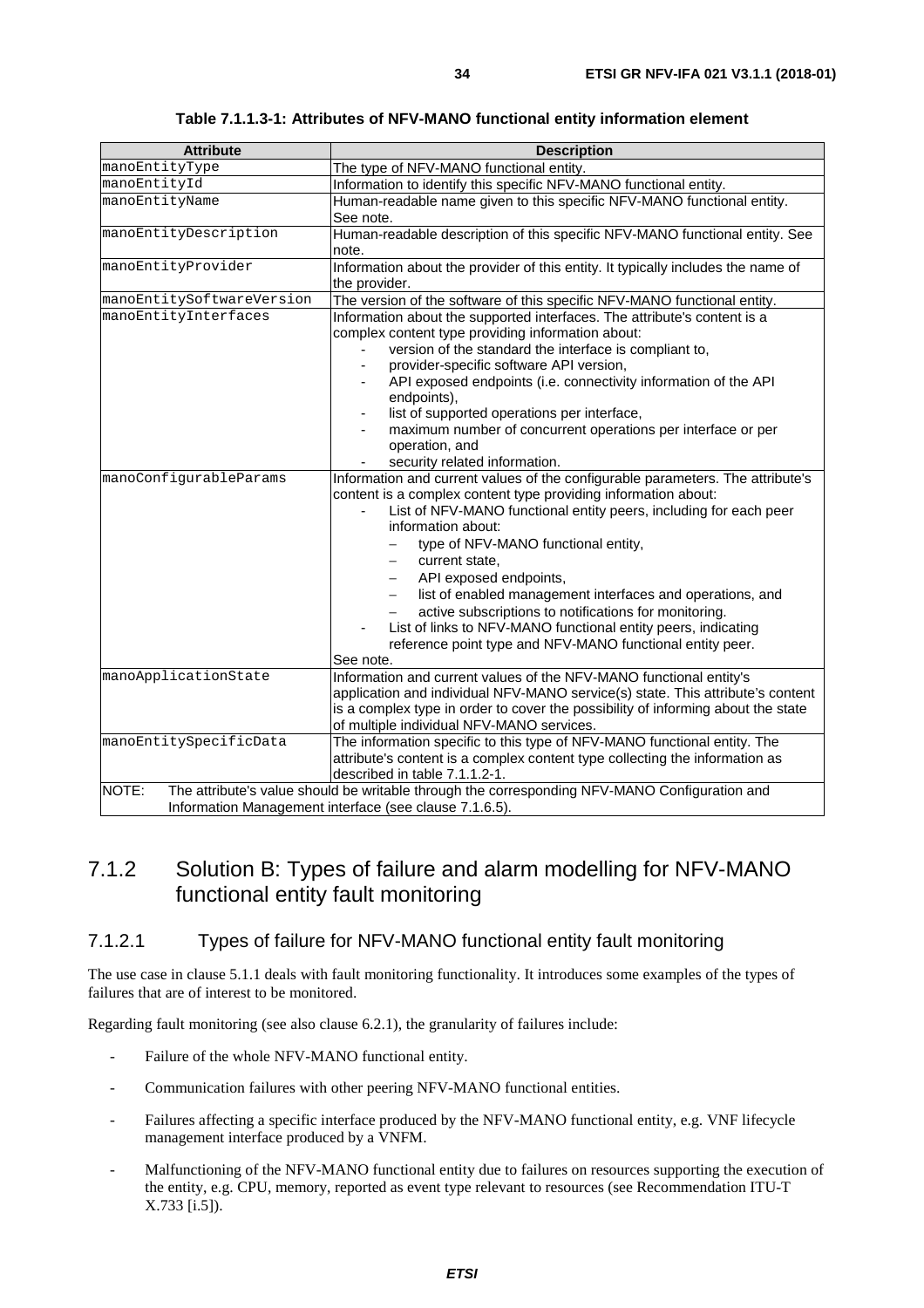#### <span id="page-34-0"></span>7.1.2.2 Fault reporting information modelling

The fault information reported to a consumer needs to include information to identify the object on which the fault occurred, the type of fault that was identified, the cause of the fault, the timestamp information about when the event causing the fault was observed, as well as timing information about the alarm that is raised.

Table 7.1.2.2-1 provides a description of the attributes that compose an alarm entry for reporting failures.

NOTE: It is recommended reusing the format of alarm entry available as defined in other ETSI NFV-IFA deliverables.

**Table 7.1.2.2-1: Attributes of fault alarm** 

| <b>Attribute</b>        | <b>Description</b>                                                                 |  |  |
|-------------------------|------------------------------------------------------------------------------------|--|--|
| alarmId                 | Identifier of the alarm.                                                           |  |  |
| objectType              | The object type, which in this case is the NFV-MANO functional entity.             |  |  |
| objectInstanceId        | The information to identify this specific NFV-MANO functional entity.              |  |  |
| alarmRaisedTime         | Timestamp indicating when the alarm is raised by the managed object.               |  |  |
| alarmChangedTime        | Timestamp indicating when the alarm was last changed.                              |  |  |
| alarmClearedTime        | Timestamp indicating when the alarm was cleared.                                   |  |  |
| ackState                | State of the alarm, e.g. acknowledged, unacknowledged.                             |  |  |
| faultType               | The type of fault. It typically includes the name or identifier of the fault type. |  |  |
| eventType               | Type of the event, as defined in Recommendation ITU-T X.733 [i.5].                 |  |  |
| eventTime               | Timestamp indicating when the fault was observed.                                  |  |  |
| perceivedSeverity       | Information about the perceived severity of the fault.                             |  |  |
| probableCause           | Information about the probable cause of the fault.                                 |  |  |
| isRootCause             | Information indicating if this fault is the root cause of other correlated alarms. |  |  |
| correlatedAlarmId       | List of identifiers of other alarms correlated to this fault.                      |  |  |
| faultDetails            | Additional information about the fault.                                            |  |  |
| rootCauseFaultyResource | Information about the resource that is causing the fault, if any.                  |  |  |

### 7.1.3 Solution C: Performance metrics definition for NFV-MANO functional entity performance monitoring

#### 7.1.3.1 Types of performance metrics for NFV-MANO functional entity performance monitoring

Use cases in clauses 5.1.2 and 5.1.3 deal with performance monitoring functionality. The use cases describe some examples of the types of performance information that are of interest to be monitored.

Regarding performance monitoring (see clause 6.2.1), the granularity of performance measurements that need to be reported/acquired include:

- Aggregate metrics related to the performance of resources supporting the execution of the NFV-MANO functional entity. These metrics are mainly related to usage (%), including aggregate CPU usage, memory consumption usage, in/out bytes per network interface, etc.
- Metrics related to the performance of the NFV-MANO functional entity's management functionality, including:
	- Metrics about number of managed objects, e.g. virtualised containers by a VIM, or VNF instances by a VNFM.
	- Number of workflows under execution, e.g. number and type of VNF lifecycle management operations under execution by the VNFM.
- Metrics related to the performance of the NFV-MANO functional entity at the interface level, including:
	- Number of requests per second per interface produced/consumed by the entity.
	- Number of failed requests per second per interface produced/consumed by the entity.
	- Accumulated number of requests per interface produced/consumed by the entity.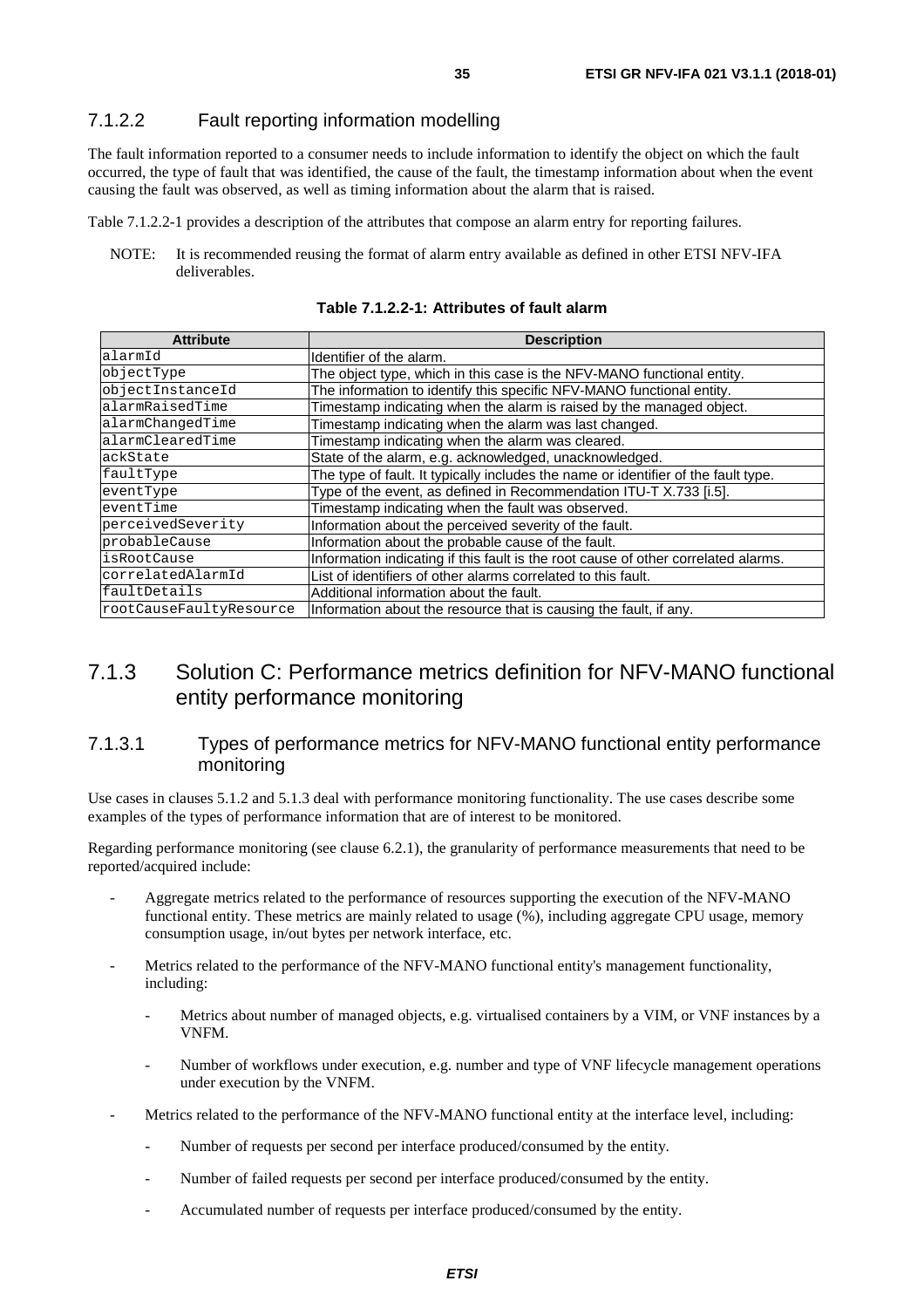- Accumulated number of failed requests per interface produced/consumed by the entity.

#### <span id="page-35-0"></span>7.1.3.2 Performance reporting information modelling

The performance information reported to a consumer needs to include information to identify the object on which the measurement is reported, the performance metric and its value.

Table 7.1.3.2-1 provides a description of the attributes that compose a performance report entry.

NOTE: It is recommended to reuse the format of performance report entry available as defined in other ETSI NFV-IFA deliverables.

| <b>Attribute</b>                                                                          | <b>Description</b>                                                                            |  |  |
|-------------------------------------------------------------------------------------------|-----------------------------------------------------------------------------------------------|--|--|
| objectType                                                                                | The object type for which the performance is being reported, which in this case is the        |  |  |
|                                                                                           | NFV-MANO functional entity.                                                                   |  |  |
| objectInstanceId<br>The information to identify this specific NFV-MANO functional entity. |                                                                                               |  |  |
| performanceMetric                                                                         | The metric that is being collected and reported. It typically includes the name or identifier |  |  |
|                                                                                           | of the metric.                                                                                |  |  |
| performanceValue                                                                          | The value of the metric that has been collected.                                              |  |  |
| timestamp                                                                                 | The timestamp indicating when the data has been collected.                                    |  |  |

#### **Table 7.1.3.2-1: Attributes of performance report entry**

### 7.1.4 Solution D: External entity consuming interfaces for management of an NFV-MANO functional entity

#### 7.1.4.1 Introduction and objective

The related types of management functionality are described in clause 6.2.1. For fault, performance, configuration and information, state and log management types of functionality, an external entity is described.

This solution addresses the cases where an external entity needs to perform management actions on an NFV-MANO functional entity, and, thus, the NFV-MANO functional entity exposes interfaces for such management.

#### 7.1.4.2 Framework

The framework of Solution D is illustrated in figure 7.1.4.2-1. The NFV-MANO functional entity exposes a set of management interfaces to an external entity through a Producer.



Supported management interfaces

#### **Figure 7.1.4.2-1: Framework of external entity consuming interfaces for management of an NFV-MANO functional entity**

The Producer implements and supports a set of management interfaces that can be consumed by a Consumer within an external entity. The set of management interfaces is described in Solution F in clause 7.1.6.

In use cases where the role of "MANO Monitor" and/or "Operator" is introduced, in Solution D, this role is played by the same entity as the one playing the role of the Consumer.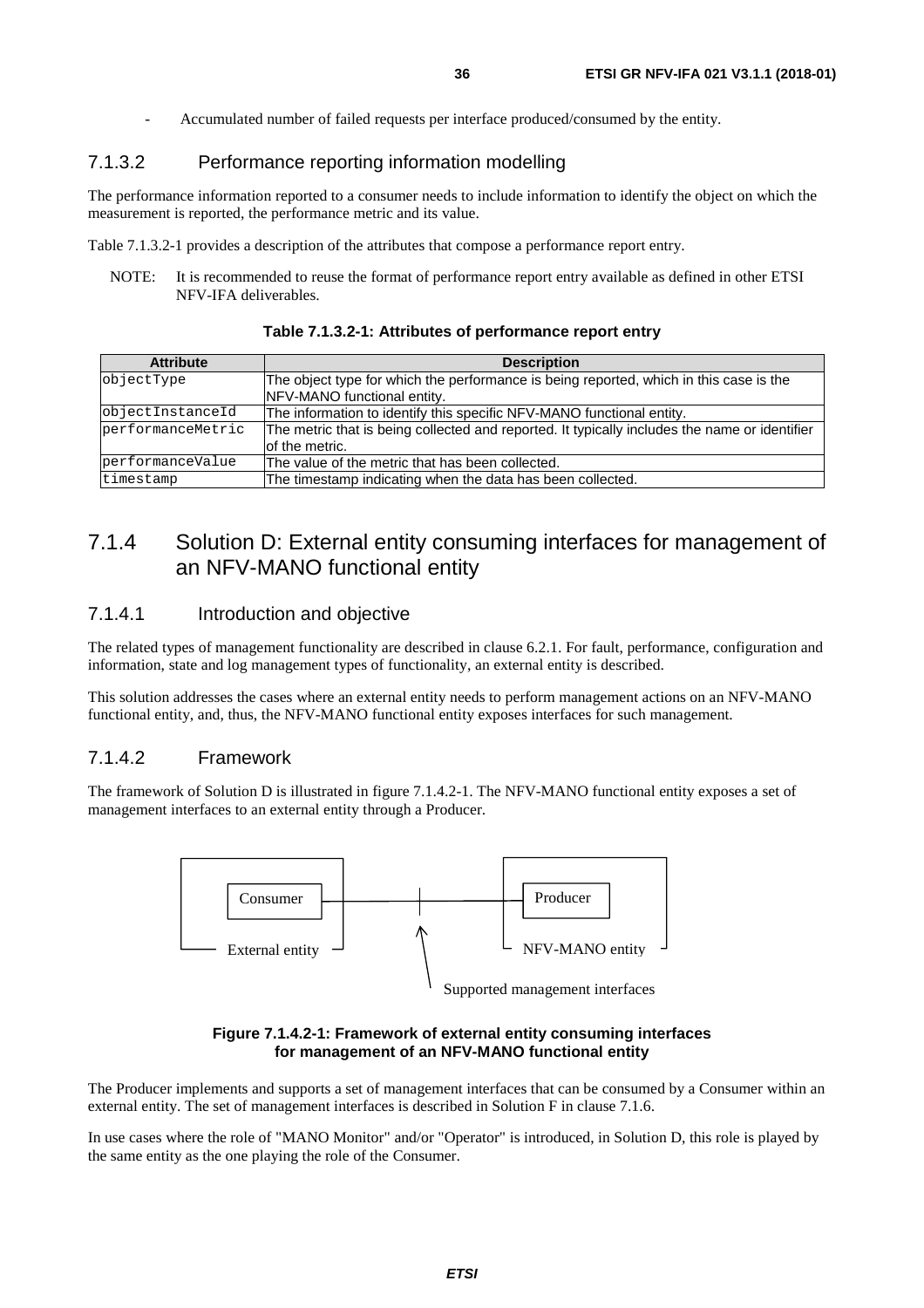### <span id="page-36-0"></span>7.1.5 Solution E: NFV-MANO functional entity consuming interfaces for management of another NFV-MANO functional entity

#### 7.1.5.1 Introduction and objective

The types of management functionality are described in clause 6.2.1. For fault, performance, configuration and information, state, and log management types of functionality, certain operations are described to potentially be consumed by other NFV-MANO functional entity(s).

This solution addresses the cases where a consumer NFV-MANO functional entity needs to perform management actions on a producer NFV-MANO functional entity, and, thus, the NFV-MANO functional entity exposes interfaces for such management.

#### 7.1.5.2 Framework

The framework of Solution E is illustrated in figure 7.1.5.2-1. The NFV-MANO functional entity exposes a set of management interfaces to another NFV-MANO functional entity through a Producer.



#### **Figure 7.1.5.2-1: Framework of NFV-MANO functional entity consuming interfaces for management of another NFV-MANO functional entity**

The Producer implements and supports a set of management interfaces that can be consumed by a Consumer within another NFV-MANO functional entity. The set of management interfaces is described in Solution F in clause 7.1.6.

The interaction between the Consumer and the Producer being part of two different NFV-MANO functional entities may be supported over existing reference points in the NFV-MANO Architectural Framework. Table 7.1.5.2-1 lists the relevant reference points and maps the Producer and Consumer to the respective NFV-MANO functional entities for the purpose of enabling the management of all kinds of NFV-MANO functional entities by at least another peering management entity.

NOTE: The scope of this solution is on enabling the management of NFV-MANO functional entities; therefore, the applicability of the management to other management entities outside of NFV-MANO is out of scope.

| Table 7.1.5.2-1: Solution E mapping to existing NFV-MANO Architectural Framework reference points |  |
|---------------------------------------------------------------------------------------------------|--|
|---------------------------------------------------------------------------------------------------|--|

| Entity that is being monitored | <b>Reference Point</b>                                           | <b>Producer</b> | <b>Consumer</b>    |
|--------------------------------|------------------------------------------------------------------|-----------------|--------------------|
| <b>VIM</b>                     | Or-Vi                                                            | <b>VIM</b>      | <b>NFVO</b>        |
|                                | Vnfm-Vi                                                          |                 | <b>VNFM</b>        |
| <b>VNFM</b>                    | Or-Vnfm                                                          | <b>VNFM</b>     | <b>INFVO</b>       |
|                                | Ve-Vnfm-em.                                                      |                 | EM (see note)      |
| <b>NFVO</b>                    | lOs-Ma-nfvo                                                      | <b>NFVO</b>     | <b>VNFM</b>        |
|                                | Or-Vnfm                                                          |                 | OSS/BSS (see note) |
| NOTE:                          | In this case, the Consumer is not an NFV-MANO functional entity. |                 |                    |

In use cases where the role of "MANO Monitor" is introduced, this role is played by the same entity as the one playing the role of the Consumer. However, not all interfaces/operations are consumed in this case, as clause 7.1.5.3 further details.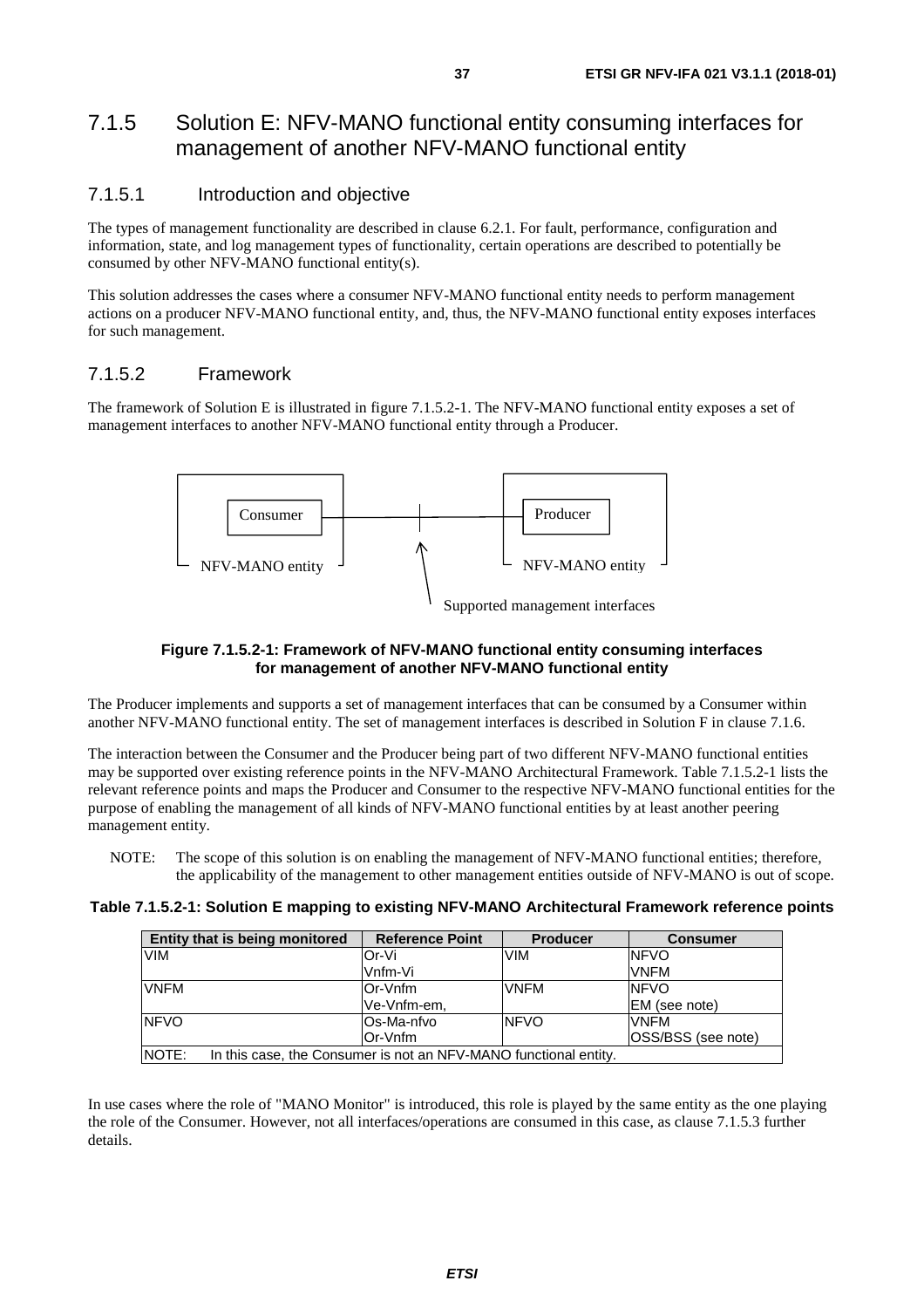#### <span id="page-37-0"></span>7.1.5.3 Interfaces consumption

When enabling the consumption of interfaces by a peering NFV-MANO functional entity, consumption per interface and per operation needs to be properly authorized. Therefore, only specific operations should be exposed to and be consumable by the Consumer within the peering NFV-MANO functional entity (refer to figure 7.1.5.2-1) (see example 1). This should also be considered in the case that certain interfaces are consumable by the Consumer within only specific NFV-MANO functional entities (see example 2).

- EXAMPLE 1: Though the consumption of a specific interface may be needed by the NFVO to receive notifications on VIM state changes, the NFVO should not be able to request changing the state of the VIM through an operation of that same specific interface.
- EXAMPLE 2: In order not to overload a VIM, VNFMs are authorized and configured to monitor faults of VIMs that are being used for managing the resources of managed VNF instances, but not authorized to monitor the performance of these same VIMs.

Table 7.1.5.3-1 describes the list of interfaces and operations described in clause 7.1.6 of Solution F that are consumable by the Consumer within the peering NFV-MANO functional entity as supported in this solution.

| <b>Interface</b>                    | <b>Consumable operations</b>                  |
|-------------------------------------|-----------------------------------------------|
| NFV-MANO Fault Management interface | Subscribe                                     |
|                                     | Unsubscribe                                   |
|                                     | Notify                                        |
|                                     | ForceHeartbeat                                |
| NFV-MANO Performance Management     | CreatePmJob                                   |
| interface                           | <b>DeletePmJobs</b>                           |
|                                     | QueryPmJob                                    |
|                                     | CreateThreshold                               |
|                                     | DeleteThreshold                               |
|                                     | QueryThreshold                                |
|                                     | Subscribe                                     |
|                                     | Unsubscribe                                   |
|                                     | Notify                                        |
| NFV-MANO Configuration and          | QueryConfigInfo                               |
| Information Management interface    | Subscribe                                     |
|                                     | Unsubscribe                                   |
|                                     | Notify                                        |
| NFV-MANO State Management interface | Subscribe                                     |
|                                     | Unsubscribe                                   |
|                                     | Notify                                        |
| NFV-MANO Log Management interface   | StartLogging (only interface message logging) |
|                                     | StopLogging (only interface message logging)  |
|                                     | Subscribe                                     |
|                                     | Unsubscribe                                   |
|                                     | Notify                                        |

**Table 7.1.5.3-1: Solution E interfaces consumption** 

### 7.1.6 Solution F: Interfaces for management of NFV-MANO functional entity

#### 7.1.6.1 Introduction and objective

This solution addresses the description of the interfaces and operations for enabling the management of an NFV-MANO functional entity covering the NFV-MANO management services as specified in clause 6.2.1.

NOTE: The set of interfaces defined in clause 7.1.6.2 are interfaces defined for the purpose of management of an NFV-MANO functional entity and are not the same interfaces that are available in other interfaces defined in [\[i.8\]](#page-6-0), [\[i.9\]](#page-6-0), [\[i.7\]](#page-6-0), [\[i.10\]](#page-7-0) and [\[i.11\]](#page-7-0). This is also clarified by tagging the different interface names with "NFV-MANO".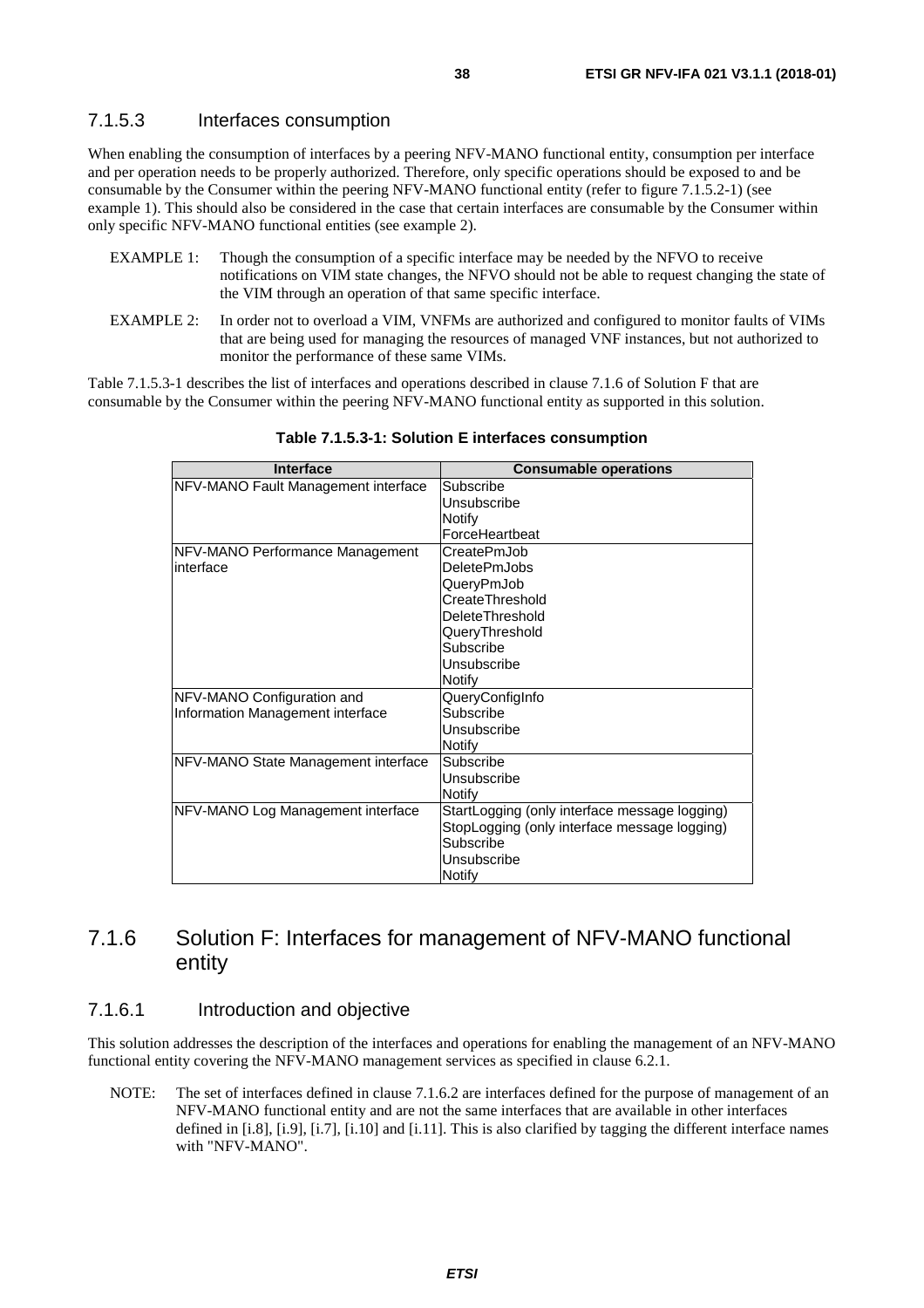#### <span id="page-38-0"></span>7.1.6.2 Set of interfaces

The set of management interfaces include:

- NFV-MANO Fault Management interface,
- NFV-MANO Performance Management interface,
- NFV-MANO Configuration and Information Management interface,
- NFV-MANO State Management interface, and
- NFV-MANO Log Management interface.

#### 7.1.6.3 NFV-MANO Fault Management interface

#### 7.1.6.3.1 Description

The NFV-MANO Fault Management interface provides the capability for a consumer to monitor the faults in an NFV-MANO functional entity and receive information through notifications when a fault is detected.

#### 7.1.6.3.2 Operations

The list of operations of the NFV-MANO Fault Management interface is described in table 7.1.6.3.2-1.

| <b>Operation</b>    | <b>Description</b>                                                                                                                                                                                                                                                                                                                  |  |  |
|---------------------|-------------------------------------------------------------------------------------------------------------------------------------------------------------------------------------------------------------------------------------------------------------------------------------------------------------------------------------|--|--|
| ConfigureMonitoring | This operation enables providing configuration parameters for the fault monitoring<br>mechanisms.                                                                                                                                                                                                                                   |  |  |
| QueryMonitoring     | This operation enables a consumer to query the current fault monitoring configuration.                                                                                                                                                                                                                                              |  |  |
| Subscribe           | This operation enables a consumer to subscribe with a filter for the notifications related<br>to fault monitoring which can be sent through the Notify operation.                                                                                                                                                                   |  |  |
| Unsubscribe         | This operation enables a consumer to unsubscribe receiving notifications issued through<br>the Notify operation.                                                                                                                                                                                                                    |  |  |
| <b>Notify</b>       | This operation distributes notifications to subscribers. In order to receive a notification,<br>the consumer needs to have a subscription. The following types of notifications can be<br>sent by this operation:<br>HeartbeatNotification,<br>AlarmNotification,<br>AlarmClearedNotification, and<br>AlarmListRebuiltNotification. |  |  |
| GetAlarmList        | This operation enables a consumer to query the list of active alarms on the producer<br>NFV-MANO functional entity.                                                                                                                                                                                                                 |  |  |
| ForceHeartbeat      | This operation enables a consumer to force the producer NFV-MANO functional entity to<br>send a heartbeat notification.                                                                                                                                                                                                             |  |  |

**Table 7.1.6.3.2-1: NFV-MANO Fault Management interface operations** 

#### 7.1.6.4 NFV-MANO Performance Management interface

#### 7.1.6.4.1 Description

The NFV-MANO Performance Management interface provides the capability for a consumer to monitor the performance of an NFV-MANO functional entity and receive information through notifications when performance reports/data is available or when performance thresholds are crossed.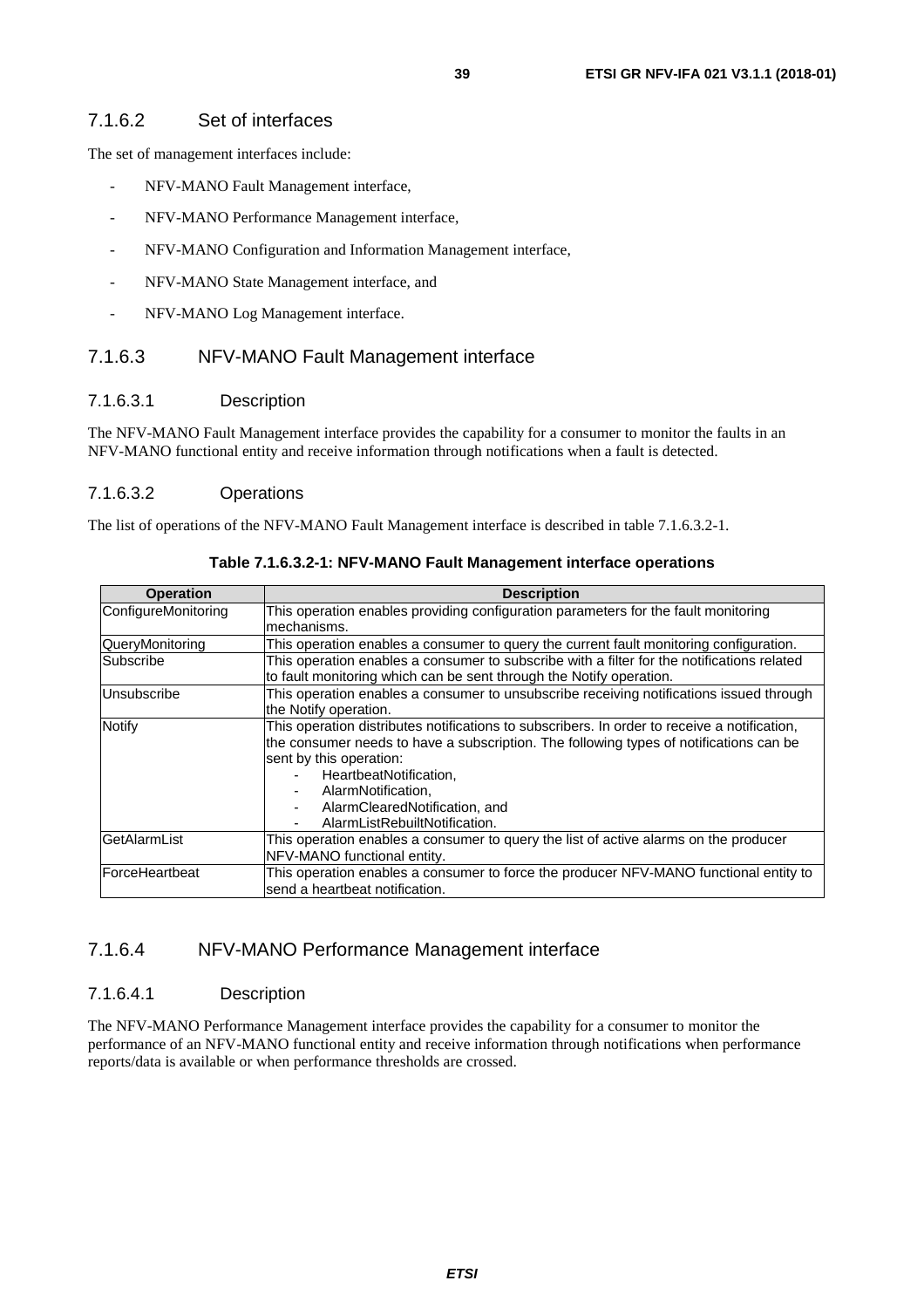#### <span id="page-39-0"></span>7.1.6.4.2 Operations

The list of operations of the NFV-MANO Performance Management interface is described in table 7.1.6.4.2-1.

| <b>Operation</b>                                                                                        | <b>Description</b>                                                                           |  |  |
|---------------------------------------------------------------------------------------------------------|----------------------------------------------------------------------------------------------|--|--|
| lCreatePmJob                                                                                            | This operation enables a consumer to create a PM job on the producer NFV-MANO                |  |  |
|                                                                                                         | functional entity for collecting performance data.                                           |  |  |
| <b>DeletePmJobs</b>                                                                                     | This operation enables a consumer to delete one or more PM jobs on the producer NFV-         |  |  |
|                                                                                                         | MANO functional entity.                                                                      |  |  |
| QueryPmJob                                                                                              | This operation enables a consumer to query information about an existing PM job on the       |  |  |
|                                                                                                         | producer NFV-MANO functional entity.                                                         |  |  |
| lCreateThreshold                                                                                        | This operation enables a consumer to create a threshold to specify threshold levels on a     |  |  |
|                                                                                                         | specified performance metric.                                                                |  |  |
| <b>DeleteThresholds</b>                                                                                 | This operation enables a consumer to delete one or more existing thresholds.                 |  |  |
| QueryThreshold                                                                                          | This operation enables a consumer to query the details of an existing threshold.             |  |  |
| This operation enables a consumer to subscribe with a filter for the notifications related<br>Subscribe |                                                                                              |  |  |
|                                                                                                         | to performance monitoring which can be sent through the Notify operation.                    |  |  |
| Unsubscribe                                                                                             | This operation enables a consumer to unsubscribe receiving notifications issued through      |  |  |
|                                                                                                         | the Notify operation.                                                                        |  |  |
| <b>Notify</b>                                                                                           | This operation distributes notifications to subscribers. In order to receive a notification, |  |  |
|                                                                                                         | the consumer needs to have a subscription. The following types of notifications can be       |  |  |
|                                                                                                         | sent by this operation:                                                                      |  |  |
|                                                                                                         | PerformanceReportAvailableNotification, and                                                  |  |  |
|                                                                                                         | ThresholdCrossedNotification.                                                                |  |  |

#### 7.1.6.5 NFV-MANO Configuration and Information Management interface

#### 7.1.6.5.1 Description

The NFV-MANO Configuration and Information Management interface provides the capability for a consumer to configure an NFV-MANO functional entity for determining the behaviour of the entity as well as the status of other entities according to the supported NFV-MANO functional entity's resource model. The interface also provides the capability to query configuration and information from the NFV-MANO functional entity. Finally, the interface also provides the mechanism to notify to subscribers when configuration and information data changes.

#### 7.1.6.5.2 Operations

The list of operations of the NFV-MANO Configuration and Information Management interface is described in table 7.1.6.5.2-1.

| <b>Operation</b> | <b>Description</b>                                                                                                                                                                                                                                 |  |  |
|------------------|----------------------------------------------------------------------------------------------------------------------------------------------------------------------------------------------------------------------------------------------------|--|--|
| ModifyConfig     | This operation enables a consumer to modify the value of configuration and information                                                                                                                                                             |  |  |
|                  | parameters.                                                                                                                                                                                                                                        |  |  |
| QueryConfigInfo  | This operation enables a consumer to query for current values of NFV-MANO functional<br>entity's configuration and information.                                                                                                                    |  |  |
| <b>Subscribe</b> | This operation enables a consumer to subscribe with a filter to notifications related to<br>configuration changes which can be sent through the Notify operation.                                                                                  |  |  |
| Unsubscribe      | This operation enables a consumer to unsubscribe receiving notifications issued through<br>the Notify operation.                                                                                                                                   |  |  |
| <b>Notify</b>    | This operation distributes notifications to subscribers. In order to receive a notification,<br>the consumer needs to have a subscription. The following type of notification can be sent<br>by this operation:<br>InformationChangedNotification. |  |  |

| Table 7.1.6.5.2-1: NFV-MANO Configuration and Information Management interface operations |  |  |
|-------------------------------------------------------------------------------------------|--|--|
|                                                                                           |  |  |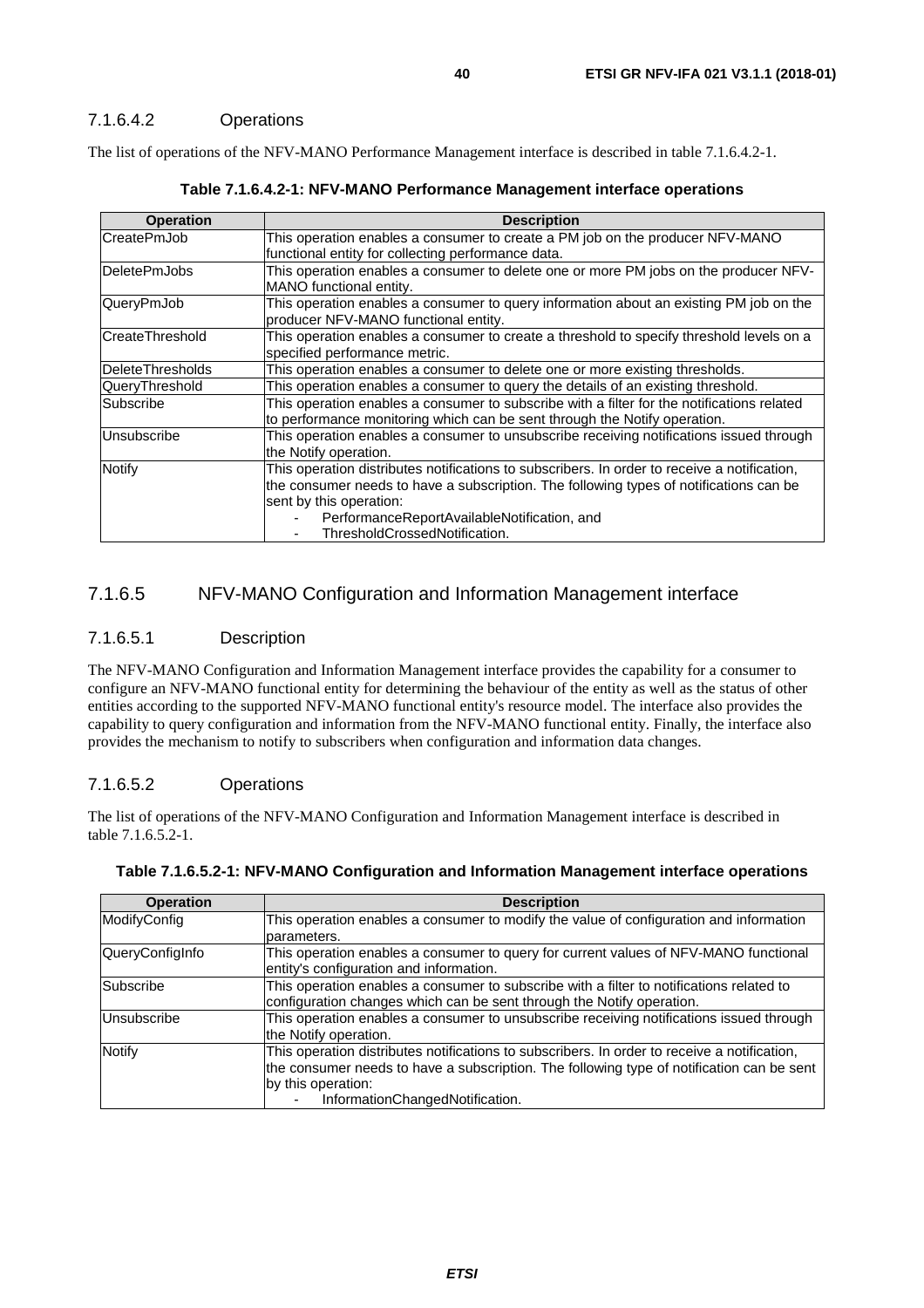#### <span id="page-40-0"></span>7.1.6.6 NFV-MANO State Management interface

#### 7.1.6.6.1 Description

The NFV-MANO State Management interface provides the capability for a consumer to change the state of an NFV-MANO functional entity. The present solution includes changing the state for "maintenance" and back to "normal", as well as operating the state (i.e. "start" and "stop") of the NFV-MANO functional entity application and provided NFV-MANO service(s).

#### 7.1.6.6.2 Operations

The list of operations of the NFV-MANO State Management interface is described in table 7.1.6.6.2-1.

| <b>Operation</b>    | <b>Description</b>                                                                               |  |  |
|---------------------|--------------------------------------------------------------------------------------------------|--|--|
| SetMaintenance      | This operation enables a consumer to change the state to "maintenance".                          |  |  |
| UnsetMaintenance    | This operation enables a consumer to change the state to "normal". Pre-condition is that         |  |  |
|                     | the NFV-MANO functional entity is in "maintenance" state.                                        |  |  |
| <b>StartService</b> | This operation enables a consumer to start the NFV-MANO functional entity application            |  |  |
|                     | and/or specific NFV-MANO service.                                                                |  |  |
| StopService         | This operation enables a consumer to stop the NFV-MANO functional entity application             |  |  |
|                     | and/or specific NFV-MANO service.                                                                |  |  |
| Subscribe           | This operation enables a consumer to subscribe with a filter for notifications related to        |  |  |
|                     | state changes which can be sent through the Notify operation.                                    |  |  |
| Unsubscribe         | This operation enables a consumer to unsubscribe receiving notifications issued through          |  |  |
|                     | the Notify operation.                                                                            |  |  |
| Notify              | This operation distributes notifications to subscribers. In order to receive a notification, the |  |  |
|                     | consumer needs to have a subscription. The following type of notification can be sent by         |  |  |
|                     | this operation:                                                                                  |  |  |
|                     | StateChangedNotification.                                                                        |  |  |

#### 7.1.6.7 NFV-MANO Log Management interface

#### 7.1.6.7.1 Description

The NFV-MANO Log Management interface provides the capability to manage logging jobs on an NFV-MANO functional entity and enable corresponding log reporting. Two types of logs can be collected:

- Logs of messages exchanged on interfaces between NFV-MANO functional entities (i.e. on reference points Or-Vi, Vi-Vnfm and Or-Vnfm), and between NFV-MANO functional entities and external entities (e.g. on reference points Os-Ma-nfvo and Ve-Vnfm-em/vnf).
- NFV-MANO functional entity provider specific logs. In this case, it is assumed that such logs are secured, e.g. be encrypted, and that specific filtering for start/stop logging is provider-defined. Notification on the availability of these logs is also applicable.

#### 7.1.6.7.2 Operations

The list of operations of the NFV-MANO Log Management interface is described in table 7.1.6.7.2-1.

| <b>Operation</b> | <b>Description</b>                                                                                                                                                                              |
|------------------|-------------------------------------------------------------------------------------------------------------------------------------------------------------------------------------------------|
| StartLogging     | This operation enables a consumer to start a logging job according to a specified filter, so that<br>the NFV-MANO functional entity starts the logging activity and creates the associated log. |
| StopLogging      | This operation enables a consumer to stop the logging activity of an existing logging job.                                                                                                      |
| <b>Subscribe</b> | This operation enables a consumer to subscribe with a filter for the notifications related to log<br>management which can be sent through the Notify operation.                                 |
| lUnsubscribe     | This operation enables a consumer to unsubscribe receiving notifications issued through the<br>Notify operation.                                                                                |

#### **Table 7.1.6.7.2-1: NFV-MANO Log Management interface operations**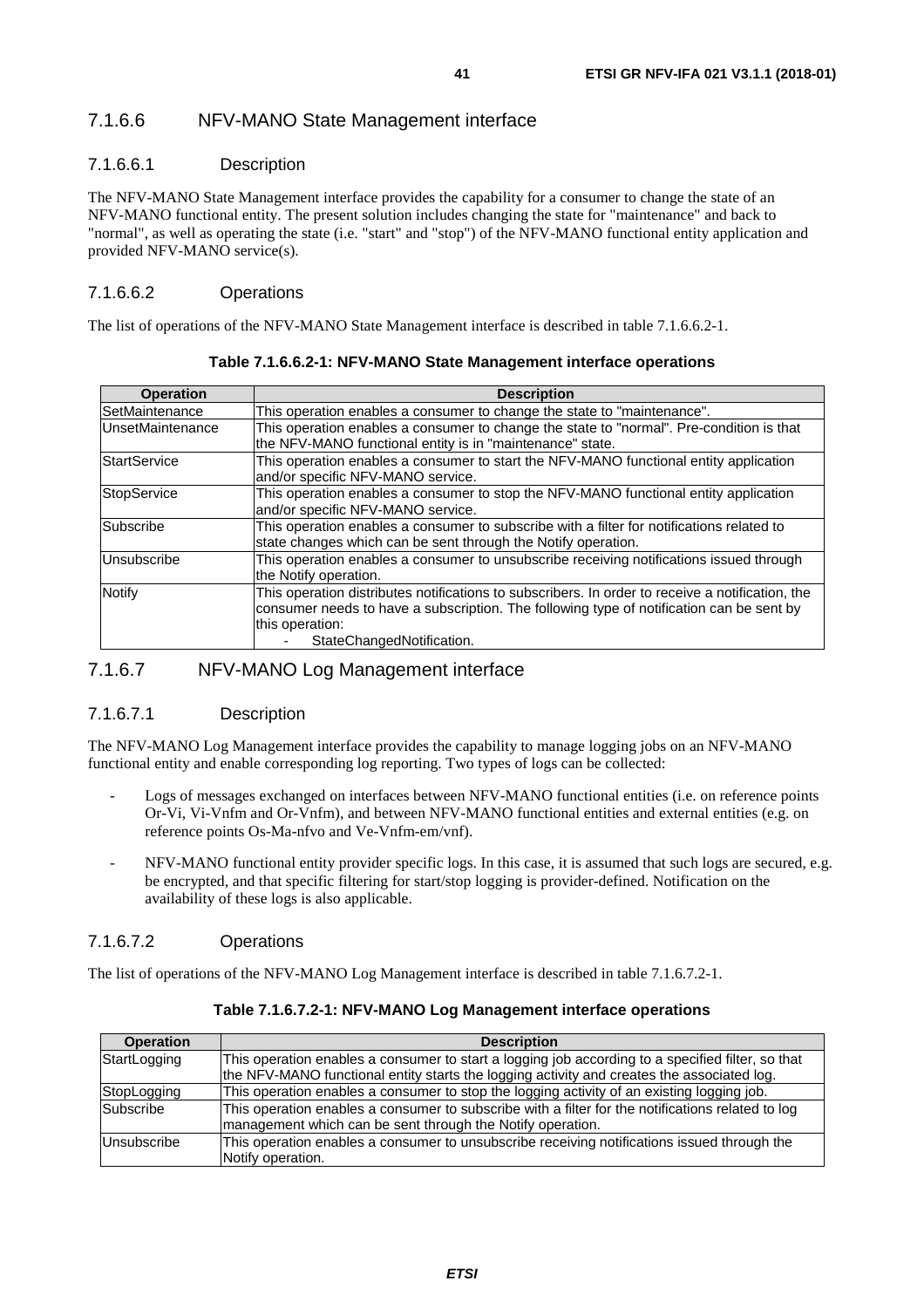<span id="page-41-0"></span>

| <b>Operation</b> | <b>Description</b>                                                                               |  |
|------------------|--------------------------------------------------------------------------------------------------|--|
| Notify           | This operation distributes notifications to subscribers. In order to receive a notification, the |  |
|                  | consumer needs to have a subscription. The following type of notification can be sent by this    |  |
|                  | loperation:                                                                                      |  |
|                  | LogReportAvailabilityNotification.                                                               |  |

## 7.1.7 Solution G: Deployment of EM generic for VNF instances

#### 7.1.7.1 Introduction

This clause describes the solution enabling automated EM deployment, where EM is external to VNF instances and is generic for VNFs. In this solution, the EM is deployed as a VNF.

The service provider during the design of an NS decides to reference the VNFD of an "EM generic for VNF instances" in the NSD. NFV-MANO deploys NS as defined in the NSD and is not aware of any specific functionalities of the deployed elements. The service provider designs the NS in a way, which allows OSS to communicate with the automatically deployed EM.

The solution is developed on the basis of use cases described in clauses 5.2.1 and 5.2.2.

#### 7.1.7.2 Description

The service provider designs an NS. The NSD includes a reference to a VNFD that represents an EM to be deployed as VNF. Such an EM is used for managing some of the constituent VNF instance(s) of the NS that are instantiated from this NSD. The VNF selected for realization of EM functionalities is deployed based on a VNF package.

NOTE: The VNF package for the EM is different from the VNF Package(s) of the managed VNF(s) used in the NS.

The EM functionality is deployed no later than the first VNF it manages. Thanks to information available in the VNF package of the VNF hosting the generic EM functionality, the OSS can determine automatically how to communicate with the deployed EM.

Thanks to information available in the VNF packages of the managed VNFs, the EM can determine automatically how to communicate with the VNFs to be managed.

This approach is illustrated on figure 7.1.7.2-1.



**Figure 7.1.7.2-1: Illustration for contents of NSD for the NS**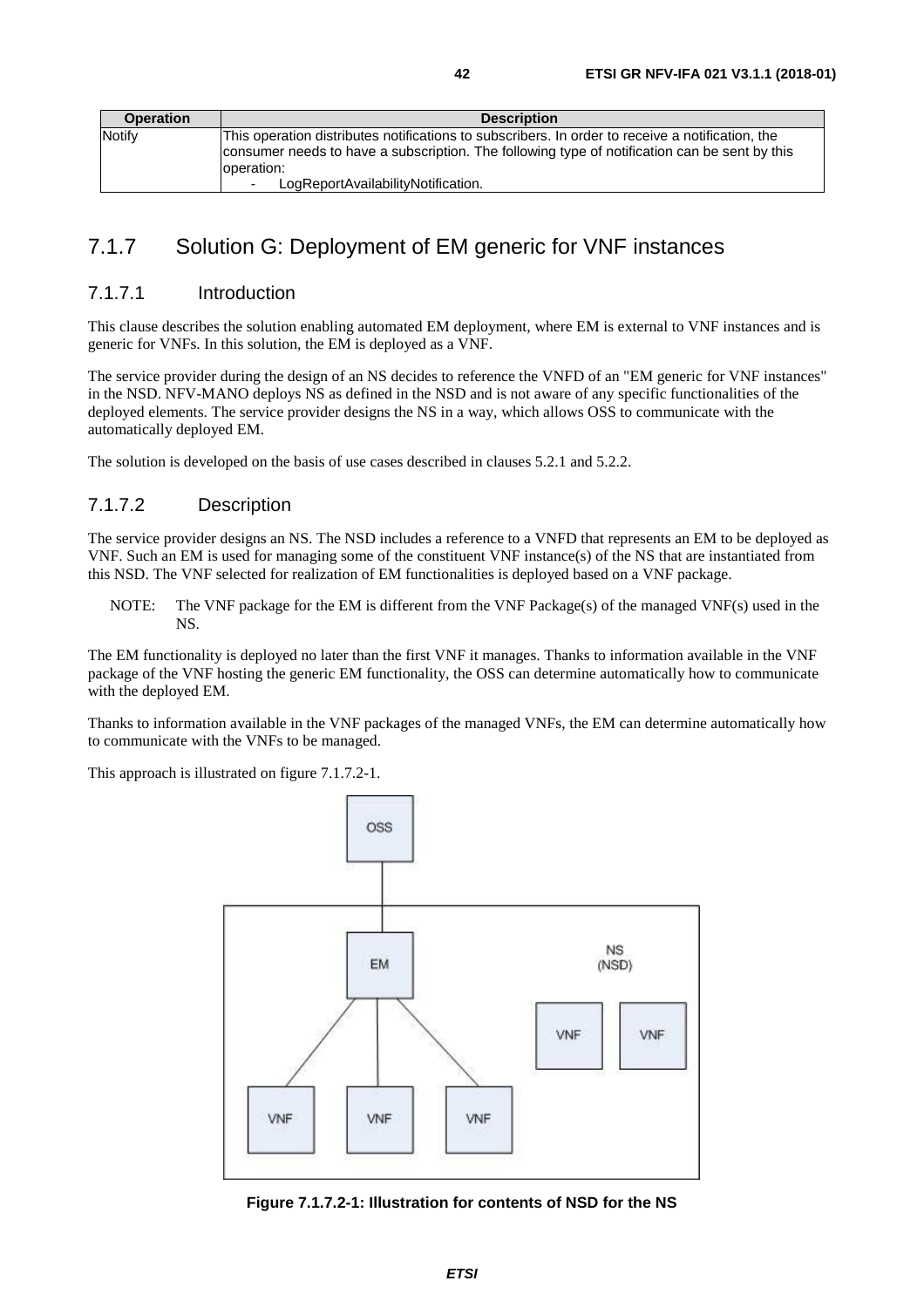#### <span id="page-42-0"></span>7.1.7.3 Extensions

The above solution assumes that information of interest to the OSS to setup communication with the deployed generic EM and of interest to the generic EM to setup communication with the VNFs to be managed can be included in the VNF Package.

### 7.1.8 Solution H: Deployment of EM internal to VNF

#### 7.1.8.1 Introduction

This clause describes the solution enabling automated EM deployment, where EM is internal to VNF. Such VNF is considered as self-managed VNF. For the purpose of this solution it is assumed that EM manages only the VNF to which it is internal.

EM is automatically deployed during VNF instantiation, without NFV-MANO being aware of it. The service provider designs the NS in a way which allows the OSS to communicate with the automatically deployed EM.

The solution is developed on the basis of use cases described in clauses 5.2.1 and 5.2.3.

#### 7.1.8.2 EM deployed as VNFC

#### 7.1.8.2.1 Description

The service provider designs an NS. Service provider includes the VNFD of a self-managed VNF in the corresponding NSD. This solution considers as an example the self-managed VNF that has a VNFC dedicated to realize EM functionality for this VNF. Information about this VNFC (hereafter named EM) is provided in the VNFD. EM is deployed based on the content of VNFD. Thanks to information available in the VNF package, the OSS can determine automatically how to communicate with the deployed EM.

This approach is illustrated on figure 7.1.8.2.1-1.





#### 7.1.8.2.2 Extensions

The above solution assumes that information of interest to the OSS to setup communication with the deployed EM can be included in the VNF package.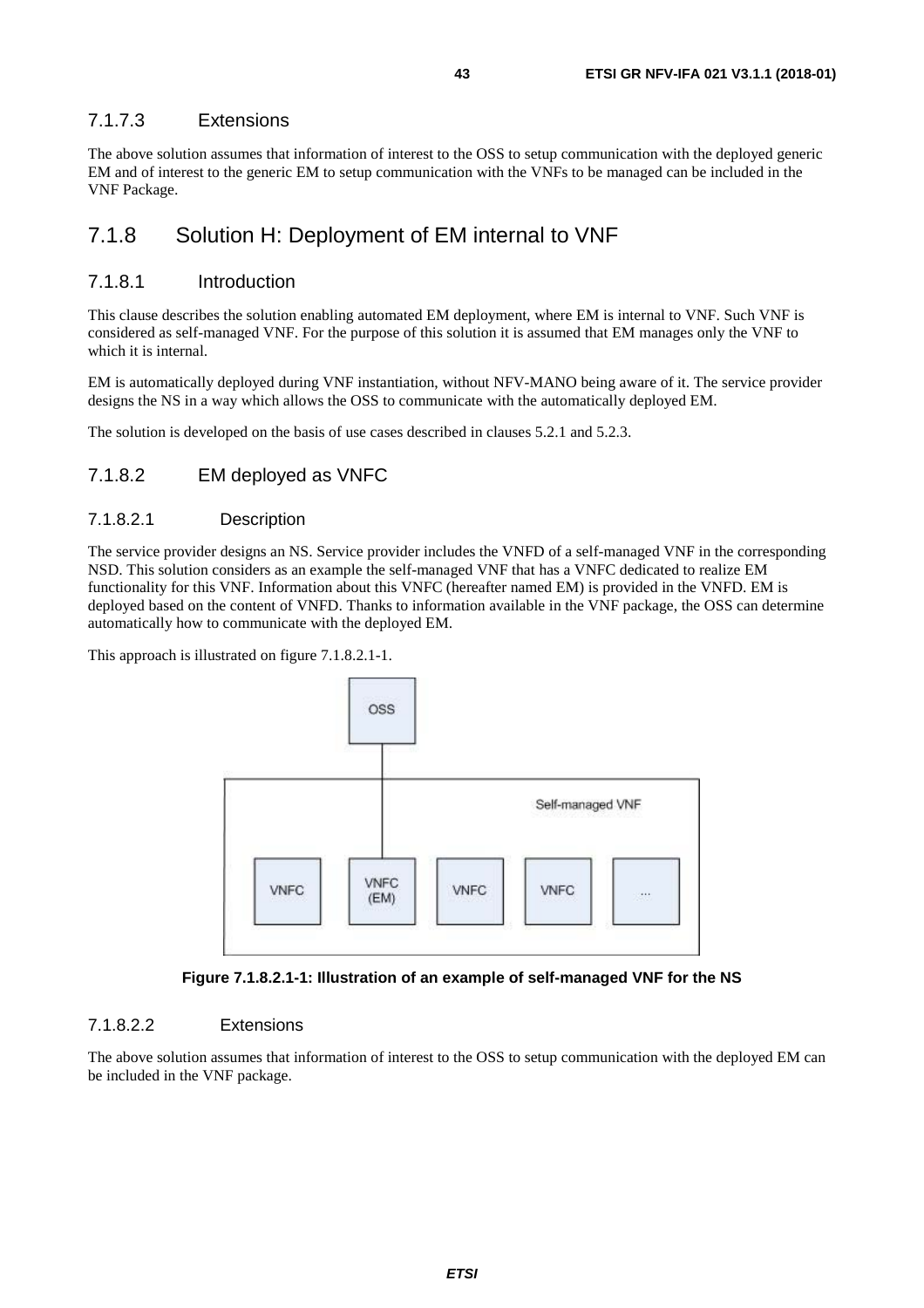## <span id="page-43-0"></span>7.1.9 Solution I: Deployment of EM specific for VNF instances

#### 7.1.9.1 Introduction

This clause describes the solution enabling automated EM deployment, where the EM is external to the VNF(s) and is specific to VNF instance(s) it manages. In this solution EM is deployed as a VNF and it is assumed that the EM and the VNF instances it manages can communicate with each other through pre-agreed protocols and data models.

The service provider during the design of an NS decides to include the "EM specific for VNF(s)" in the NSD. NFV-MANO deploys the NS as defined in the NSD and is not aware of any specific functionalities of deployed elements. The service provider designs the NS in a way, which allows OSS to communicate with the automatically deployed EM.

The solution is developed on the basis of use cases described in clauses 5.2.1 and 5.2.2.

#### 7.1.9.2 Description

The service provider designs an NS. The NSD includes a reference to a VNFD that represents an EM to be deployed as a VNF. Such an EM is used for managing some of the constituent VNF(s) of the NS that are instantiated from this NSD. The VNF selected for realization of EM functionalities is deployed based on a VNF package.

NOTE: The VNF package of the EM is different from the VNF Package(s) of the managed VNF(s) used in the NS.

The VNF hosting the EM functionality is deployed no later than the first VNF it manages. Thanks to information available in the VNF Package of the VNF hosting the EM functionality, the OSS can determine automatically how to communicate with the deployed EM.

The VNFD representing the EM can be grouped together with the VNFDs representing the VNFs it manages into a nested NSD, or a flat NSD structure can be used. Those approaches are illustrated on figure 7.1.9.2-1 for the nested NSD case, and on figure 7.1.9.2-2 for the flat NSD structure case.



**Figure 7.1.9.2-1: Using NSD of a nested NS for the composite NS**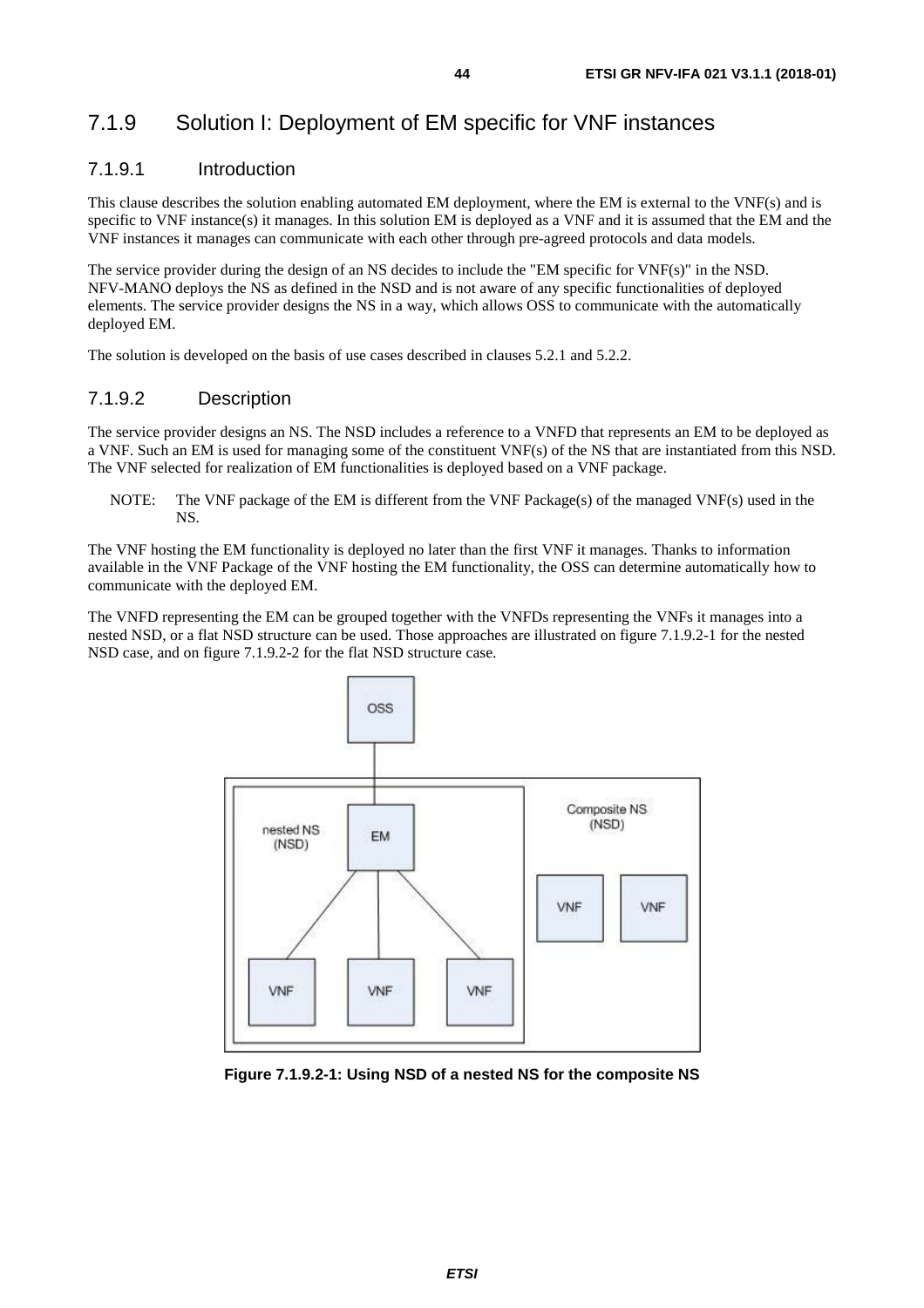<span id="page-44-0"></span>

**Figure 7.1.9.2-2: Using NSD of a flat NS structure** 

#### 7.1.9.3 Extensions

The above solution assumes that information of interest to the OSS to setup communication with the deployed EM can be included in the VNF package.

## 8 Recommendations

## 8.1 Overview

Clause 8 provides recommendations resulting from the analysis performed on the use cases, and the potential solutions derived in clause 7. Recommendations encompass the identification of potential new requirements, i.e. to describe that a requirement is needed to cover certain aspect or required functionality.

Recommendations are categorized and elaborated as follows:

- architecture and framework aspects (refer to clause 8.2),
- functional aspects (refer to clause 8.3),
- reference points and/or interfaces (refer to clause 8.4),
- descriptors and other information/data model artefacts (refer to clause 8.5), and
- VNF Packages (refer to clause 8.6).

## 8.2 Recommendations related to architecture and framework aspects

The present clause provides recommendations focusing on higher-level architectural and framework aspects.

Table 8.2-1 provides the recommendations related to architectural aspects of management of NFV-MANO functional entities.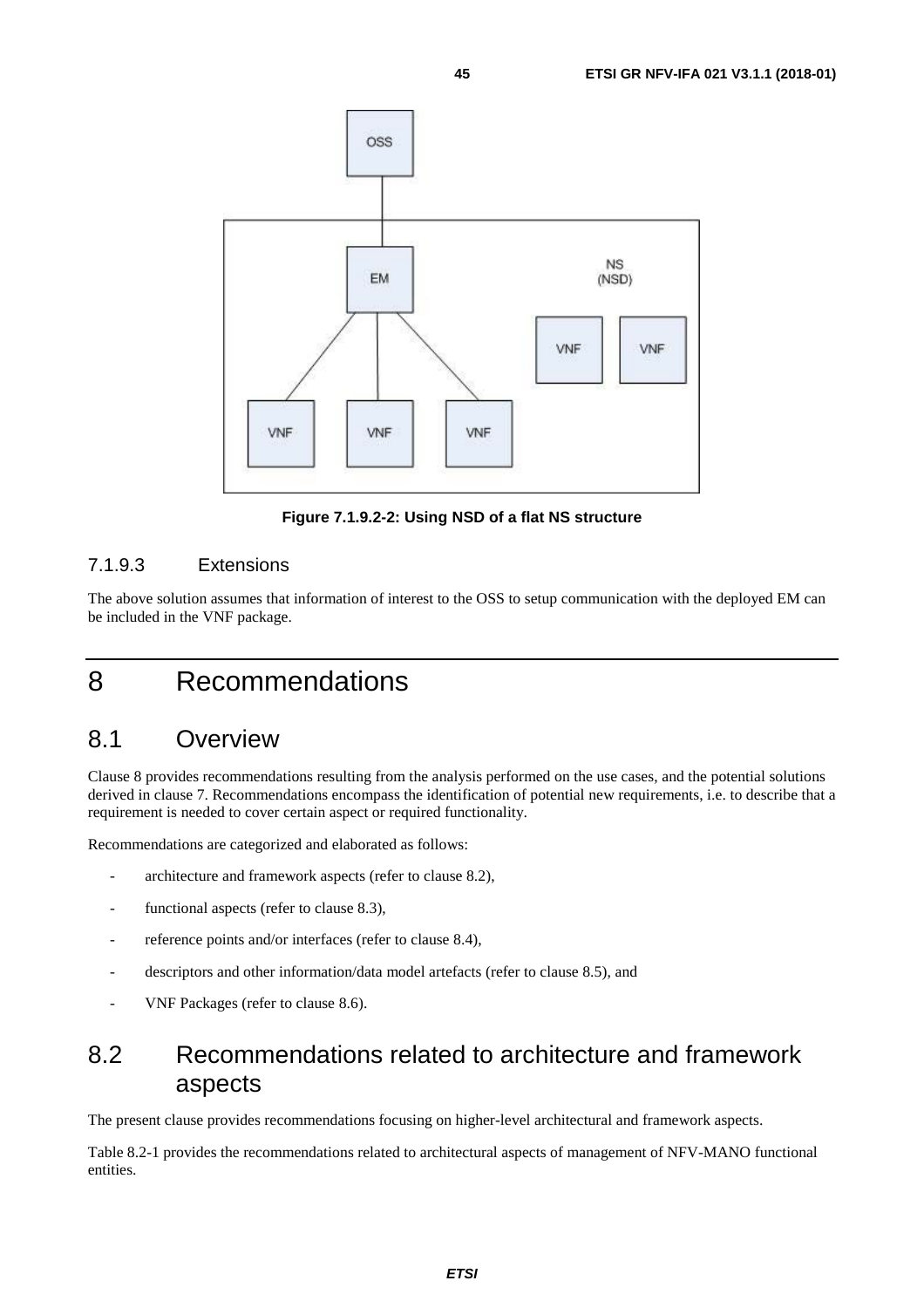<span id="page-45-0"></span>

| <b>Identifier</b> | <b>Recommendation description</b>                                                                                                                                  | <b>Comments and/or</b><br>traceability |
|-------------------|--------------------------------------------------------------------------------------------------------------------------------------------------------------------|----------------------------------------|
| Arch.Oam.001      | It is recommended that a high-level requirement be specified for<br>the NFV Architectural Framework to support the management<br>lof NFV-MANO functional entities. | Refer to analysis in<br>Iclause 6.2.1. |

#### **Table 8.2-1: Recommendations related to architectural aspects of management of NFV-MANO functional entities**

## 8.3 Recommendations related to functional aspects

The present clause provides recommendations focusing on functional aspects of functional blocks identified in the NFV Architectural Framework.

Table 8.3-1 provides the recommendations related to functional aspects of management of NFVO as a managed entity.

| <b>Identifier</b> | <b>Recommendation description</b>                                                                  | <b>Comments and/or</b><br>traceability |  |  |
|-------------------|----------------------------------------------------------------------------------------------------|----------------------------------------|--|--|
|                   | It is recommended that a requirement set be specified for the NFVO as a managed entity to support: |                                        |  |  |
| Nfvo.Oam.001      | NFV-MANO fault management by a managing entity.                                                    | Refer to analysis in                   |  |  |
|                   |                                                                                                    | clause 6.2.1.                          |  |  |
| Nfvo.Oam.002      | NFV-MANO performance management by a managing entity.                                              | Refer to analysis in                   |  |  |
|                   |                                                                                                    | clause 6.2.1.                          |  |  |
| <b>Identifier</b> | <b>Recommendation description</b>                                                                  | <b>Comments and/or</b>                 |  |  |
|                   |                                                                                                    | traceability                           |  |  |
| Nfvo.Oam.003      | NFV-MANO configuration and information management by a                                             | Refer to analysis in                   |  |  |
|                   | managing entity.                                                                                   | clause 6.2.1.                          |  |  |
| Nfvo.Oam.004      | NFV-MANO state management by a managing entity.                                                    | Refer to analysis in                   |  |  |
|                   |                                                                                                    | clause 6.2.1.                          |  |  |
| Nfvo.Oam.005      | NFV-MANO log management by a managing entity.                                                      | Refer to analysis in                   |  |  |
|                   |                                                                                                    | clause 6.2.1.                          |  |  |

#### **Table 8.3-1: Recommendations related to functional aspects of management of NFVO as a managed entity**

Table 8.3-2 provides the recommendations related to functional aspects of management of VNFM as a managed entity.

#### **Table 8.3-2: Recommendations related to functional aspects of management of VNFM as a managed entity**

| <b>Identifier</b> | <b>Recommendation description</b>                                                                  | <b>Comments and/or</b><br>traceability |
|-------------------|----------------------------------------------------------------------------------------------------|----------------------------------------|
|                   | It is recommended that a requirement set be specified for the VNFM as a managed entity to support: |                                        |
| Vnfm.Oam.001      | NFV-MANO fault management by a managing entity.                                                    | Refer to analysis in<br>clause 6.2.1.  |
| Vnfm.Oam.002      | NFV-MANO performance management by a managing entity.                                              | Refer to analysis in<br>clause 6.2.1.  |
| Vnfm.Oam.003      | NFV-MANO configuration and information management by a<br>managing entity.                         | Refer to analysis in<br>clause 6.2.1.  |
| Vnfm.Oam.004      | NFV-MANO state management by a managing entity.                                                    | Refer to analysis in<br>clause 6.2.1.  |
| Vnfm.Oam.005      | NFV-MANO log management by a managing entity.                                                      | Refer to analysis in<br>lclause 6.2.1. |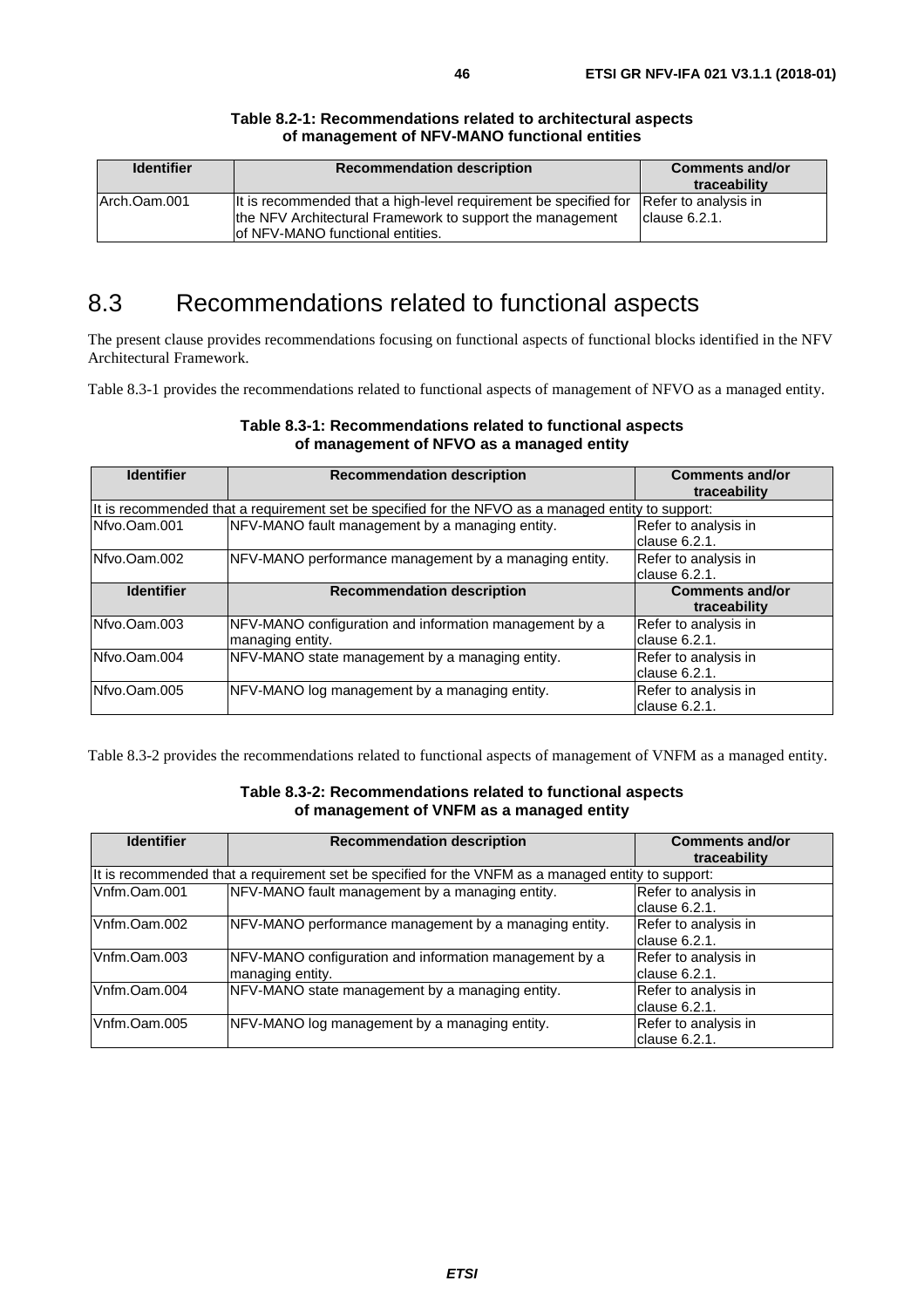<span id="page-46-0"></span>Table 8.3-3 provides the recommendations related to functional aspects of management of VIM as a managed entity.

| <b>Identifier</b> | <b>Recommendation description</b>                                                                 | <b>Comments and/or</b><br>traceability |
|-------------------|---------------------------------------------------------------------------------------------------|----------------------------------------|
|                   | It is recommended that a requirement set be specified for the VIM as a managed entity to support: |                                        |
| Vim.Oam.001       | NFV-MANO fault management by a managing entity.                                                   | Refer to analysis in<br>Iclause 6.2.1. |
| Vim.Oam.002       | NFV-MANO performance management by a managing entity.                                             | Refer to analysis in<br>clause 6.2.1.  |
| Vim.Oam.003       | NFV-MANO configuration and information management by a<br>managing entity.                        | Refer to analysis in<br>lclause 6.2.1. |
| Vim.Oam.004       | NFV-MANO state management by a managing entity.                                                   | Refer to analysis in<br>clause 6.2.1.  |
| Vim.Oam.005       | NFV-MANO log management by a managing entity.                                                     | Refer to analysis in<br>lclause 6.2.1. |

**Table 8.3-3: Recommendations related to functional aspects of management of VIM as a managed entity** 

## 8.4 Recommendations related to reference points and/or interfaces

The present clause provides recommendations focusing on the definition and specification of interfaces related to management of an NFV-MANO functional entity.

Table 8.4-1 provides the recommendations related to interface aspects of management of NFV-MANO functional entities.

| <b>Identifier</b> | <b>Recommendation description</b>                                                                          | <b>Comments and/or</b><br>traceability                           |
|-------------------|------------------------------------------------------------------------------------------------------------|------------------------------------------------------------------|
|                   | It is recommended that a requirement set be specified for the support of a:                                |                                                                  |
| Nfvmanoif.001     | NFV-MANO fault management interface produced by the NFV-<br>MANO functional entity.                        | lSee note.<br>IRefer to clause 7.1.6.3.<br>See also table 8.4-2. |
| Nfvmanoif.002     | NFV-MANO performance management interface produced by<br>the NFV-MANO functional entity.                   | lSee note.<br>IRefer to clause 7.1.6.4.<br>See also table 8.4-3. |
| Nfymanoif.003     | NFV-MANO configuration and information management<br>interface produced by the NFV-MANO functional entity. | lSee note.<br>IRefer to clause 7.1.6.5.<br>See also table 8.4-4. |
| Nfvmanoif.004     | NFV-MANO state management interface produced by the NFV-<br>MANO functional entity.                        | See note.<br>IRefer to clause 7.1.6.6.<br>See also table 8.4-5.  |
| Nfvmanoif.005     | NFV-MANO log management interface produced by the NFV-<br>MANO functional entity.                          | lSee note.<br>Refer to clause 7.1.6.7.<br>See also table 8.4-6.  |
| NOTE:             | The NFV-MANO functional entity producer is: NFVO, VNFM, or VIM.                                            |                                                                  |

#### **Table 8.4-1: Recommendations related to interface aspects of management of NFV-MANO functional entities**

Table 8.4-2 provides the recommendations related to the interface for fault management of an NFV-MANO functional entity.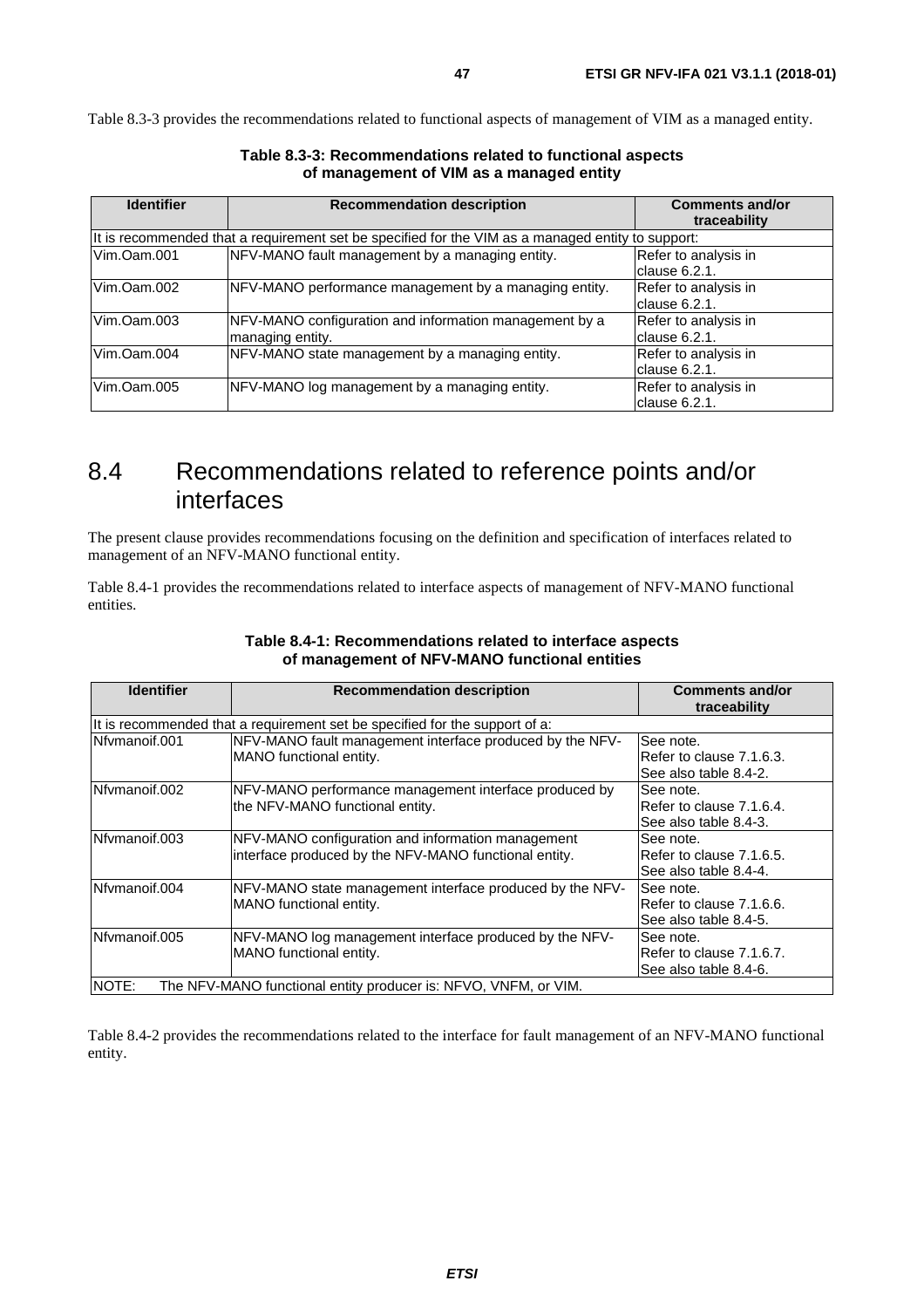| <b>Identifier</b> | <b>Recommendation description</b>                                                                                                           | <b>Comments and/or</b><br>traceability |
|-------------------|---------------------------------------------------------------------------------------------------------------------------------------------|----------------------------------------|
|                   | It is recommended that a requirement set be specified for the NFV-MANO fault management interface to support:                               |                                        |
| INfymanoif.Fm.001 | Configuration of fault monitoring.                                                                                                          | Refer to clause 7.1.6.3.2              |
| Nfymanoif.Fm.002  | Query of current fault monitoring configuration.                                                                                            | Refer to clause 7.1.6.3.2              |
| Nfymanoif.Fm.003  | Notifications related to fault monitoring, and the corresponding<br>subscription and un-subscription operations for such<br>Inotifications. | Refer to clause 7.1.6.3.2              |
| Nfymanoif.Fm.004  | Query the list of active alarms by a consumer.                                                                                              | Refer to clause 7.1.6.3.2              |
| Nfymanoif.Fm.005  | Forcing the creation of heartbeat notifications by a consumer.                                                                              | Refer to clause 7.1.6.3.2              |

#### **Table 8.4-2: Recommendations related to interface for fault management of an NFV-MANO functional entity**

Table 8.4-3 provides the recommendations related to the interface for performance management of an NFV-MANO functional entity.

#### **Table 8.4-3: Recommendations related to interface for performance management of an NFV-MANO functional entity**

| <b>Identifier</b> | <b>Recommendation description</b>                                                                                                                 | <b>Comments and/or</b><br>traceability |
|-------------------|---------------------------------------------------------------------------------------------------------------------------------------------------|----------------------------------------|
| support:          | It is recommended that a requirement set be specified for the NFV-MANO performance management interface to                                        |                                        |
| Nfymanoif.Pm.001  | Creation, deletion, and query of PM jobs for performance<br>monitoring.                                                                           | Refer to clause 7.1.6.4.2              |
| Nfymanoif.Pm.002  | Creation, deletion, and query of thresholds for performance<br>monitoring.                                                                        | Refer to clause 7.1.6.4.2              |
| Nfymanoif.Pm.003  | Notifications related to performance monitoring, and the<br>corresponding subscription and un-subscription operations for<br>Isuch notifications. | Refer to clause 7.1.6.4.2              |

Table 8.4-4 provides the recommendations related to the interface for configuration and information management of an NFV-MANO functional entity.

#### **Table 8.4-4: Recommendations related to interface for configuration and information management of an NFV-MANO functional entity**

| <b>Identifier</b>     | <b>Recommendation description</b>                                                                                                                                                            | <b>Comments and/or</b><br>traceability |  |
|-----------------------|----------------------------------------------------------------------------------------------------------------------------------------------------------------------------------------------|----------------------------------------|--|
| interface to support: | It is recommended that a requirement set be specified for the NFV-MANO configuration and information management                                                                              |                                        |  |
| Nfymanoif.Cim.001     | Modification of configuration and information parameters.                                                                                                                                    | Refer to clause 7.1.6.5.2              |  |
| Nfymanoif.Cim.002     | Query of current configuration and information parameters.                                                                                                                                   | Refer to clause 7.1.6.5.2              |  |
| Nfymanoif.Cim.003     | Notifications related to changes in configuration and information, Refer to clause 7.1.6.5.2<br>and the corresponding subscription and un-subscription<br>operations for such notifications. |                                        |  |

Table 8.4-5 provides the recommendations related to the interface for state management of an NFV-MANO functional entity.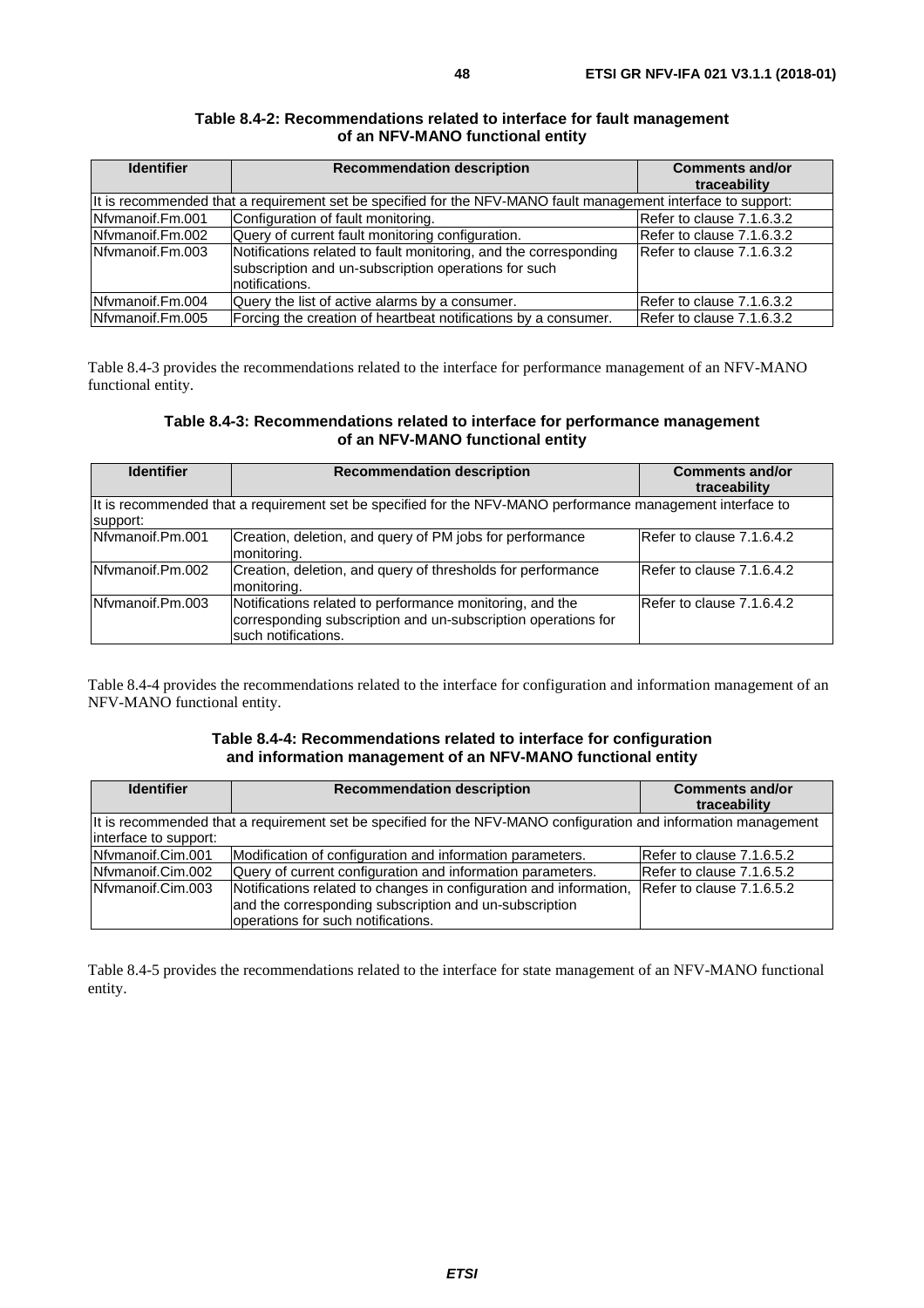<span id="page-48-0"></span>

| <b>Identifier</b> | <b>Recommendation description</b>                                                                                                                                                                                          | <b>Comments and/or</b><br>traceability |
|-------------------|----------------------------------------------------------------------------------------------------------------------------------------------------------------------------------------------------------------------------|----------------------------------------|
|                   | It is recommended that a requirement set be specified for the NFV-MANO state management interface to support:                                                                                                              |                                        |
| Nfvmanoif.Sm.001  | Change the state of the NFV-MANO functional entity.                                                                                                                                                                        | Refer to clause 7.1.6.6.2              |
| Nfvmanoif.Sm.002  | Start and stop of the NFV-MANO functional entity application<br>and/or specific NFV-MANO services.                                                                                                                         | Refer to clause 7.1.6.6.2              |
| Nfymanoif.Sm.003  | Notifications related to state changes of the NFV-MANO<br>functional entity application and/or specific NFV-MANO<br>services, and the corresponding subscription and<br>un-subscription operations for such notifications. | Refer to clause 7.1.6.6.2              |

#### **Table 8.4-5: Recommendations related to interface for state management of an NFV-MANO functional entity**

Table 8.4-6 provides the recommendations related to the interface for log management of an NFV-MANO functional entity.

#### **Table 8.4-6: Recommendations related to interface for log management of NFV-MANO functional entity**

| <b>Identifier</b>  | <b>Recommendation description</b>                                                                           | <b>Comments and/or</b><br>traceability |
|--------------------|-------------------------------------------------------------------------------------------------------------|----------------------------------------|
|                    | It is recommended that a requirement set be specified for the NFV-MANO log management interface to support: |                                        |
| Nfymanoif.Logm.001 | Start and stop the logging jobs according to a specified filter.                                            | Refer to clause 7.1.6.7.2              |
| Nfvmanoif.Logm.002 | Notifications related to log management of the NFV-MANO                                                     | Refer to clause 7.1.6.7.2              |
|                    | functional entity, and the corresponding subscription and                                                   |                                        |
|                    | un-subscription operations for such notifications.                                                          |                                        |

## 8.5 Recommendations related to descriptors and other information/data model artifacts

The present clause provides recommendations focusing on the definition and specification of descriptors and information model elements related to management of an NFV-MANO functional entity.

Table 8.5-1 provides the recommendations related to descriptors and information model aspects related to management of NFV-MANO functional entity.

| <b>Identifier</b>                                                                                                                                                                                                                                                              | <b>Recommendation description</b>                                                                                                                                              | <b>Comments and/or</b><br>traceability                                                                                     |
|--------------------------------------------------------------------------------------------------------------------------------------------------------------------------------------------------------------------------------------------------------------------------------|--------------------------------------------------------------------------------------------------------------------------------------------------------------------------------|----------------------------------------------------------------------------------------------------------------------------|
| INfvmanoim.001                                                                                                                                                                                                                                                                 | It is recommended that a set of information elements be<br>specified that describe and contain information of an<br>NFV-MANO functional entity.                                | See note 1, note 2.<br>Refer to clause 7.1.1.2.<br>The attributes of the NFV-                                              |
|                                                                                                                                                                                                                                                                                |                                                                                                                                                                                | <b>MANO</b> functional entity<br>linformation elements are<br>defined in clause 7.1.1.3.                                   |
| Nfvmanoim.002                                                                                                                                                                                                                                                                  | It is recommended that a set of information elements be<br>specified to describe and contain information about fault alarms<br>of an NFV-MANO functional entity.               | See note 1, note 2.<br>Refer to clause 7.1.2.1.<br>The attributes of the fault<br>lalarm are defined in<br>clause 7.1.2.2. |
| Nfvmanoim.003                                                                                                                                                                                                                                                                  | It is recommended that a set of performance metrics and<br>information elements be specified for the reporting of<br>performance information of an NFV-MANO functional entity. | See note 1, note 2.<br>The attributes of the<br>performance report entry are<br>defined in clause 7.1.3.2.                 |
| NOTE 1: The NFV-MANO functional entity is: NFVO, VNFM, or VIM.<br>NOTE 2: The "a set of information elements" may result in just one information element. The set of information<br>elements will depend on the final set of classes and required information model structure. |                                                                                                                                                                                |                                                                                                                            |

#### **Table 8.5-1: Recommendations related to descriptors and information model aspects related to management of NFV-MANO functional entity**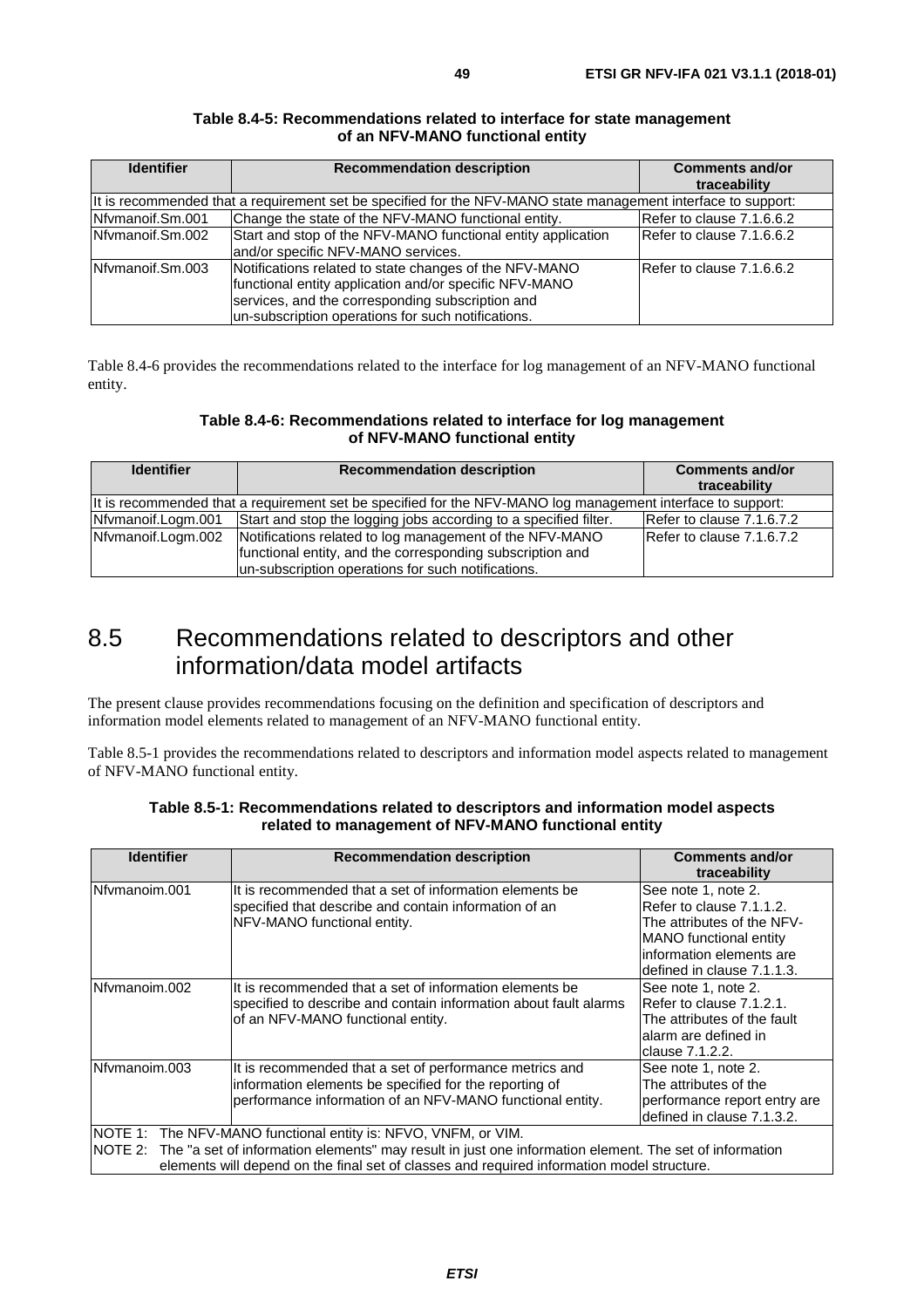## <span id="page-49-0"></span>8.6 Recommendations related to VNF Packages

The present clause provides recommendations focusing on the extensions to VNF packages.

Table 8.6-1 provides the recommendations for VNF packages.

| Table 8.6-1: Recommendations related to VNF packages |  |  |
|------------------------------------------------------|--|--|
|------------------------------------------------------|--|--|

| <b>Identifier</b>                                                                                                                                                                                                                                     | <b>Recommendation description</b>                                                                                                                                                                                                                                                                            | <b>Comments and/or</b><br>traceability                              |
|-------------------------------------------------------------------------------------------------------------------------------------------------------------------------------------------------------------------------------------------------------|--------------------------------------------------------------------------------------------------------------------------------------------------------------------------------------------------------------------------------------------------------------------------------------------------------------|---------------------------------------------------------------------|
| Vnfpack.001                                                                                                                                                                                                                                           | It is recommended that a requirement be defined for a VNF<br>Package to provide generic extension mechanism that allows to<br>store in the VNF Package information for use by functional<br>blocks beyond NFV-MANO, and to identify that information in an<br>SDO-independent and vendor-independent manner. | Refer to clauses 7.1.7, 7.1.8<br>land 7.1.9.<br>See note 1, note 2. |
| NOTE 1: Functional blocks using this information could include the OSS and external EMs.<br>NOTE 2: It is expected that other uses cases beyond those described in the present document will benefit from a<br>mechanism fulfilling this requirement. |                                                                                                                                                                                                                                                                                                              |                                                                     |

## 8.7 Recommendations related to Security

ETSI GS NFV-SEC 012 [\[i.12](#page-7-0)] defines requirements for host system elements on which sensitive workloads are to be run. It also defines requirements to ensure isolation of sensitive workloads from non-sensitive workloads sharing a platform. Moreover, it discusses a wide range of different technologies which aim to increase the security of a host system for the workloads which will be executing on it.

The present clause provides recommendations focusing on security aspects in alignment with Annex A of the present document. Table 8.7-1 provides the recommendations related to security. The present clause on recommendations related to security assumes that all entities are within one administrative domain.

| <b>Identifier</b> | <b>Recommendation description</b>                                                                                                                                                                                                                                                                                                                                                                                                                                   | <b>Comments and/or</b><br>traceability    |
|-------------------|---------------------------------------------------------------------------------------------------------------------------------------------------------------------------------------------------------------------------------------------------------------------------------------------------------------------------------------------------------------------------------------------------------------------------------------------------------------------|-------------------------------------------|
| Sec.001           | It is recommended that a requirement be defined for the system to<br>provide means to prove the authenticity and to ensure data integrity of<br>any performance report, notification, and NFV-MANO functional provider-<br>specific log.                                                                                                                                                                                                                            | Refer to<br>clauses 7.1.3 and<br>7.1.6.7. |
| Sec.002           | It is recommended that a requirement be defined for the system to<br>provide means to verify the identity and authenticity of the source of any<br>performance report, notification, and NFV-MANO functional provider-<br>specific log.                                                                                                                                                                                                                             |                                           |
| Sec.003           | It is recommended that a requirement be defined for the system to<br>provide means to ensure the confidentiality of any performance report,<br>notification, and NFV-MANO functional provider-specific log, i.e. to<br>ensure it is not made available or disclosed to unauthorized individuals,<br>entities, or processes. This includes that the system is to provide means<br>to ensure that only authorized entities can subscribe to receive<br>notifications. |                                           |
| Sec.004           | It is recommended that a requirement be defined for the system to<br>provide means to ensure non-repudiation for any logs, notifications, and<br>performance reports.                                                                                                                                                                                                                                                                                               |                                           |
| Sec.005           | It is recommended that a requirement be defined for the system to<br>provide means to prevent replay of any notification.                                                                                                                                                                                                                                                                                                                                           |                                           |
| Sec.006           | It is recommended that a requirement be defined for timestamps to be<br>issued by a trusted source of time.                                                                                                                                                                                                                                                                                                                                                         | Refer to<br>clauses 7.1.2 and<br>7.1.3.   |
| Sec.007           | It is recommended that a requirement be defined for the identifiers of<br>entities or other identification information to be secured by an identity<br>management system.                                                                                                                                                                                                                                                                                           |                                           |
| Sec.008           | It is recommended that a requirement be defined for the interfaces that<br>they can only be accessed by authorized entities.                                                                                                                                                                                                                                                                                                                                        |                                           |

#### **Table 8.7-1: Recommendations related to Security**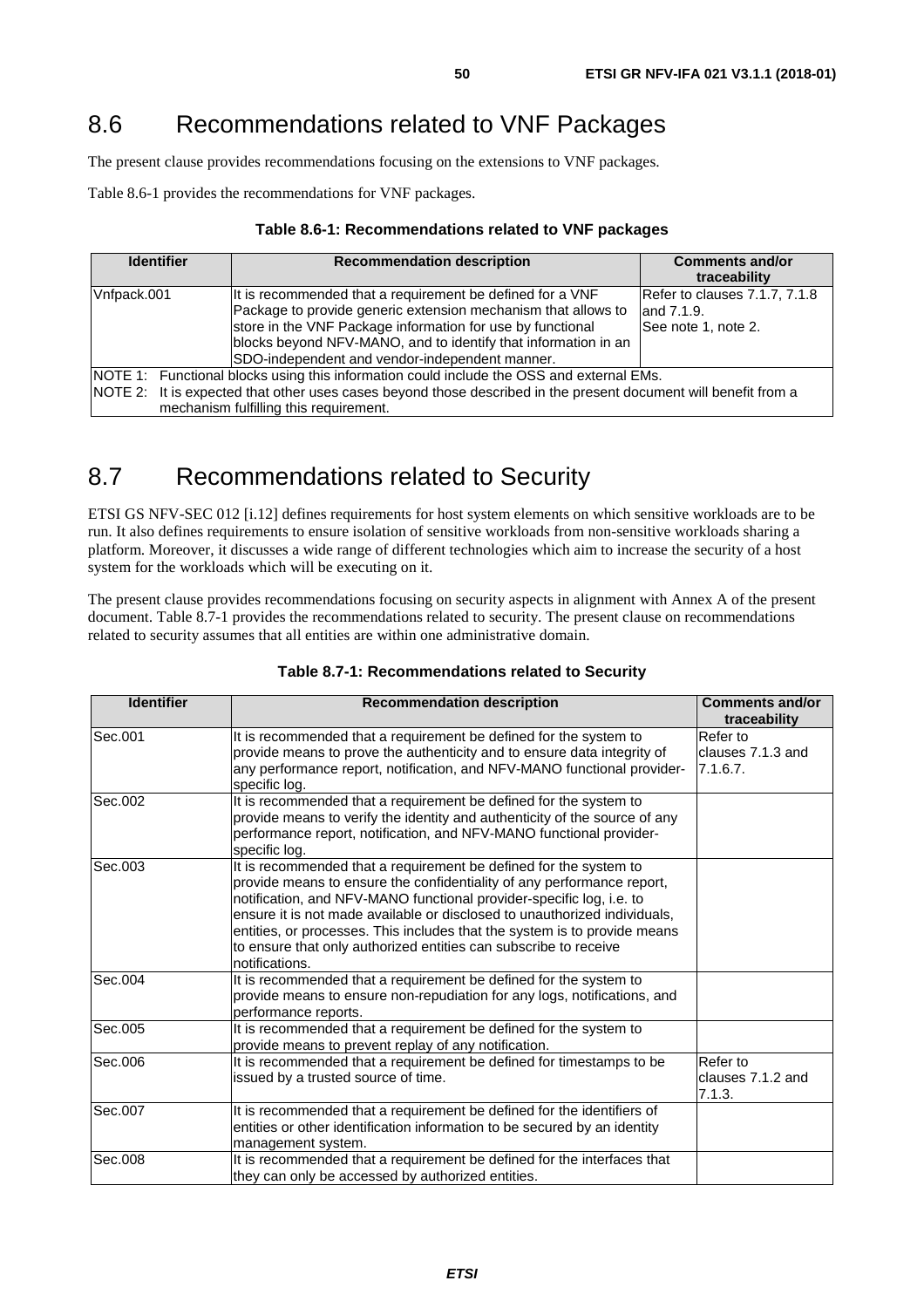<span id="page-50-0"></span>

| <b>Identifier</b> | <b>Recommendation description</b>                                                                                                                                                                                       | <b>Comments and/or</b><br>traceability |
|-------------------|-------------------------------------------------------------------------------------------------------------------------------------------------------------------------------------------------------------------------|----------------------------------------|
| Sec.009           | It is recommended that a requirement be defined for the system to have a<br>mitigation process in place.                                                                                                                |                                        |
| Sec.010           | It is recommended that a requirement be defined for security best<br>practice to be followed for matters not specifically identified in this table.<br>These includes such topics such as denial-of-service mitigation. |                                        |

## 9 Conclusion

The present document studies use cases and potential solutions and provides recommendations relevant to the scope of the present document, which is:

- management aspects of NFV-MANO functional entities, and
- the automated deployment of EM and OSS functions specific for managing certain VNF or NS.

With respect to management aspects of NFV-MANO functional entities, a set of recommendations are derived based on the use cases identified and the potential solutions. The set of recommendations indicate the need to perform additional normative specification work to address the NFV-MANO management feature. The aspects that require normative work are:

- Recommendations related to architectural aspects of management of NFV-MANO functional entities (refer to table 8.2-1).
- Recommendations related to functional aspects of management of NFVO, VNFM and VIM as a managed entity (refer to tables 8.3-1, 8.3-2 and 8.3-3).
- Recommendations related to interface aspects of management of NFV-MANO functional entities (refer to table 8.4-1), as well as specific types of functionality related to fault management (refer to table 8.4-2), performance management (refer to table 8.4-3), configuration and information management (refer to table 8.4-4), state management (refer to table 8.4-5), and log management (refer to table 8.4-6).
- Recommendations related to descriptors and information model aspects for the management of NFV-MANO functional entities (refer to table 8.5-1).

With respect to the aspects of automated deployment of EM and OSS functions specific for managing certain VNF or NS, several use cases and potential solutions are described. Considering the fact that the application level management of the VNFs including the application level management of EM is out of scope of NFV-MANO, the present document analyses the need of automated establishing of the communication between OSS and EM or EM and VNF. The aspects that require normative work include the recommendation related to the generic extension mechanism that allows to store in the VNF Package information for use by 3rd party functional blocks outside of NFV-MANO e.g. OSS or EM (refer to table 8.6-1).

Finally, a set of recommendations related to security aspects, for the scope of the present document, were derived from the analysis included in Annex A.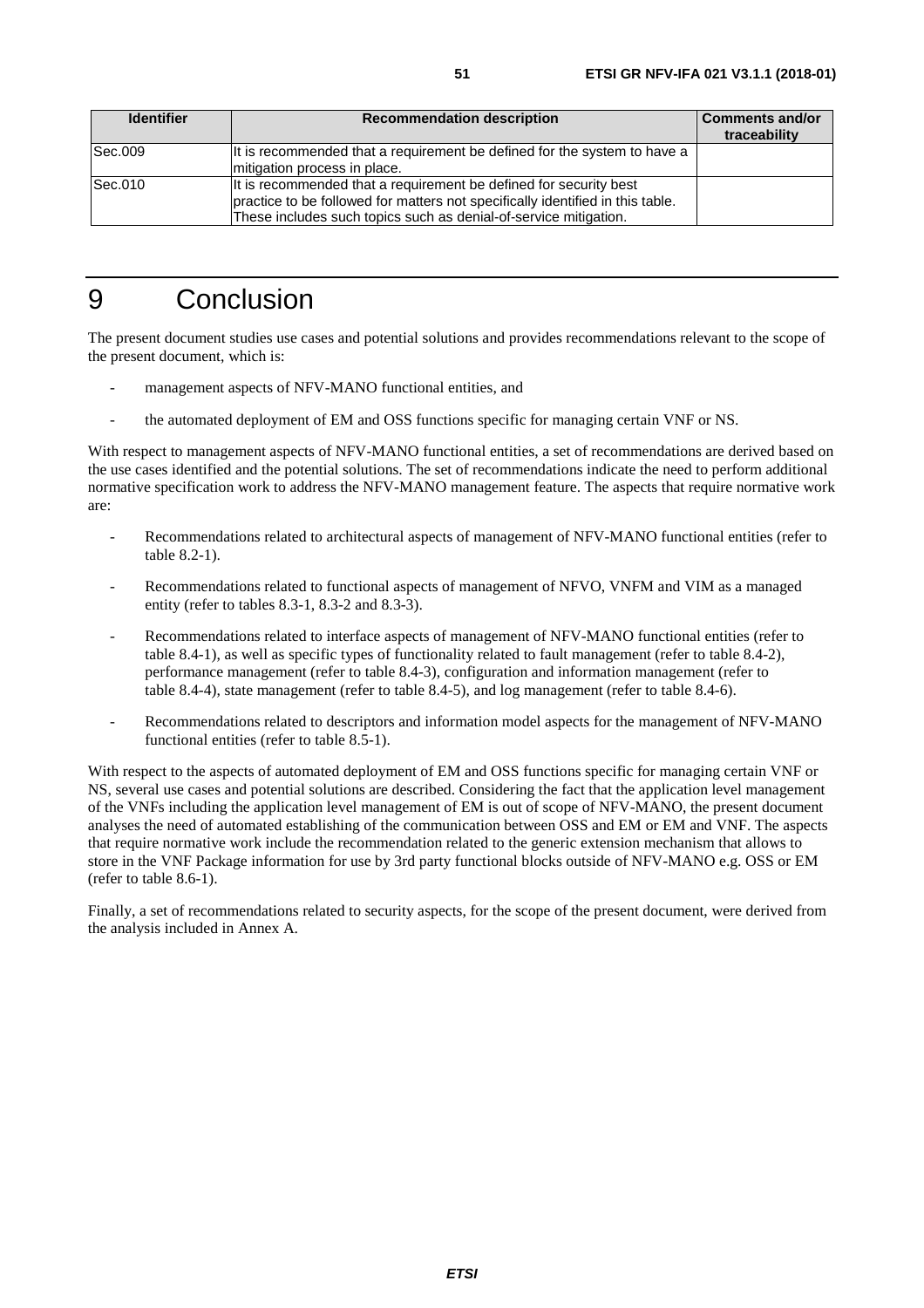## <span id="page-51-0"></span>Annex A: Security and Regulatory Concerns

## A.1 Risk analysis and assessment

Table A.1-1 is the output of the Threat, Risk, Vulnerability Analysis according to ETSI GS NFV-SEC 006 [\[i.13](#page-7-0)].

|       | <b>A</b> Security Environment                                                                                                                                                                                                                                                                                                                           |                                      |
|-------|---------------------------------------------------------------------------------------------------------------------------------------------------------------------------------------------------------------------------------------------------------------------------------------------------------------------------------------------------------|--------------------------------------|
| a.1   | Assumptions                                                                                                                                                                                                                                                                                                                                             |                                      |
| a.1.1 | A new set of management and orchestration functions in addition to existing<br>Element Management (EM) and Operations Support Systems (OSS)<br>functions is introduced by NFV. Such NFV-MANO functions have the role to<br>manage the NFVI and orchestrate the allocation of resources needed by the<br>NSs and VNFs.                                   | See clause 4.1                       |
| a.1.2 | An NFV-MANO functional entity application is a program designed to perform<br>a function or a set of functions providing NFV-MANO services.                                                                                                                                                                                                             | See clause 3.1                       |
| a.1.3 | An NFV-MANO service is one or more capabilities offered via NFV-MANO<br>functional blocks (i.e. NFVO, VNFM, VIM) invoked using a defined interface.                                                                                                                                                                                                     | See clause 3.1                       |
| a.1.4 | An NFV-MANO management service is one or more capabilities for the<br>support of operations, administration and maintenance of the NFV-MANO<br>functional entity being managed.                                                                                                                                                                         | See clause 3.1                       |
| a.1.5 | NFV-MANO management functions include fault management, performance<br>management, configuration and information management, state<br>management, as well as log management. More details about these<br>management functionalities is summarized in clause 6.2.1 and the related<br>interfaces are described in the corresponding clause 7.            | See clause 6.2.1 and<br>clause 7     |
| a.1.6 | EM and OSS functions for managing specific VNF or NS, including<br>deployment of virtualised EM as a VNF and deployment of EM internal to the<br>VNF.                                                                                                                                                                                                   |                                      |
|       |                                                                                                                                                                                                                                                                                                                                                         |                                      |
| a.2   | Assets                                                                                                                                                                                                                                                                                                                                                  |                                      |
| a.2.1 | NFVO: it has two main responsibilities:<br>the orchestration of NFVI resources across multiple VIM instances,<br>fulfilling the Resource Orchestration functions, and<br>the lifecycle management of NS, fulfilling the Network Service<br>Orchestration functions.                                                                                     | See clause 4.2                       |
| a.2.2 | VNFM: it is responsible for the lifecycle management of VNF instances.                                                                                                                                                                                                                                                                                  | See clause 4.2                       |
| a.2.3 | VIM: it is responsible for controlling and managing NFVI compute, storage<br>and network resources. The VIM manages the association of the virtualised<br>resources to the physical compute, storage and networking resources.                                                                                                                          | See clause 4.2                       |
| a.2.4 | NFV-MANO functional entity: it is the NFVO, VNFM, or VIM.<br>An NFV-MANO functional entity is associated with data describing the<br>capabilities and holding information about it.                                                                                                                                                                     | See clause 7.1.1                     |
| a.2.5 | External entity consuming interfaces for management of an NFV-MANO<br>functional entity: it is an external entity that needs to perform management<br>actions on an NFV-MANO functional entity, and, thus, the NFV-MANO<br>functional entity exposes interfaces for such management.                                                                    | See clause 7.1.4                     |
| a.2.6 | Management interfaces: For fault, performance, configuration and<br>information, state, and log management types of functionality, certain<br>operations are described to potentially be consumed by other NFV-MANO<br>functional entity(s).                                                                                                            | See clause 6.2.1 and<br>clause 7.1.5 |
| a.2.7 | Interfaces for management of an NFV-MANO functional entity.                                                                                                                                                                                                                                                                                             | See clause 7.1.6                     |
| a.2.8 | Fault alarm: fault information reported to a consumer including information to<br>identify the object on which the fault occurred, the type of fault that was<br>identified, the cause of the fault, the timestamp information about when the<br>event causing the fault was observed, as well as timing information about the<br>alarm that is raised. | See clause 7.1.2                     |
| a.2.9 | Performance metrics: performance measurements that need to be<br>reported/acquired.                                                                                                                                                                                                                                                                     | See clause 7.1.3                     |

#### **Table A.1-1: Threat, Risk, Vulnerability Analysis**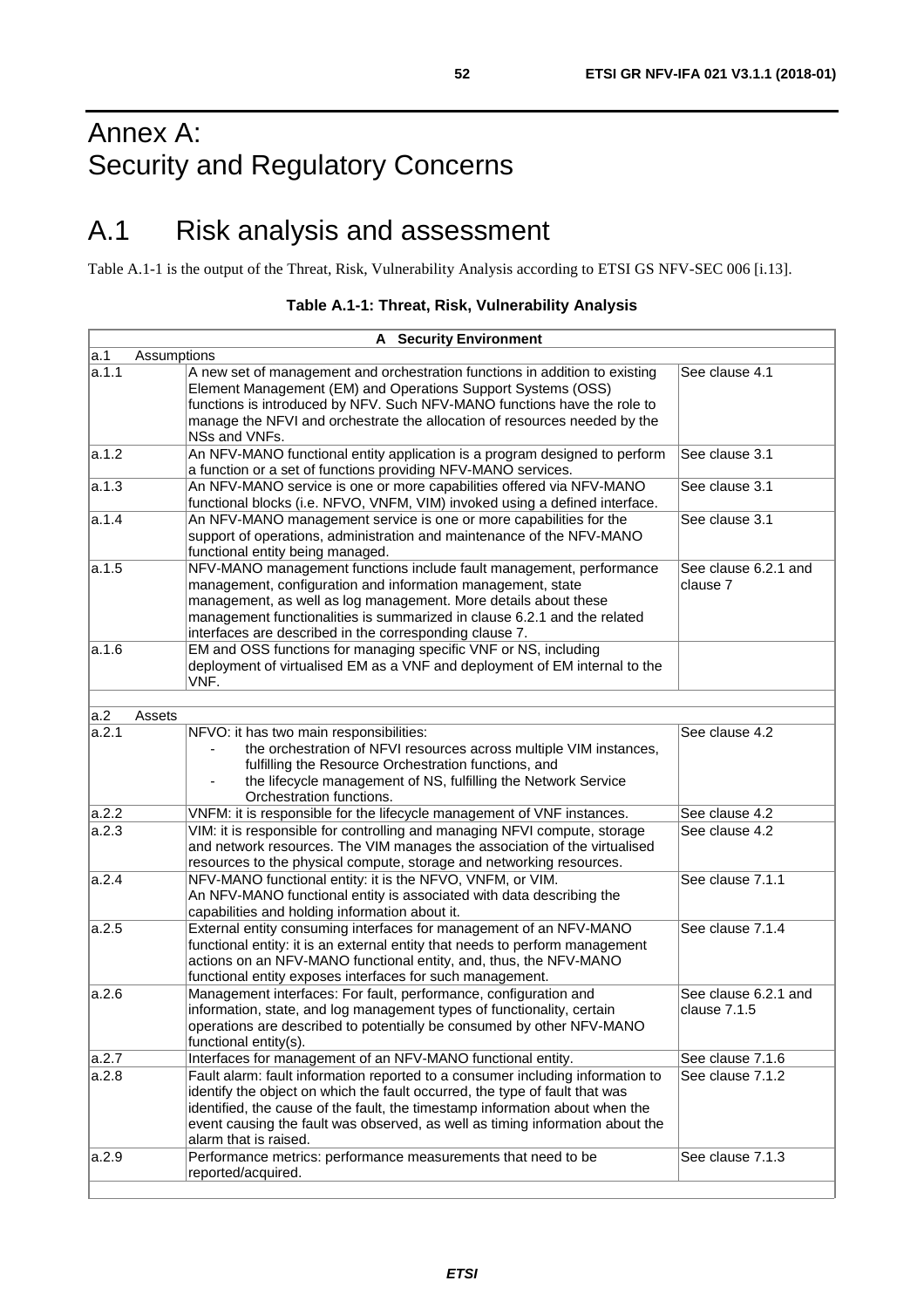| <b>A</b> Security Environment |                                                                                                                                                                                                                                                                                                                              |                                                                                     |  |  |  |
|-------------------------------|------------------------------------------------------------------------------------------------------------------------------------------------------------------------------------------------------------------------------------------------------------------------------------------------------------------------------|-------------------------------------------------------------------------------------|--|--|--|
| a.3                           | Threat agents                                                                                                                                                                                                                                                                                                                |                                                                                     |  |  |  |
| a.3.1                         | Unauthorized user of assets (e.g. reports, notifications, log)                                                                                                                                                                                                                                                               |                                                                                     |  |  |  |
| a.3.2                         | (Industrial) espionage agent                                                                                                                                                                                                                                                                                                 |                                                                                     |  |  |  |
| a.3.3                         | Sabotage agent                                                                                                                                                                                                                                                                                                               |                                                                                     |  |  |  |
| a.3.4                         | Internal threat agent, e.g. corrupt employee                                                                                                                                                                                                                                                                                 |                                                                                     |  |  |  |
|                               |                                                                                                                                                                                                                                                                                                                              |                                                                                     |  |  |  |
| <b>Threats</b><br>a.4         |                                                                                                                                                                                                                                                                                                                              |                                                                                     |  |  |  |
| la.4.1                        | Unauthorized viewing/copying of data                                                                                                                                                                                                                                                                                         | Refer to threat agents<br>a.3.1, a.3.2 and a.3.4.<br>Refer to all assets in<br>a.2. |  |  |  |
| a.4.2                         | Manipulation                                                                                                                                                                                                                                                                                                                 | Refer to threat agents<br>a.3.3 and a.3.4.<br>Refer to all assets in<br>a.2.        |  |  |  |
| a.4.2.1                       | - Unauthorized access                                                                                                                                                                                                                                                                                                        |                                                                                     |  |  |  |
| a.4.2.2                       | - Masquerade ("spoofing")                                                                                                                                                                                                                                                                                                    |                                                                                     |  |  |  |
| a.4.2.3                       | - Forgery                                                                                                                                                                                                                                                                                                                    |                                                                                     |  |  |  |
| a.4.2.4                       | - Loss or corruption of information                                                                                                                                                                                                                                                                                          |                                                                                     |  |  |  |
| la.4.3                        | Repudiation                                                                                                                                                                                                                                                                                                                  | Refer to threat agent<br>a.3.4.<br>Refer to assets a.2.6 to<br>a.2.9.               |  |  |  |
| la.4.4                        | Denial of service                                                                                                                                                                                                                                                                                                            | Refer to threat agents<br>a.3.3 and a.3.4.<br>Refer to assets a.2.1 to<br>a.2.7.    |  |  |  |
|                               |                                                                                                                                                                                                                                                                                                                              |                                                                                     |  |  |  |
|                               | <b>B</b> Security Objectives                                                                                                                                                                                                                                                                                                 |                                                                                     |  |  |  |
| b.1                           | Security objectives for the asset                                                                                                                                                                                                                                                                                            |                                                                                     |  |  |  |
| b.1.1                         | The assets should ensure that only authorized and authenticated entities can<br>access (read or write) the provided interfaces and that data is exchanged in a<br>confidential manner. Therefore, requirements for access controls and<br>communications security (see clauses 8.5 and 8.6 in [i.12]) should be<br>followed. |                                                                                     |  |  |  |
| b.1.2                         | The assets should ensure the authenticity and integrity of all data exchanged<br>on the interfaces and should prevent replay of any data. Therefore,<br>requirements for authentications controls (see clause 8.4 in [i.12]) should be<br>followed.                                                                          |                                                                                     |  |  |  |
| b.1.3                         | The assets should ensure the availability of data to be provided on the<br>interfaces.                                                                                                                                                                                                                                       |                                                                                     |  |  |  |
| b.1.4                         | The assets should be accountable for the data provided, that is why the<br>assets should ensure collected data (e.g. fault or performance data,<br>timestamps) and its sources can be trusted.                                                                                                                               |                                                                                     |  |  |  |
| b.1.5                         | The assets should ensure that interception is possible where required to<br>support regulatory requirements (such as Lawful Interception [i.14] and<br>Retained Data [i.15]) and not possible otherwise.                                                                                                                     |                                                                                     |  |  |  |
| b.1.6                         | The assets should ensure that denial of service (e.g. by message storms) is<br>not possible.                                                                                                                                                                                                                                 |                                                                                     |  |  |  |
| b.1.7                         | The system should ensure secure logging as described in clause 8.1 in [i.12].                                                                                                                                                                                                                                                |                                                                                     |  |  |  |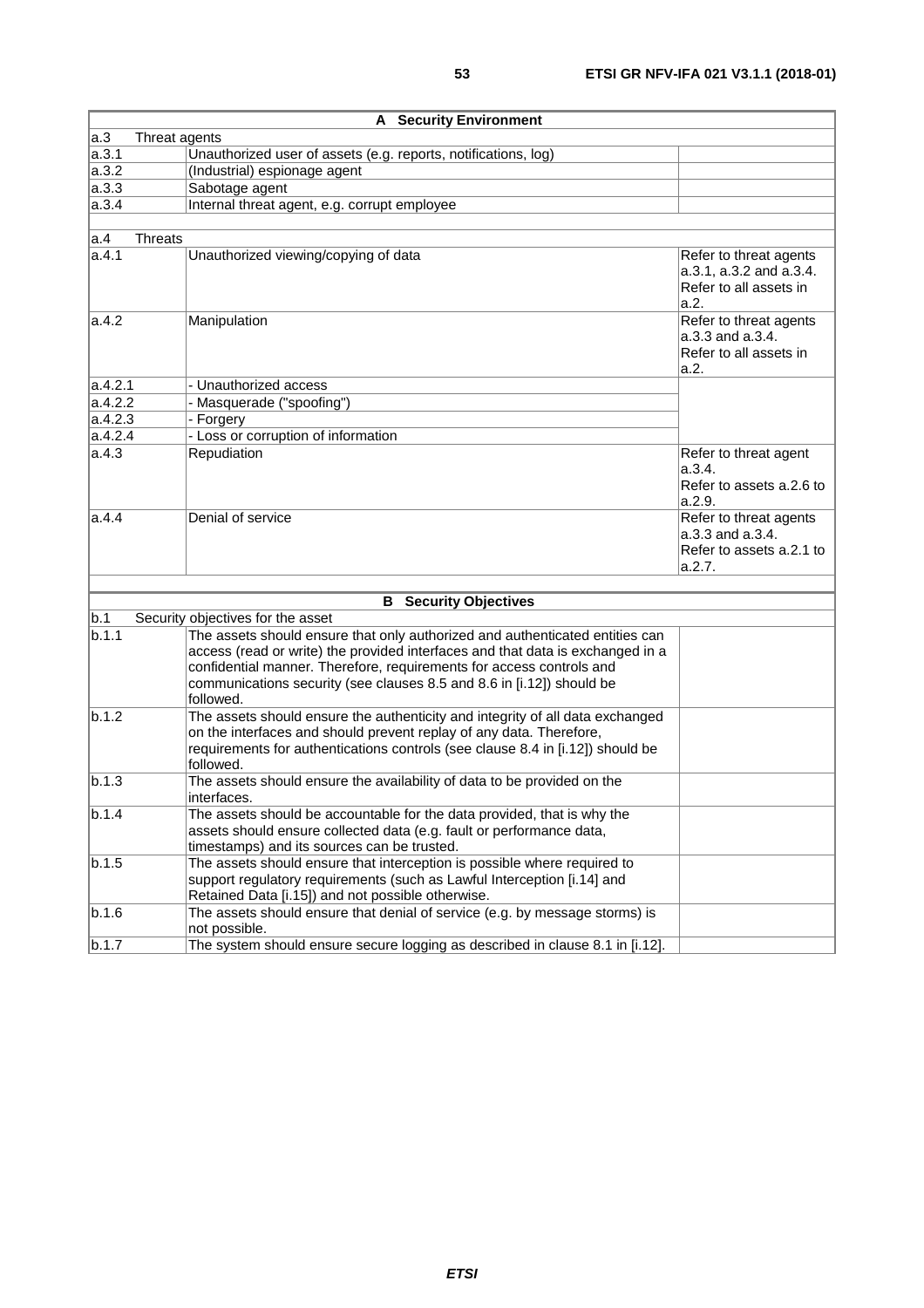## <span id="page-53-0"></span>Annex B: Authors & contributors

The following people have contributed to the present document:

#### **Rapporteur**:

Joan Triay, DOCOMO Communications Lab.

#### **Other contributors**:

Bruno Chatras, ORANGE.

Lijuan Chen, ZTE Corporation.

António Gamelas, PT PORTUGAL SGPS SA.

Gang He, China Unicom.

Ashiq Khan, DOCOMO Communications Lab.

Andrei Kojukhov, Amdocs Software Systems Ltd.

Gerald Kunzmann, DOCOMO Communications Lab.

Chen Liping, ZTE Corporation.

Jie Miao, China Unicom.

Kazuaki Obana, DOCOMO Communications Lab.

Janusz Pieczerak, ORANGE.

Bertrand Souville, DOCOMO Communications Lab.

Junjie Tong, China Unicom.

Joan Triay, DOCOMO Communications Lab.

Baoguo Xie, ZTE Corporation.

Zarrar Yousaf, NEC EUROPE LTD.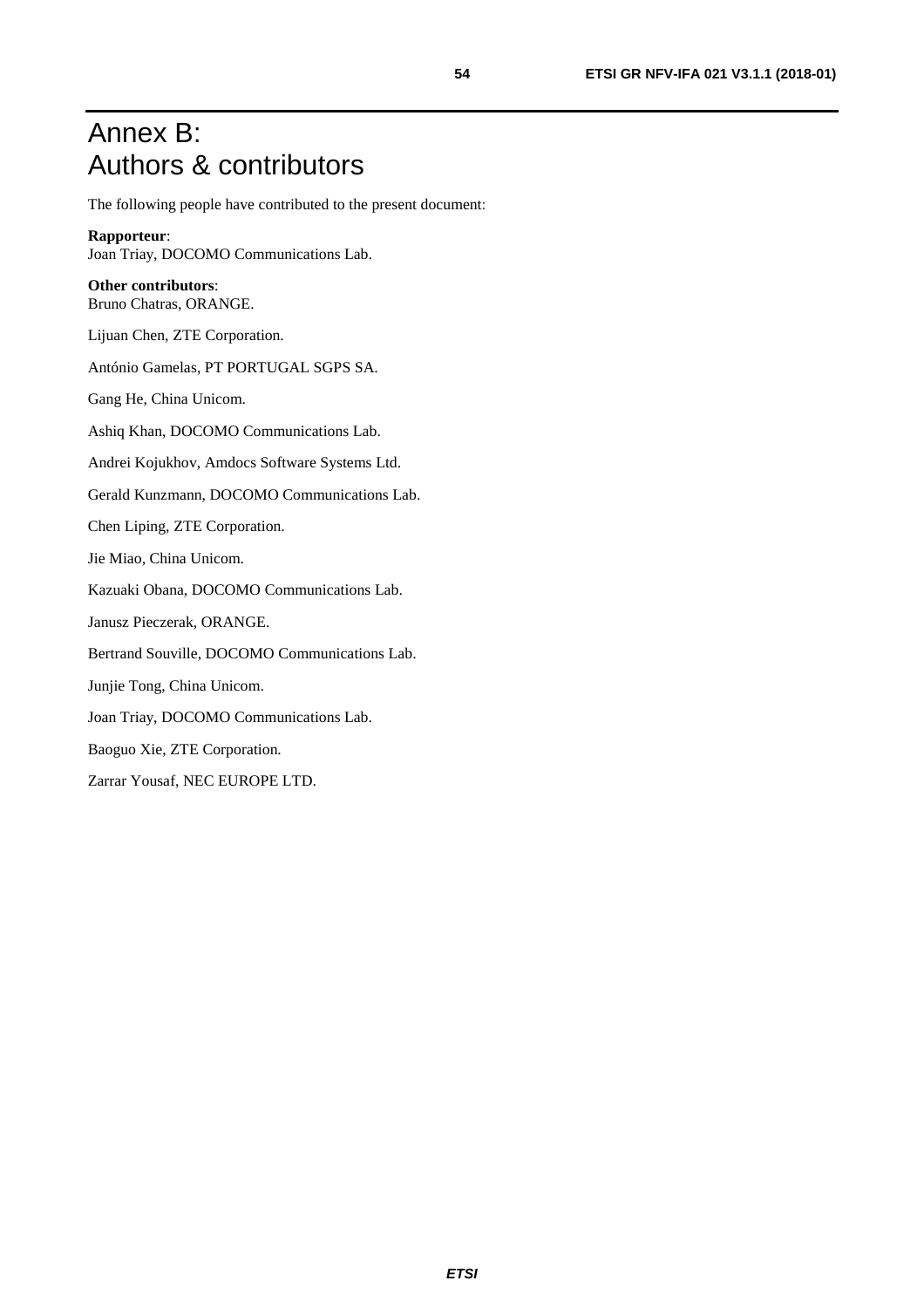## <span id="page-54-0"></span>Annex C: Change history

| <b>Date</b>      | <b>Version</b>             | Information about changes                                                                                                                                                                                                                                                                                                                                                                                                                                                                                                                                   |
|------------------|----------------------------|-------------------------------------------------------------------------------------------------------------------------------------------------------------------------------------------------------------------------------------------------------------------------------------------------------------------------------------------------------------------------------------------------------------------------------------------------------------------------------------------------------------------------------------------------------------|
| June 2016        | 0.0.1                      | Initial version of ToC (approved contribution NFVIFA(16)000668r1).                                                                                                                                                                                                                                                                                                                                                                                                                                                                                          |
| <b>June 2016</b> | 0.1.0                      | Implementation approved contributions from EA:<br>NFVIFA(16)000669r2.<br>Implementation approved contribution from IFA#33:<br>NFVIFA(16)000993r1, and NFVIFA(16)000994r1.<br>Implementation of rapporteur actions from NFVIFA(16)0001015r3.<br>Editorials:<br>Clause 2.2: added NFVIFA010 reference.<br>Clause 3.2: added FCAPS abbreviation.                                                                                                                                                                                                               |
| September 2016   | 0.2.0                      | Implementation approved contributions from IFA#38:<br>NFVIFA(16)0001254r3, NFVIFA(16)0001255r3, NFVIFA(16)0001256r2, and<br>NFVIFA(16)0001257r2.                                                                                                                                                                                                                                                                                                                                                                                                            |
| November 2016    | 0.3.0                      | Implementation of approved contributions from EA and IFA#40:<br>NFVIFA(16)0001280r3, NFVIFA(16)0001356r2, and NFVIFA(16)0001358r1.<br>Editorials:<br>Clause 2.2: added NFV-IFA011 reference and corrected a few typos.                                                                                                                                                                                                                                                                                                                                      |
| December 2016    | 0.4.0                      | Implementation of approved contributions from e-mail approval:<br>NFVIFA(16)0001352r4, and NFVIFA(16)0001435.<br>Implementation of approved contributions from IFA#43:<br>NFVIFA(16)0001279r7, NFVIFA(16)0001477, NFVIFA(16)0001357r2,<br>NFVIFA(16)0001354r3, NFVIFA(16)0001480r1, NFVIFA(16)0001481,<br>NFVIFA(16)0001483r1, and NFVIFA(16)0001482r1.<br>Implementation of rapporteur actions from NFVIFA(16)0001498.<br>Editorials:<br>Table 5.2.2.5-1: In step 2, move the NOTE to bottom of the table according to EDR.                                |
| Febuary 2017     | 0.5.0                      | Implementation of approved contributions from IFA#46:<br>NFVIFA(17)000119, NFVIFA(17)000120r2, NFVIFA(17)000121r2,<br>NFVIFA(17)000122r1, NFVIFA(17)000123r1, NFVIFA(17)000124r3,<br>NFVIFA(17)000125r2, and NFVIFA(17)000126r1.<br>Rapporteur actions:<br>Added references for IFA006, IFA008 and IFA013 used in clause 7.1.6.1.<br>Editorials:<br>Formatted the "editor's note" with correct EDR Word style.<br>Corrected some formatting with bullet list in clauses 4.1, 4.2, 5.1.1.1, 5.1.2.1, 5.1.3.1,<br>5.1.6.1, 5.1.7.1, 5.1.8.1, 5.1.10.1, 6.2.1. |
| March 2017       | 0.6.0                      | Implementation of approved contributions from IFA#48:<br>NFVIFA(17)000213, NFVIFA(17)000214r1, NFVIFA(17)000215, NFVIFA(17)000216,<br>NFVIFA(17)000217, NFVIFA(17)000218, NFVIFA(17)000219r1, NFVIFA(17)000220r1,<br>NFVIFA(17)000221r1, NFVIFA(17)000222.<br>Editorials:<br>Several clauses in 7: corrected some formatting of text to use "Normal" template.<br>Clause 6.2.1: corrected misspelled /s/stage/state.<br>Clause 7.1.5.2: corrected references to figures and tables.                                                                         |
| May 2017         | 0.7.0                      | Implementation of approved contributions from IFA#52:<br>NFVIFA(17)000410, NFVIFA(17)000419r1, NFVIFA(17)000244r6.<br>Editorials:<br>None.                                                                                                                                                                                                                                                                                                                                                                                                                  |
| June 2017        | 0.8.0                      | Implementation of approved contribution from IFA#55 and IFA#56:<br>NFVIFA(17)000245r6, NFVIFA(17)000444r4, NFVIFA(17)000418r1.<br>Editorials:<br>Added "clause" wording while implementing 245r6.                                                                                                                                                                                                                                                                                                                                                           |
| September 2017   | 0.9.0<br>(Stable<br>Draft) | Implementation of approved contributions from IFA#67<br>NFVIFA(17)000806, NFVIFA(17)807r1, NFVIFA(17)000552r9, NFVIFA(17)000553r7,<br>NFVIFA(17)000554r6, NFVIFA(17)000556r8<br>Editorials:<br>Corrected formatting of text to use "Normal" template.<br>Correction of "Consumer NFV-MANO functional entity" to "Consumer NFV-MANO<br>functional entity(s)" in clause 5.1.6.5 in alignment with 807r1.                                                                                                                                                      |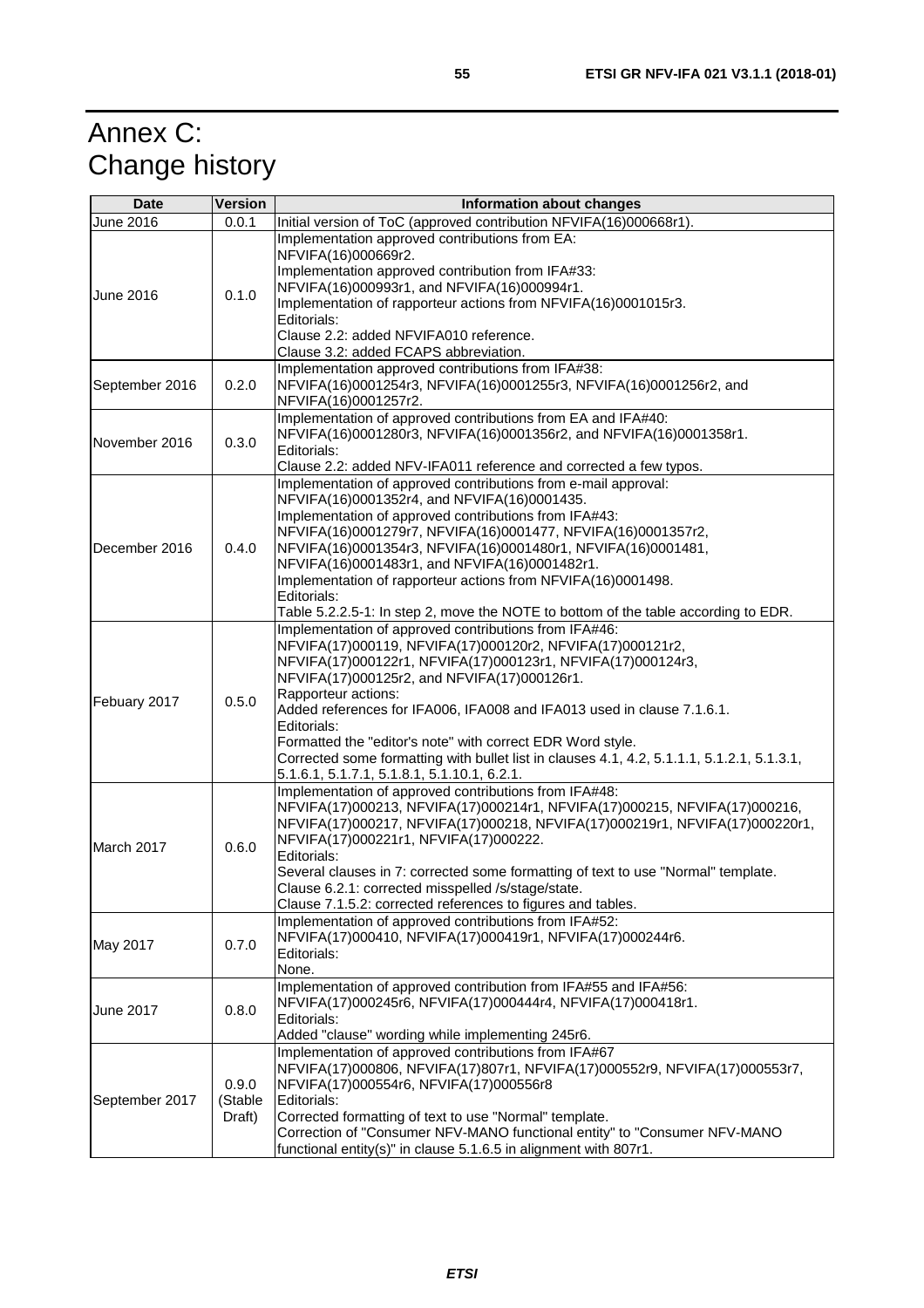| Date          | <b>Version</b> | Information about changes                                                                                                                                                                                                                                                                                                                                                                                                                                                                                   |
|---------------|----------------|-------------------------------------------------------------------------------------------------------------------------------------------------------------------------------------------------------------------------------------------------------------------------------------------------------------------------------------------------------------------------------------------------------------------------------------------------------------------------------------------------------------|
| October 2017  | 0.10.0         | Final review and consistency performed to the Stable Draft. Implementation of approved<br>contributions during the review:<br> NFVIFA(17)000889, NFVIFA(17)000890, NFVIFA(17)000891r1, NFVIFA(17)000892,<br>NFVIFA(17)000893, NFVIFA(17)000894r1, NFVIFA(17)000946.<br>Rapporteur actions following the guidelines in contribution NFVIFA(17)000888.<br>Additional actions taken are:<br>Removed the editor's note in clause 9, as content is complete with approval of<br>contribution NFVIFA(17)000894r1. |
| December 2017 | 0.11.0         | Final review with security and reliability analysis. Implementation of approved<br>contributions:<br> NFVIFA(17)000938r5, NFVIFA(17)0001112, NFVIFA(17)0001138r2.<br>Rapporteur action: added final conclusions statement in the clause 9 Conclusion based<br>on the implementation of contribution NFVIFA(17)000938r5 as new clause 8.7.                                                                                                                                                                   |